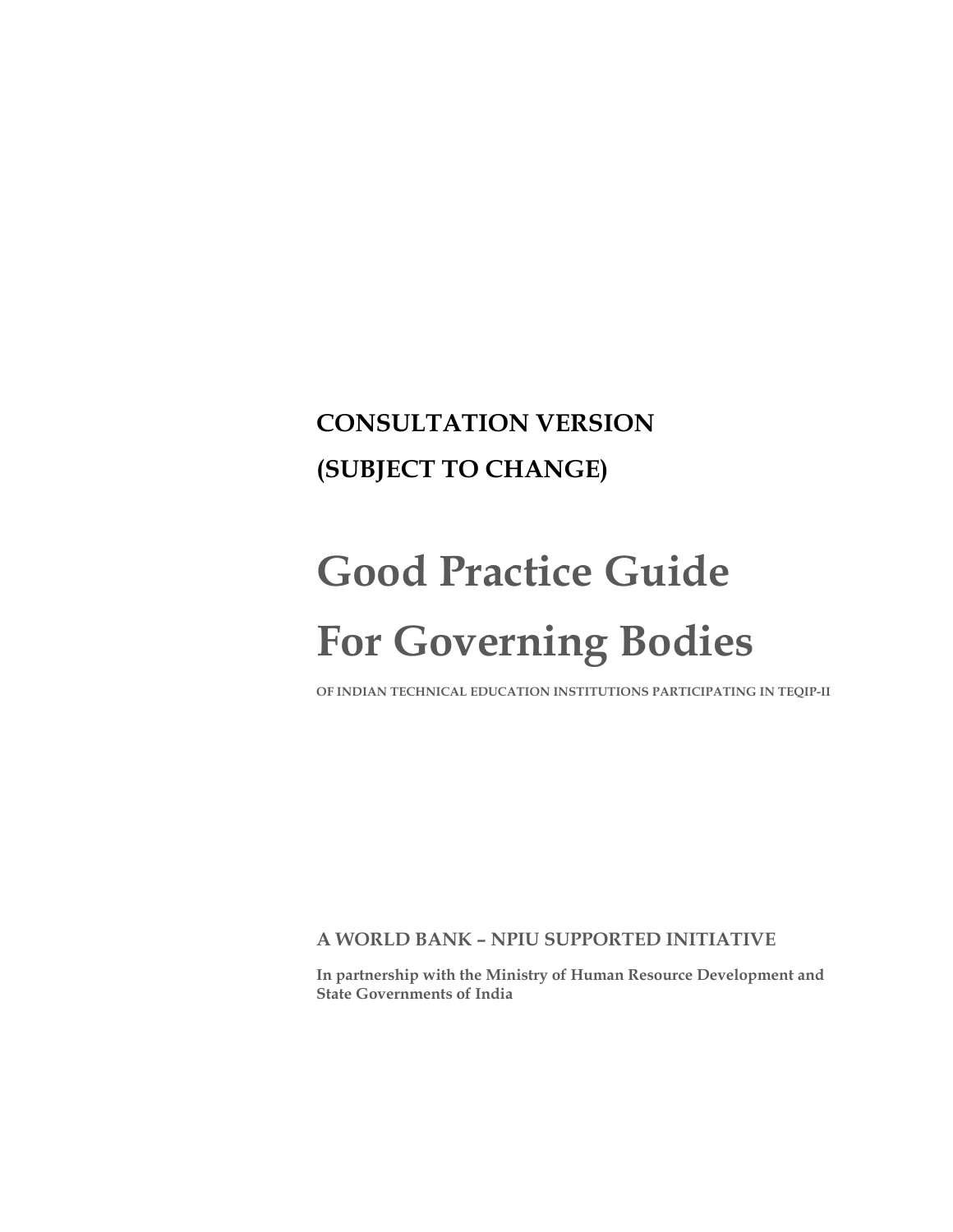## **GOOD PRACTICE GUIDE FOR GOVERNING BODIES**

## **CONTENTS**

**Foreword** 

**Preamble** 

**Introduction** 

## **PART ONE**

**CORE PRINCIPLES** 

## **PART TWO**

## **GUIDELINES FOR GOVERNING BODIES**

- **A. Primary accountabilities**
- **B. Openness and transparency in the operation of governing bodies**
- **C. Key attributes of governing bodies**
- **E. Effectiveness and performance review of governing bodies**
- **F. Regulatory compliance**

## **ANNEXES**

- Annex 1: Template for the role description for Chairs of governing bodies
- Annex 2: Template for reviewing governors/governing bodies
- Annex 3: Useful questions for governors
- Annex 4: Template for TEQIP Mentor institutional visits (to follow)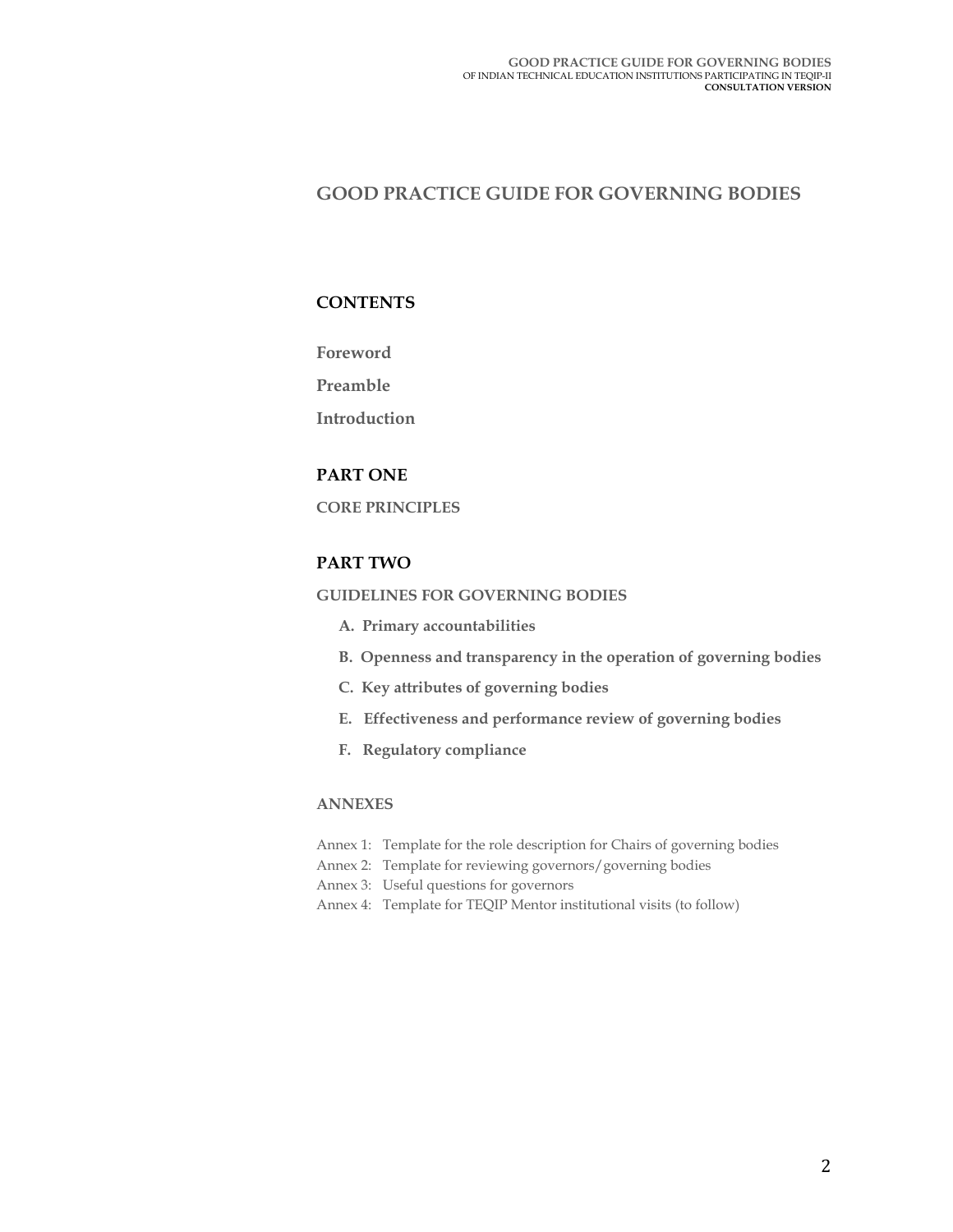## **FOREWORD**

*TEQIP-II is a partnership between the Government of India, State Governments, Engineering Colleges, Industry, and the World Bank. TEQIP-II emphasizes increased autonomy with accountability as fundamental to the development of strong institutions delivering quality services to its students and communities.* 

*TEQIP-II requires States to approve, and Institutions to establish, governing bodies (Board of Governors) and to seek academic autonomy. In addition, States commit to specific provisions of increased financial autonomy. Using this increased autonomy with effectiveness, impartiality and integrity is absolutely fundamental to the success of the institution, the autonomy reform and the project.* 

#### *Lessons from the Learning Forum on Governance:*

*In 2009, a Learning Forum brought together five leading States, institutional heads, and international experts. It provided examples of how five states are leading efforts to solve governance challenges. The participants identified nine key governance issues drawn from their own experiences. "Developing the capacity and capabilities of governing bodies and institutional leaders to assume greater responsibility for delegated authority, and instituting new mechanisms for quality assurance and accountability," was a key issue common to the five States.* 

*The nine key governance issues and the State and International Case studies are available in the World Bank Working Paper No. 190 "Governance of Technical Education in India Key Issues, Principles, and Case Studies": www.worldbank.org* 

 $\overline{\phantom{a}}$ 

**ThisGood Practice Guidefor Governing Bodiesseeks to support and strengthen governing bodiesin carrying out their duties in guiding and overseeing the activities of technical education institutions in India**.

The decision to develop this *Good Practice Guide*follows lessons from the first phase of TEQIP, policy dialogue with MHRD and in particular from recommendations from five leading state governments and heads of institutions during a *Learning Forum* on Governance.

This**Good Practice Guide for Governing Bodies**will become a main pillar of the governance guidance to Institutions and States participating in TEQIP-II. The guide will be used in the following ways:

- All members of governing bodies of participating institutions will receive a copy of the Good Practice Guide for Governing Bodies.
- Governors will be invited to join discussion sessions that will explore the use of the guideto build capacity and raise awareness among governors.
- States interested in organisingsimilar statewide discussion sessions for governors can apply for funding.
- The NPIUwill, on an annual basis, ask their quality auditors to benchmark each participating institution against the guidelines recommended in the guide.
- The Good Practice Guide for Governing Bodies will be presented at international conferences to bring the Indian experience and efforts to the benefit other countries.

The World Bank and NPIU brought together an eminent *Expert Advisory Group*1 to advise and develop this *Good Practice Guide*. The Expert Group comprises acknowledged experts with diverse governance and higher education experiences including directors as well as chair-persons of governing bodies; and national,international, educational, corporate, government, institution, practitioner, as well as strategic planning and policy expertise. This experience extends substantially beyond the expertise of NPIU and the World Bank.

We would simply not have been in a position to produce the guide without the expertise and dedication devoted by each and every member of the Expert Advisory Group. The NPIU and the World Bank is proud that such a highly regarded group of experts were willing and able to give their time and effort to this important endeavour.

*Andreas Blom, World Bank; Prof Digraskar, NPIU*

<sup>1</sup>*Professor M Anandakrishnan, Chairman, Board of Governors, IIT Kanpur; Professor R Natarajan, former Chairman of AICTE; Mr S Ramadorai, Vice Chairman of Tata Consultancy Services; Sir Andrew Cubie, Chairman of the Leadership Foundation for Higher Education and former Chairman of the UK Committee for University Chairs, Ms Jannette Cheong, Independent Consultant (formerly HMI for England, and Associate Director for Quality Assessment and Head of International Collaboration for HEFCE); and DrYogeshScrivastava, representing NPIU.*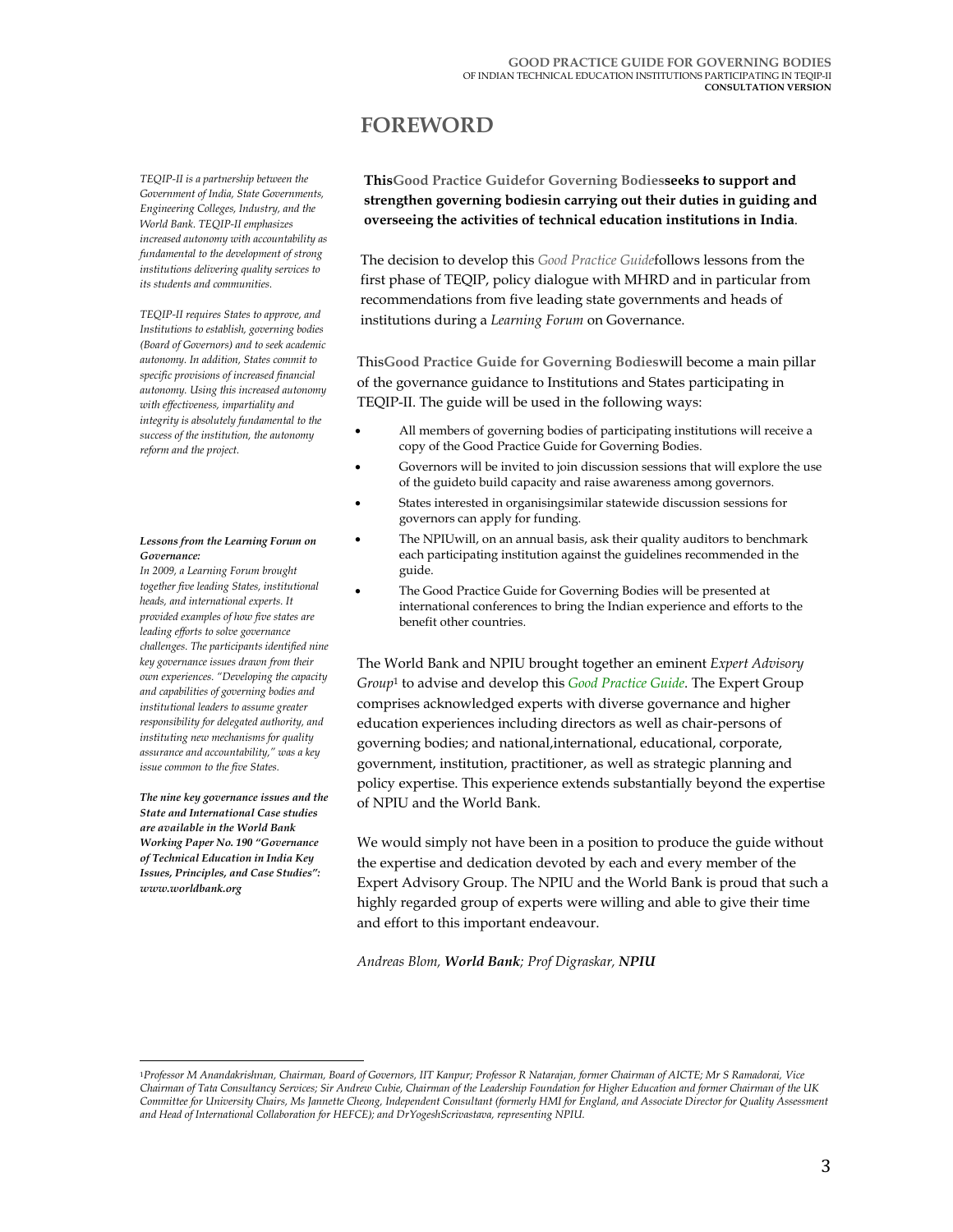## **PREAMBLE**

#### *Current Reform Initiatives*

*"Governance: There is an acute need for reform in the structures of governance of universities. The present system is flawed. On the one hand, it does not preserve autonomy. On the other, it does not promote accountability. The autonomy of universities is eroded by interventions from governments and intrusions from political processes. This must be stopped. At the same time, there is not enough transparency and accountability in universities. This must be fostered. It is exceedingly difficult to provide generalized prescriptions. Some steps, which would constitute an important beginning, are clear. First, the appointments of Vice-Chancellors should be based on search processes and peer judgment alone. These must be freed from direct or indirect intervention on the part of governments. Once appointed, Vice Chancellors should have tenure of six years, because the existing tenure of three years in most universities and five years in central universities is not long enough. Second, the size and composition of University Courts, Academic Councils, and Executive Councils slows down decision-making processes and sometimes constitutes an impediment to change. University Courts, with a size of 500 plus, which are more a ritual than substance, could be dispensed with. Large Academic Councils do not meet often. Even when they meet, decisions are slow to come*. *Thus, Standing Committees of Academic Councils, which are representative, should be created for frequent meetings and expeditious decisions. The Vice-Chancellor should, then, function as a Chief Executive Officer who has the authority and the flexibility to govern withthe advice and consent of the Executive Council which would provide checks and balances to create accountability. Third, experience suggests that implicit politicization has made governance of universities exceedingly difficult and much more susceptible to entirely non-academic interventions from outside. This problem needs to be recognized and addressed in a systematic manner not only within universities but also outside, particularly in governments, legislatures and political parties".* 

**National Knowledge Commission 2007.**

 $\overline{\phantom{a}}$ 

At the national level, reforms have focused on unlocking the full potential of India's higher education sector. The need for these reforms is articulated by a number of recent important committees led by distinguished scholars.2One of the most compelling references for the need for change comes in the 2007 report from the National Knowledge Commissionon the need to reform governance structures.

It is against this backdrop of important national reform initiatives that a paramount need for good practice guidelines is recognized to improve the effectiveness and performance of our governing bodies, consistently, across the country. Thus, not only improving the governance of our institutions, but also providing opportunities for governors to participate in development activities to share best practice in governor leadership. Importantly, such guidelines will provide support to the performance of key institutional functions including: developing institutional missions and strategic plans, setting up effective mechanisms for monitoring, establishing standards and quality assurance, ensuring accountability and performance (that can be benchmarked nationally and internationally), and strengthening engagement with employers for sustainabletwo-way collaboration.

#### *Our Vision*

We, the Expert Advisory Group (EAG), therefore, believe that effective governance, at all levels, is a key to the improvement of the quality of learning, teaching and research outcomes in India, as it is internationally. In keeping with the current reform initiatives in India, we also believe that effective governance requires strengthening of autonomy with accountability. **Enhancing the effectiveness of governing bodies can only be achieved when the governing bodies are themselves both autonomous and fully accountable to stakeholders. Unless, and until this concept is embraced in the legal acts and statutes it is clear that empowering and energising institutions will progress more slowly than envisioned**. From experience in India, and elsewhere,effective governance is most likely to be prevalent when it is an integral part of the acts and statutes that considers autonomy and accountability - mandated by the very foundations of these acts and statutes.

We believe that this can also benefit the social and economic ambitions for India, and assist the nation's vision to create more equality in society and help to realize the potential of many more of its citizens.

*<sup>2</sup>The most notable For example The Yash Pal Committee Report has provided advice on the renovation and rejuvenation of higher education in India. The newly established Kakodkar Committee is looking at how to strengthen the Indian Institutes of Technology and their research base to make them comparable to world-class standards. The MadhavaMenonCommittee is looking at the development of a comprehensive policy on autonomy and accountability for all centrally funded institutions. The draft Act (2010) for the proposed Innovation Universities contains special provisions for ensuring autonomy and accountability and to serve as leading edge universities.*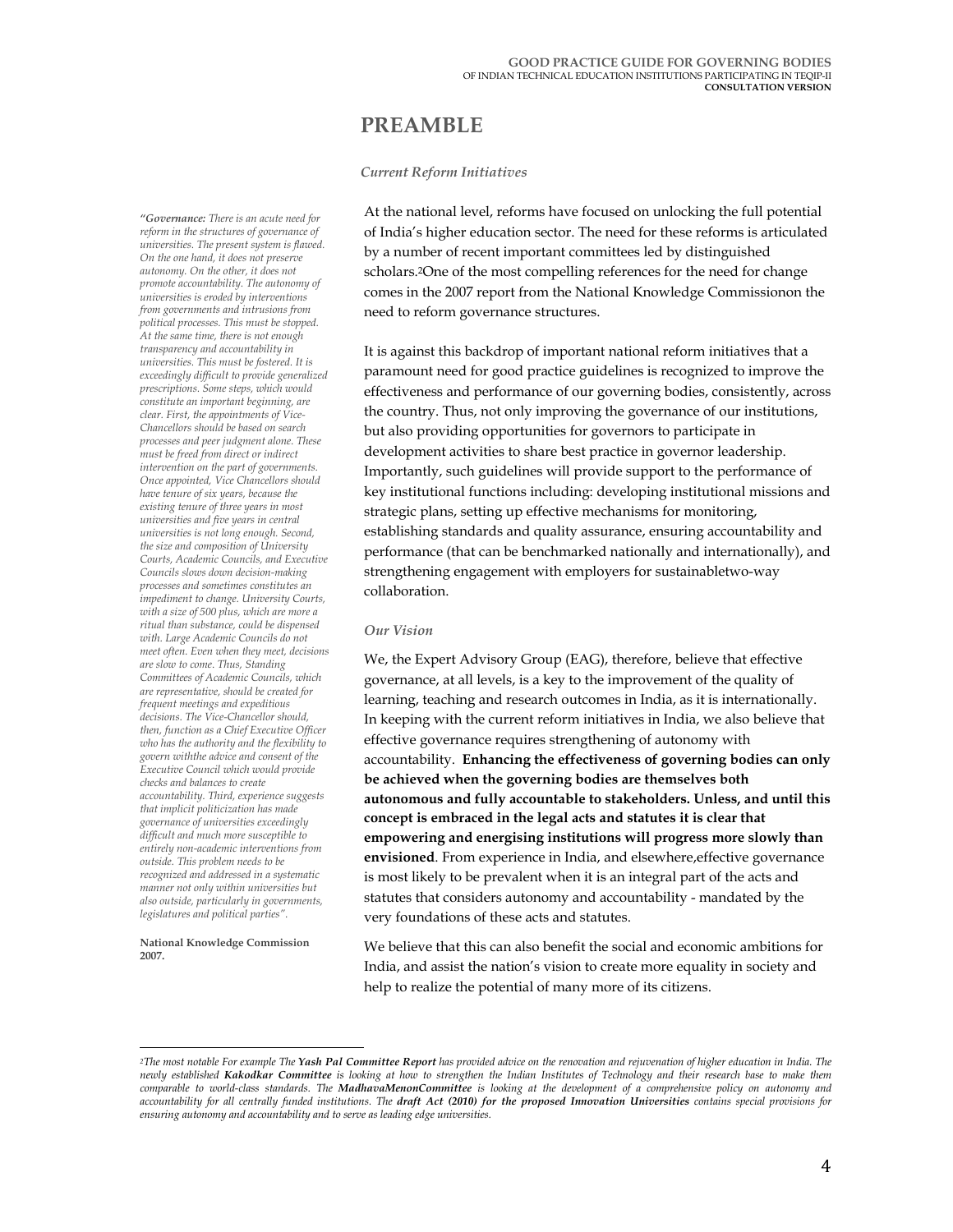In our view governing bodies are the custodians of the *values, purpose* and *mission* of institutions and as such, one might say, also of institutional **autonomy** and **accountability**. Autonomous institutions have the right of self-determination and self-government ensuring that 'third parties' cannot dictate to governing bodies, either in the composition of that body, or as to how it should act.

Academic, financial and managerial autonomy with accountability can effectively empower institutions. This has been the case internationally for many years – though to different degrees and in different ways in different countries. But it continues to be one of the main driving forces for change in many countries, in both the advanced and developing economies.

**However, autonomy comes with responsibility and accountability. Institutions, through their governing bodies, should be most responsive and accountable to the legitimate demands of stakeholders** be they government, staff, students, sponsors, etc. These demands will relate both to learning expectations and outcomes as well as to outcomes from funding imperatives to deliver high quality teaching, learning and research and the fundamental skills, knowledge and experience necessary to sustain the development of India's national, regional and international needs for the foreseeable future**.**

#### *Tenets of the Good Practice Guide*

Public trust in higher education is paramount. **Good governance is vital both to gaining, and maintaining, public trust.**

This*Good Practice Guide for Governing Bodies*and its recommendations for good practice are put forward on the basis that we believe India's higher education is moving towards a much more autonomous andaccountable system. We are clear that this is an enormous challenge for a country of the size and complexity of India, but current reforms make it clear, also, that there is commitment and motivation from the highest levels of central and state government.

Besides strengthening the autonomy of the governing bodies, a number of other national governance initiatives would be conducive to assist the transition to institutional good governance across India, such as arms length regulation, multiple accrediting agencies with higher standards for assessment and accreditation, incentives for good governance, and so on.A more challenging problem is to ensure the academic, financial and administrative autonomy and accountability- not only of public institutions, but also of privately funded institutions – especially in view of the large variety of institutional structures that exist in India.

During periods of reform and transition there should be a clear awareness of the impact of the various 'controls' on critical institutional functions, which would not be considered good practice. For example: the management committees of the Central and State universities chaired by

"*The quality of governance of many state educational institutions is a cause for concern. I am concerned that in many States, university appointments, including that of Vice-Chancellors, have been politicized and have become subject to caste and communal considerations. There are complaints of favoritism and corruption. This is not as it should be. We should free university appointments from unnecessary interventions on the part of governments and must promote autonomy and accountability. I urge states to pay greater attention to this aspect. After all, a dysfunctional education system can only produce dysfunctional graduates….*"

*Man Mohan Singh (2007). Address at the 150th Anniversary of Mumbai University*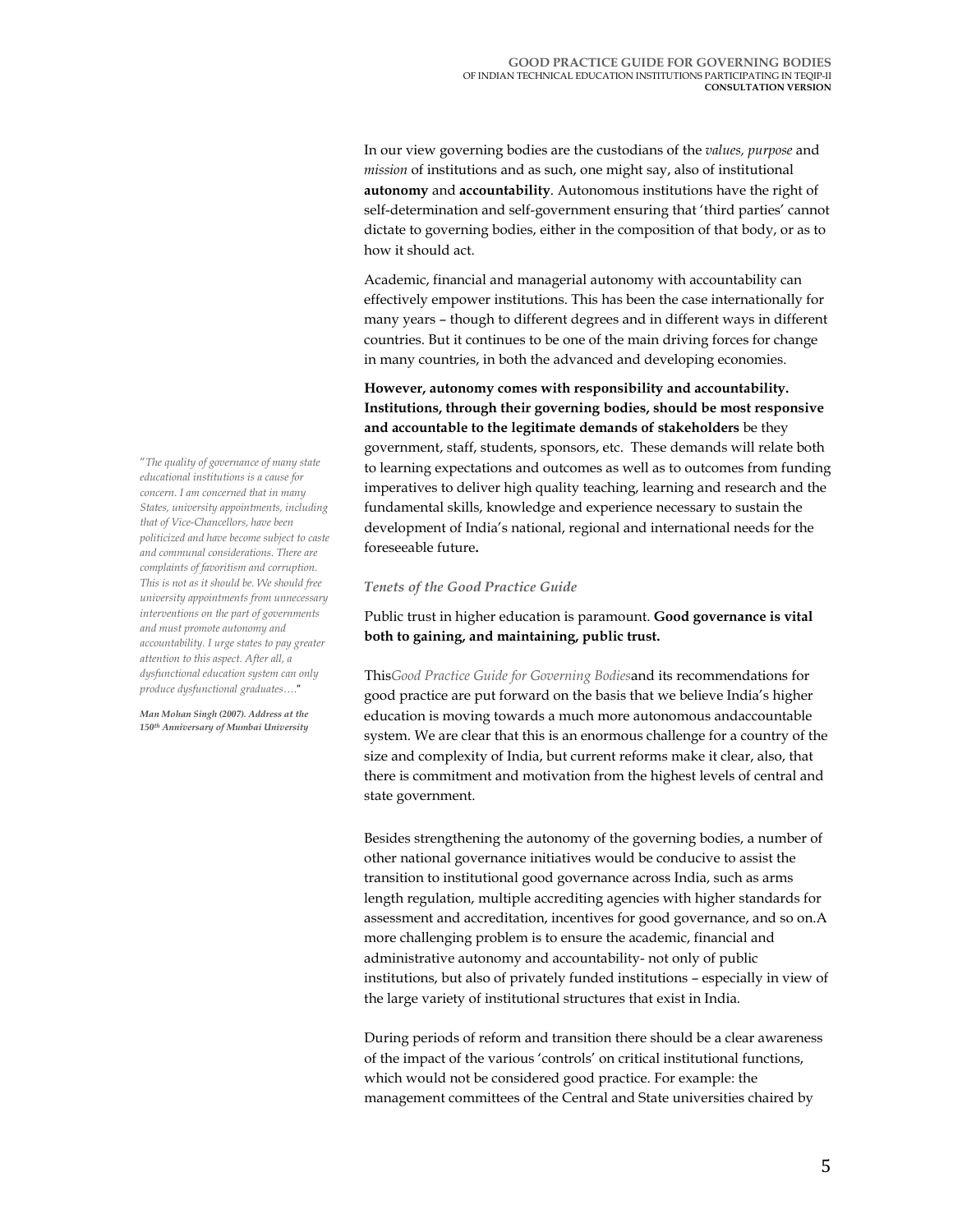the Head of the Instituition (such as Director or Vice-Chancellor) who have substantial academic autonomy;or thedirect influence of government, particularly through financial instruments of the Central and State universities, acting as a constraining influenceon institutional autonomy and accountability.

#### *National and International Good Practice*

The *Good Practice Guide for Governing Bodies*does not seek to reinvent any wheels, but rather to consolidate good governance practice and distil past experience and recommendations developed both in India and internationally. With the help of a task force, we surveyed practices in India and other countries where guidance for governors is widely prevalent, for example, in the UK, USA and Australia; in particular:

- The Guide for Members of Higher Education Governing Bodies in the UK Code of Practice and General Principles (CUC 2004, 2009)
- Governance Development Programme by the UK Leadership Foundation for Higher Education
- The Association of Governing Boards 'Effective Governing Boards: A Guide for Members of Governing Boards of Independent Universities and Colleges (2010)
- Australian National Induction Pack Virtual Induction handbook for University governing bodies

In particular, we recognise the pioneering work of the Committee of University Chairsof the UK in developing the first Guide and subsequent reports on Effective Governing Bodies.

Keeping in view the current reform initiatives, our vision, our tenets and current practice, we have framed a *Good Practice Guide for Governing Bodies*embodying the salient characteristics and principles of good governance.

We hope that this *Good Practice Guide for Governing Bodies*will assist institutions and government on their journey to good governance in practice. Perhaps, working together they will give the necessary impetus needed for the *winds of change to blow effectively* through the governance arrangements of the Indian higher education sector.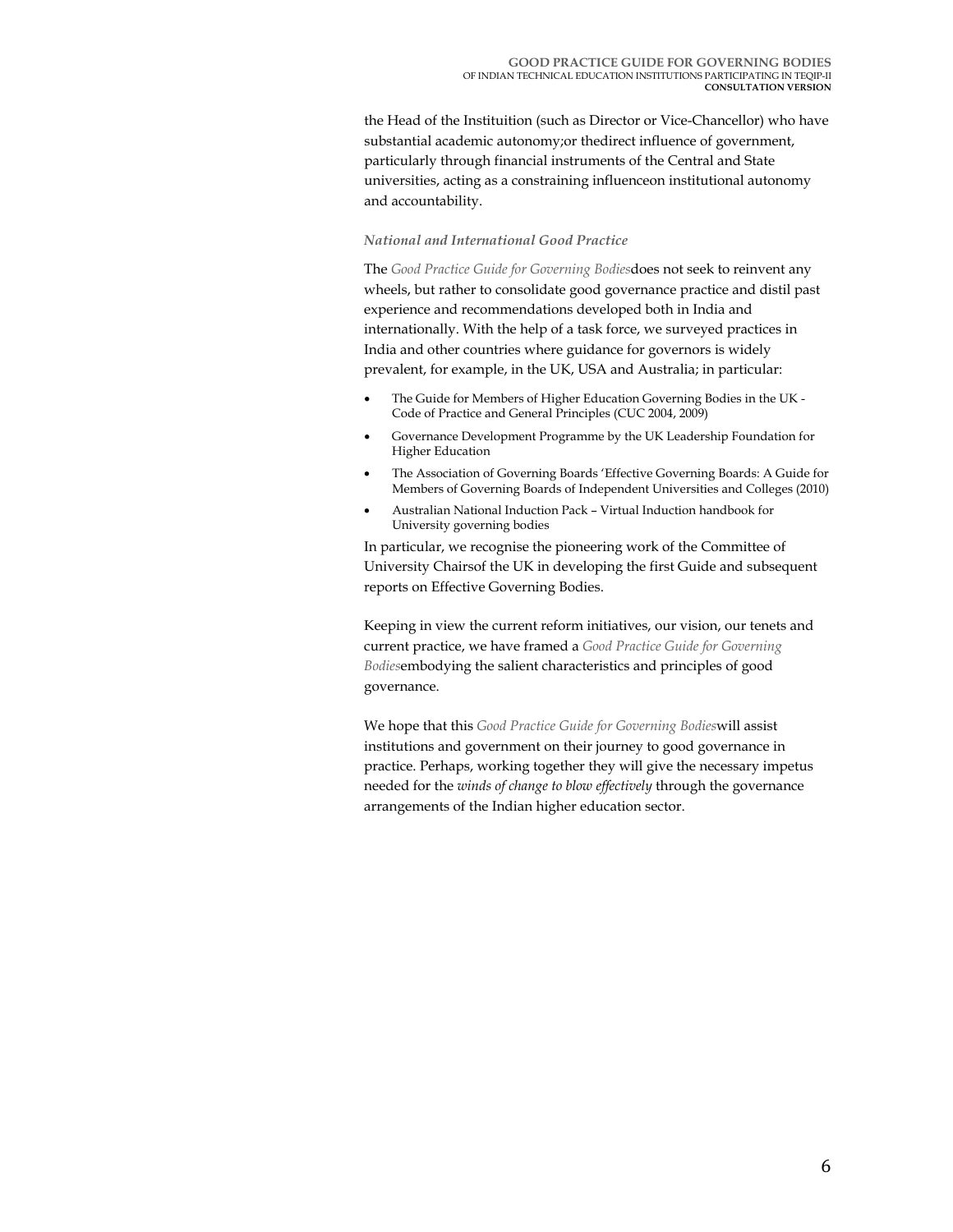**"***As part of the endeavour to improve the quality of educational institutions in the tertiary sector, the aim has been to enhance their autonomy. Autonomy and accountability go hand in hand.***"** 

**KapilSibal, Minister of Human Resource Development, Government of India** 

*World Bank Working Paper No. 190 "Governance of Technical Education in India Key Issues, Principles, and Case Studies": Foreword*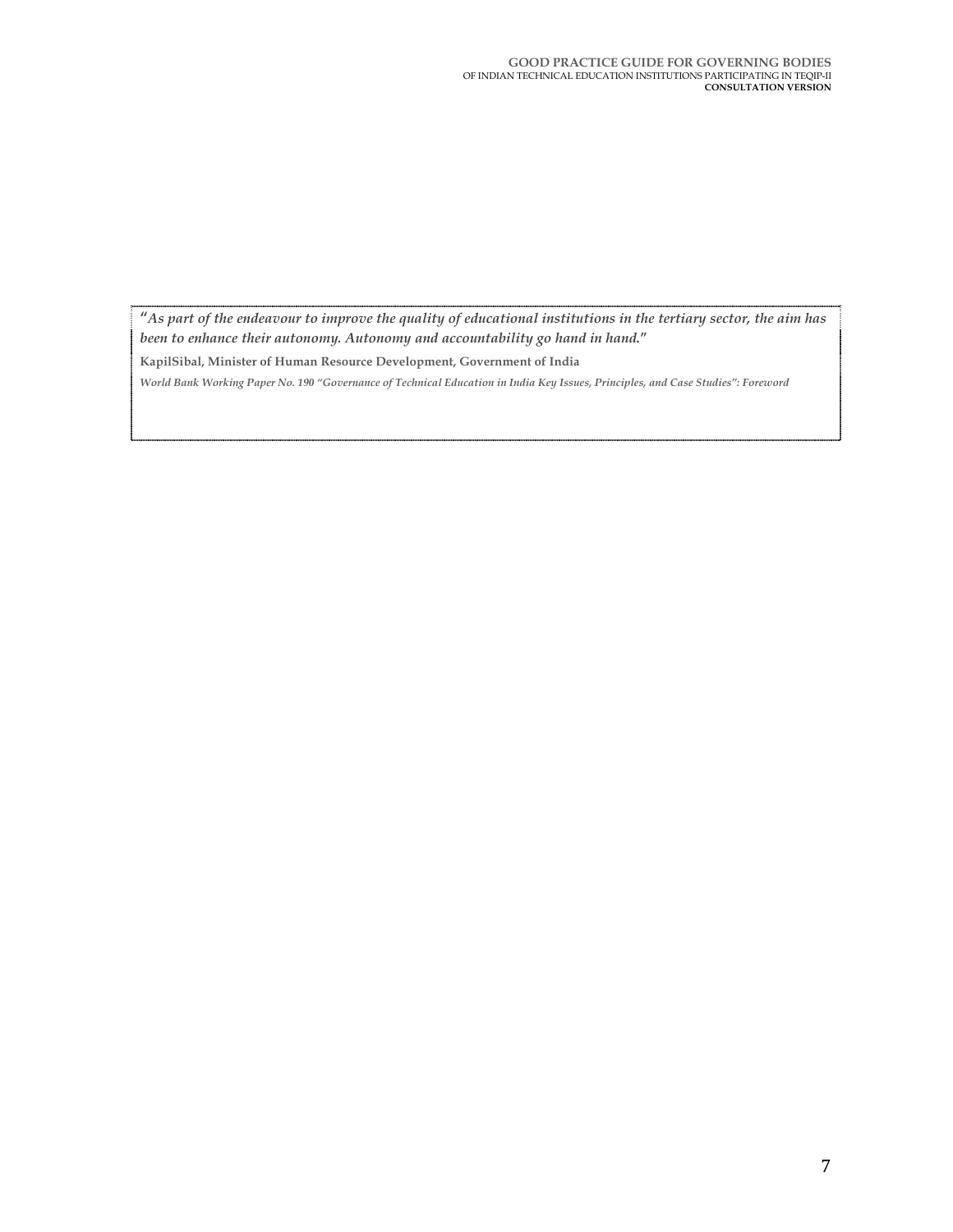## **INTRODUCTION**

#### *The Guidelines: Who? Does What? With Whom? To what effect?*

*Who?*

## *The Guide is aimed at:*

- • *All Governing bodies: Board of Governors, Syndicate, Executive Council, Board of management, Governing Council and so on. In Public and Aided institutions as well as in private Trusts and Societies.*
- *Individual governors and others with governance responsibilities, including policy makers and government officials.*
- *Does what? The Guide aims to assist governing bodies to increase their awareness of their tasks & duties, and the fundamental importance of their work to institutions including:* 
	- *setting strategic aims and goals* • *promoting quality, credibility and transparency of the educational and research activities*
	- *ensuring accountability and effective scrutiny,*
	- *monitoring and measuring performance, and*
	- *ensuring the effectiveness of the head of the institution (and appointing him/her as appropriate*
- *With whom? The Guide emphasises the need for governing bodies to work effectively with the institutional senior executive, managers and stakeholders*

*To what effect? To demonstrate the governing body's effectiveness and full support of the mission and objectives of their institutions.* 

#### *Statement of the purpose*

*The sole purpose of good governance is to support the mission and objectives of individual institutions. To that end the Expert Advisory Group, which has written this paper and promoted this Good Practice Guide, is clear that the objectives of this TEQIP-II initiative apply as well to all institutions funded by the Government of India, individual States and private trusts or societies.*

*India has a wide range of universities and colleges engaged in the provision of technical education. There are different statutes, regulations and funding structures. They operate today amidst the widest range of interpretation and stages of transition to'autonomy and accountability'.* 

*The purpose of this Good Practice Guide is not to create a detailed Governance Code or Statutes for all institutions. Rather the intent is to identify fundamental propositions, some of which demand to be nonnegotiable, whilst other aspects may be capable of interpretation and nuance.*

*The Good Practice Guide for Governing Bodiesis directed towards governing bodies, in all their forms, and those with governance accountabilities (this is especially the case where the governance functions mentioned in this guide are still undertaken by a body other than the governing body of a single higher education institution), as well as to individual governors; be they in post, or yet to be recruited.* 

#### *Context*

India's complex higher education system serves around 3 million students in technical education. There are approximately 3,600 technical and engineering institutions across India's 30 states, of which less than about 5 percent of public institutions are autonomous. There has been a phenomenal growth in the number of private colleges across India in the last 20 years as demand for tertiary education continues. Private colleges now deliver about 85 percent of all technical and engineering education of which the overwhelming majority is in colleges affiliated to general or technical universities. There are ten different types of universities and other technical institutions in India*.*

#### *The need for good governance*

Good governance ensures that stakeholders, including students, facultyand institutional management, as well as those from the wider society, have full confidence and trust in our institutions – and that all those who have governance responsibilities and accountabilities, both within and outside institutions, carry these out effectively.

*Why has there been such a stress on improving governance?***Problems, such as failure to ensure proper accountability and abuse of the role of governors at one extreme, and ineffective or non-participation of governors at the other, can create a lack of confidence or worse, a lack of integrity, in governance, and there is a danger of undermining the sector as a whole.**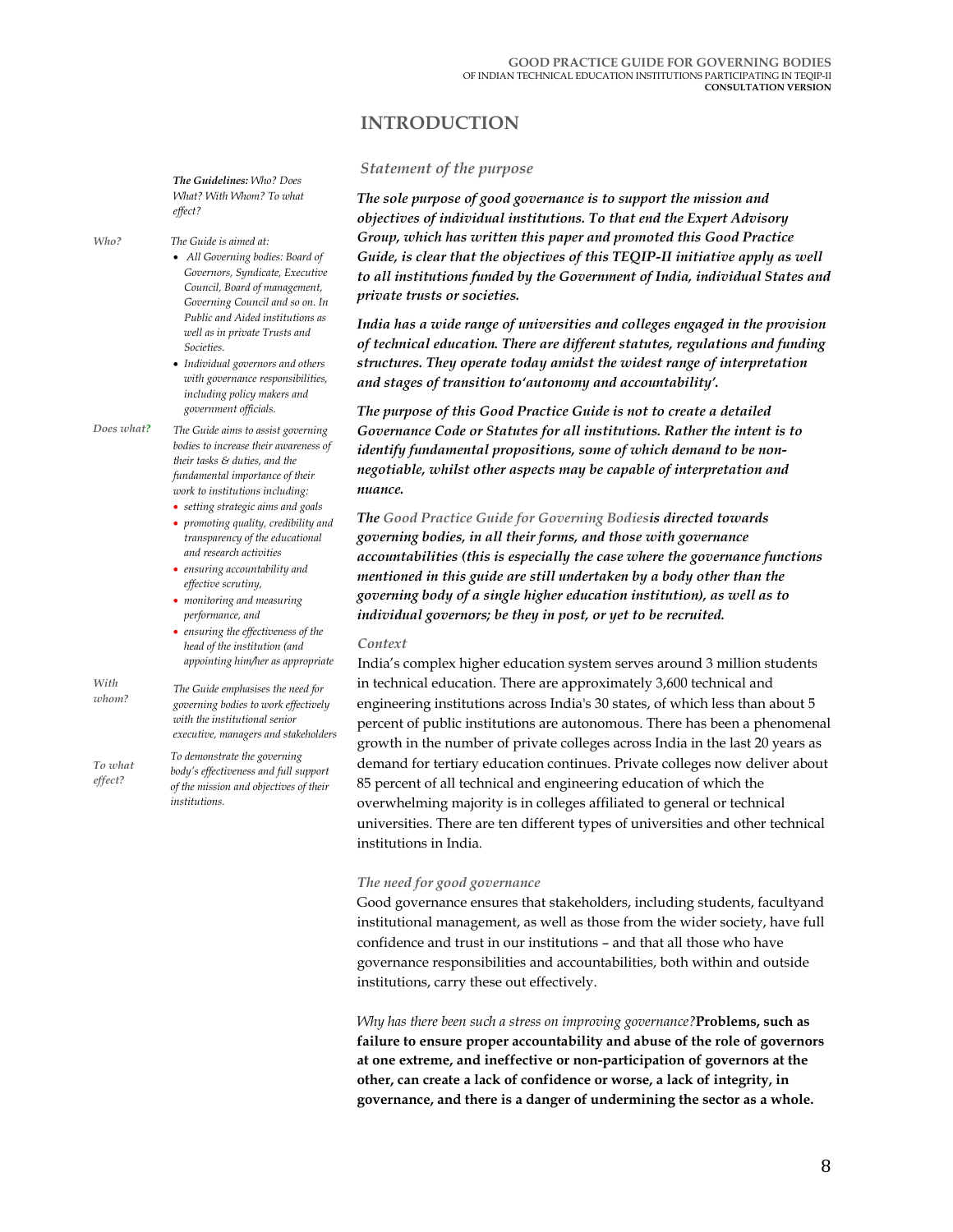It is not easy to create an ideal governance system in India since its constitution and its powers and functions have to be adjusted to suit different circumstances and different institutional capacities. Even so, it is possible to establish a governance system that is functionally autonomous and accountable so as to fulfill the mission of the institution effectively.

Expansion of the higher education sector without good governance would not serve the nation's best interests, and could undermine the sector's longterm development.

#### *Benefits of Good Governance*

The benefits of good governance are reflected in high achieving institutions that demonstrate:

- *Integrity in appointments at all levels, both external and internal*
- *Strong leadership and management skills in all of the places where they are needed*
- *Processes in place for monitoring the quality of teaching and learning, and within institutions for improving that quality with appropriate student involvement*
- *Processes in place to deliver improvements in research quality (assuming that there is significant research activity)*
- *Lean and competent administration*
- *Robust and transparent financial systems, not least on procurement, and strong internal and external audit*
- *Effective and transparent mechanisms to determine remuneration at all levels*
- *Strong human resources processes, for example on appraisal, development and dealing with poor performance*
- *Effective student support arrangements*
- *Student participation in management and governance at all levels.*

A good governance system ensures that educational institutions have independent and fully empowered governing bodies with representation from key constituents such as independent members representing industry, the community, faculty and students, whose **sole purpose is to support the mission and objectives of individual institutions**.

A good governance system helps to create a stimulating 'ecosystem' to attract talented faculty and motivate them through a performance-based reward structure. An enlightened governance system stimulates a culture of innovation, encourages large-scale faculty development programmes, improves productivity and supports the sustainability and development of institutions.

The role of governing bodies is also vital in supporting global, national and local collaborations with academic partners, research and industry and others who support the mission and objectives of institutions. Such partnerships are crucial to the success of high achieving institutions and can also support a range of development opportunities for faculty and most importantly the student experience and education and research outcomes.

Good governance arrangements play an important part in the way that institutions are held accountable to the government and the public interest. They can also help institutions to ensure a coherent strategy and a sustainable development path.

*Good governance*creates a sound, ethical and sustainable strategy, acceptable to the institution as a whole and other key stakeholders.

*Good governance*oversees the implementation of such strategy through well-considered processes in an open,

transparent and honest manner. *Good governance*is essential to the grant or assertion of autonomy. Boards of Governors, by embracing good governance approaches, accept, unequivocally, their own collective and individual responsibilities.

*Good governance* facilitates decision-making that is rational, informed, and transparent which leads to organisational efficiency and effectiveness that supports and fosters the development of high quality education and research."

**World Bank Working Paper 190:** *Governance of Technical Education in India*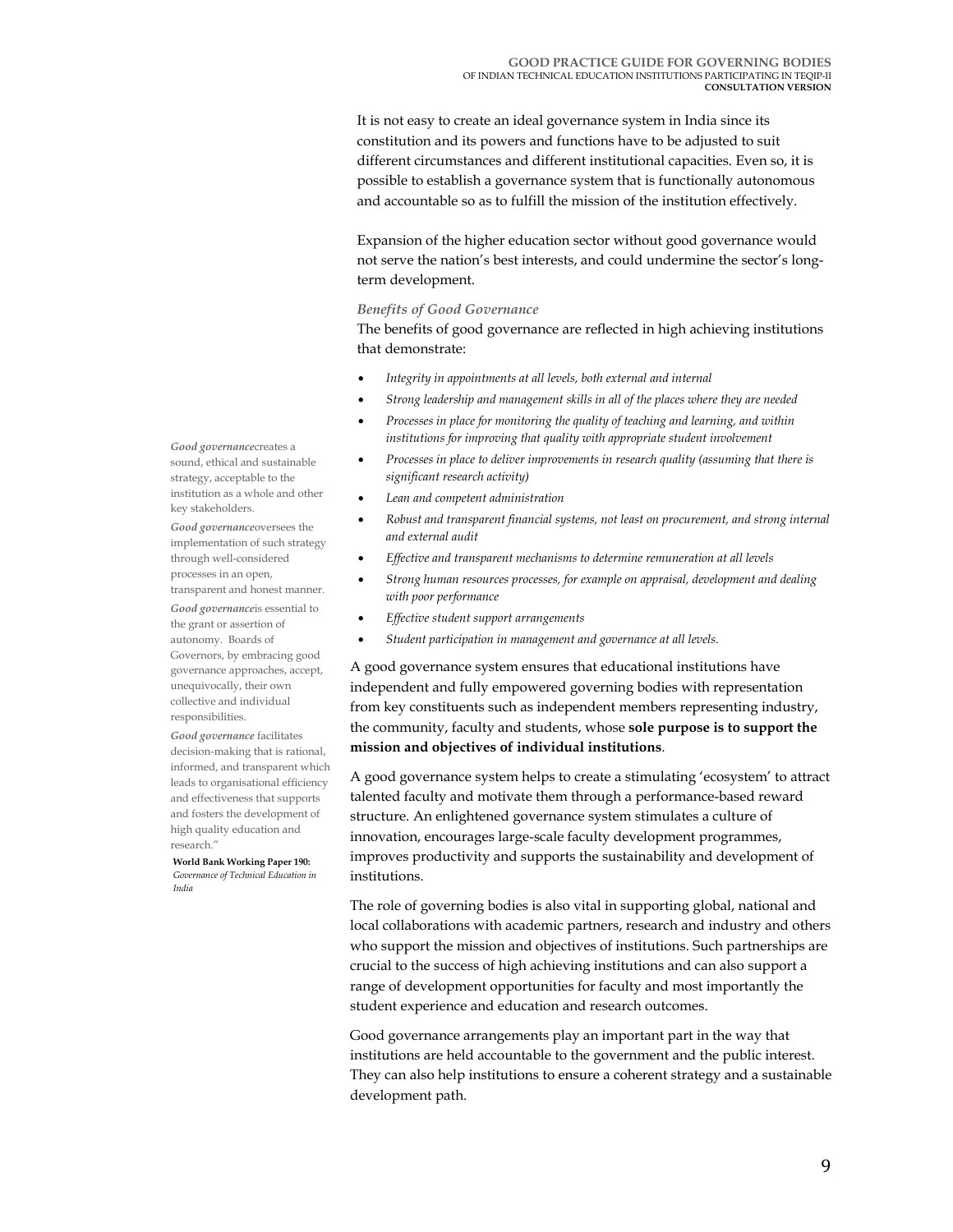*For the good governance expected in Indian higher education, the GoodPractice Guide for Governing Bodiessets out recommended Core Principles (Part One). This part can be read as an executive summary.* 

*Part Two describes more in detail the Guidelines and the associated recommendations. The Expert Advisory Group commends them to all governing bodies of technical education institutions in India.* 

## **PART ONE: CORE PRINCIPLES**

The governing body (Board of Governors, Syndicate, Executive Council, Board of Management, Governing Council and so on)is responsible for ensuring the effectivemanagement of the institution and for planning its future development. **It hasultimate responsibility for overseeing all the work of the institution.** 

**The** *core principles***have been set out under five themes of good governance. The** *core principles***are generic. They can, and should, be applied to all institutions.** The implementation of these principles may vary according to the size, mission and type of institution. Implementation of the core principles may in particular be constrained by a low degree of autonomy of the governing body from the funding government or private trust; especially during times of reform and transition. However, the core principles are the same for any governing body, institution, private trust and funding government wishing to demonstrate that it is practising good governance.

- **A. PRIMARY ACCOUNTABILITIES OF GOVERNING BODIES**
- A.1 Good governance requires all higher education institutions to have an **effective and accountable** governingbody
- A.2 Governing bodies are collectively responsible for overseeing aninstitution's activities, determining its future direction, and fostering anenvironment in which the institutional mission is achieved.
- A.3 The **primary accountabilities** of governing bodies are:
	- **a. To approve themission and strategic vision** of the institution, long-termbusiness plans and annual budgets; ensuring that these meet the interests of stakeholders, including students, employers, local communities, government and others representing public interests.
	- **b. To ensure the establishment and monitoring of proper,effective and efficient systems of control and accountability** (including financial and operational controls, riskassessment and management, clear procedures for managing physical and human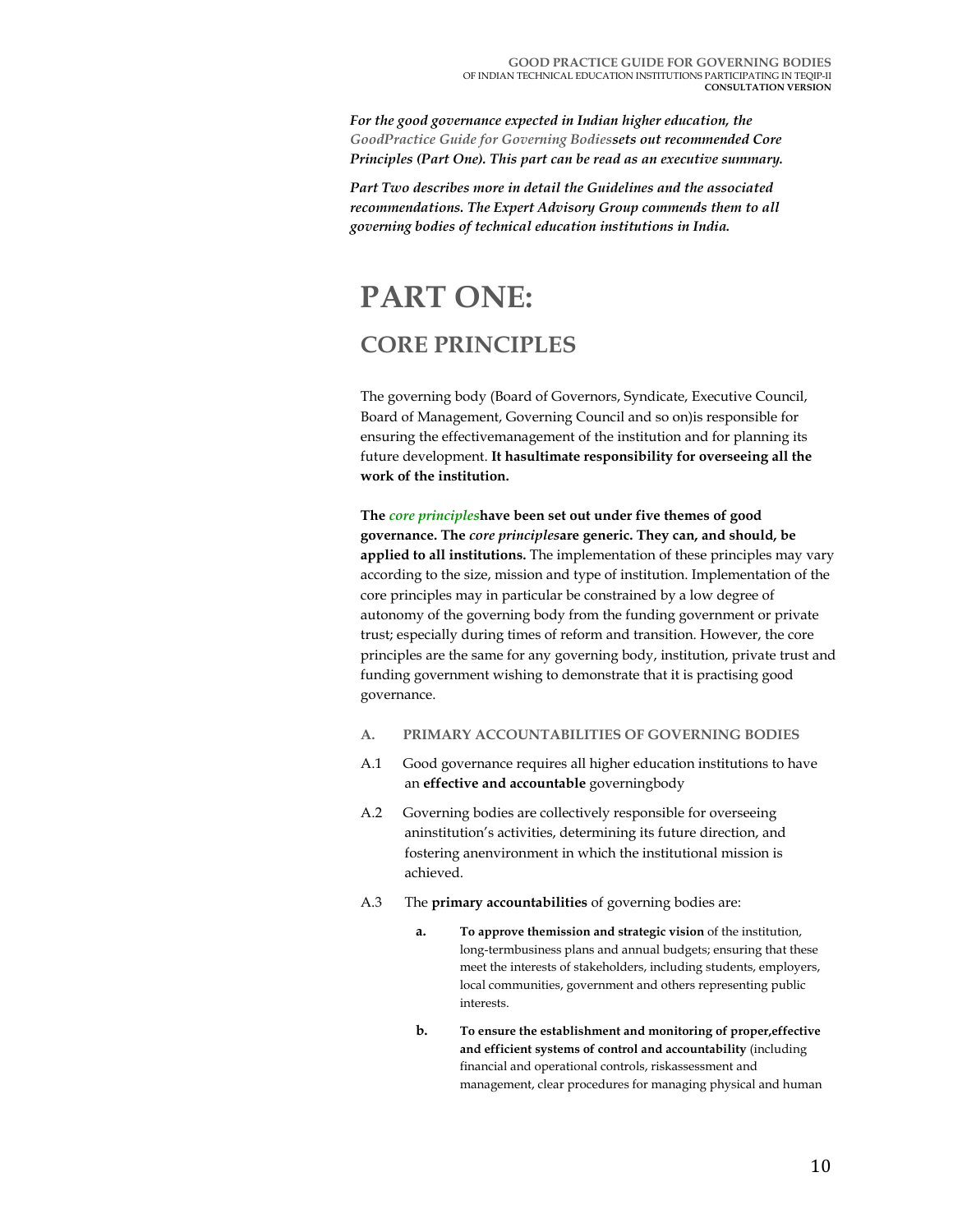resources including for example, handling internal grievances and formanaging conflicts of interest.)

- **c. To monitor institutional performance and quality assurancearrangements**, which should be, where possible and appropriate, benchmarked againstother institutions nationally and internationally (including accreditation and alignment with national and international quality assurance systems.)
- **d. To put in place suitable arrangements formonitoring the head of the institution'sperformance.**

#### **B. OPENNESS AND TRANSPARENCY IN THE OPERATIONOF GOVERNING BODIES**

### B.1Strong governing bodies promote **transparency and openness** in support of the high ethical standards expected to ensure public trust and institutional integrity. For example, by:

- a. Publishing an annual report on institutional performance, including the identification of key individuals and a broadsummary of the responsibilities and accountabilities that the governing body delegates tomanagement, or those that are derived directly from the instruments ofgovernance.
- b. Providing as much information as possible to students, faculty, the general public and potential employers on all aspects of institutional activity related to academicperformance, finance and management.
- c. Ensuring that marketing and reported information is truthful(if there are legal or commercially sensitive reasons for not providing information these should be made publicly known).
- d. Maintaining and publicly disclosing a register of interests of membersof its governing body.
- e. Conducting proceedings of governing bodies in as open amanner as possible, including the review of the governing body and any reports on the outcomes of such reviews.
- f. Detailing student admission information to ensure public trust and confidence in the integrity of the processes used regarding the selection and admission of students using clear and transparent criteria, procedures and processes.
- g. Ensuring that vacancies are widely publicized both within and outside the institution.
- B.2 The general principle applies that students and staff should have appropriate access to information about the proceedings of their governing body.

#### **C. KEY ATTRIBUTES OF GOVERNING BODIES**

C.1High performing governing bodies have a keen sense of their role, responsibilities, ethics and duties. They understand clearly the high standards and quality expected by those inside and outside the institution, and how they should carry out their duties to safeguard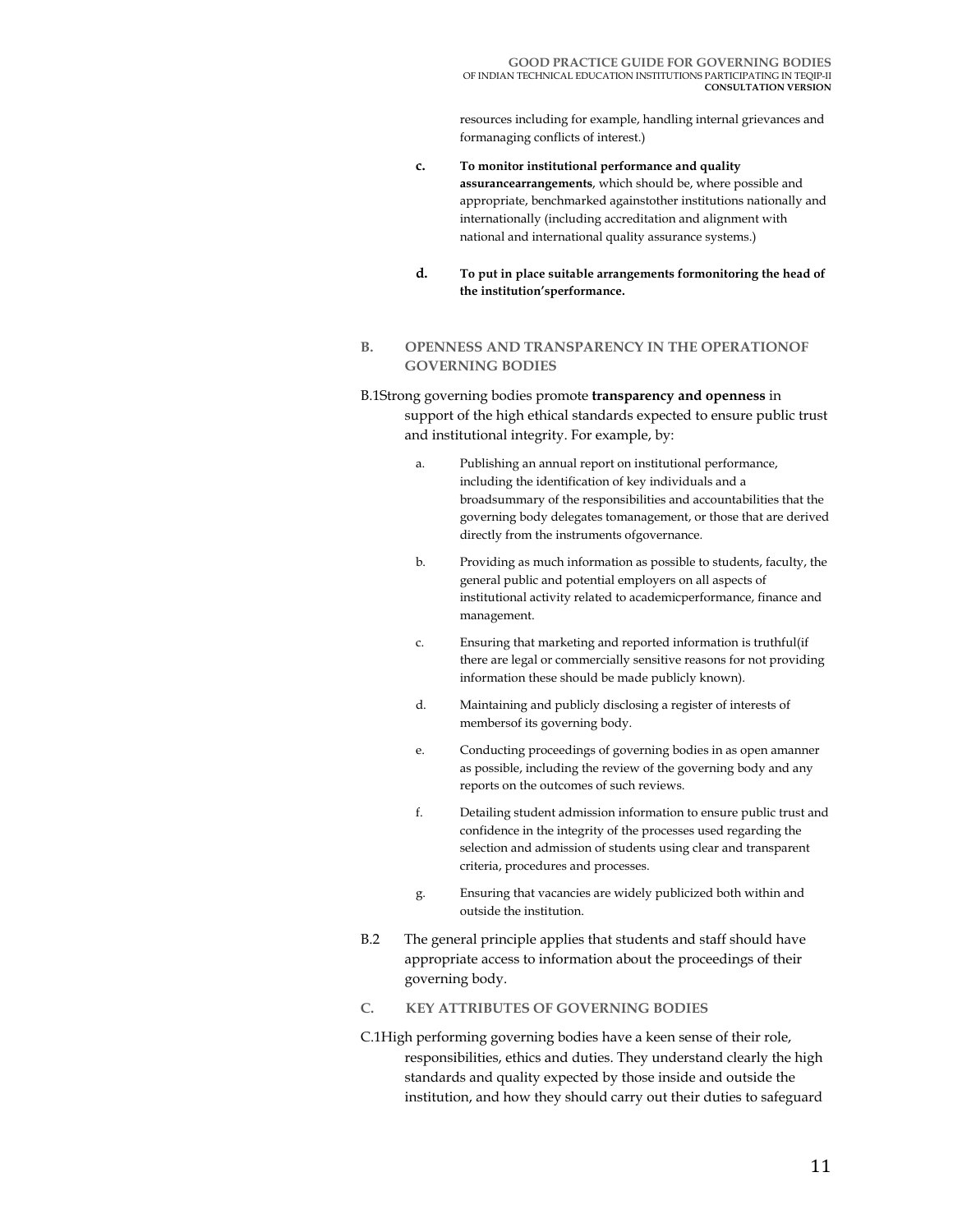the mission, objectives and reputation of the institution on whose governing body they serve. The following are the key attributes of high performing governing bodies:

*Size of governing bodies* 

a. The size of the governing body is such that it is able to carry out its primary accountabilities effectively and efficiently.

#### *Skills, experience and competences*

b. There is a balance of skills, experience and competences among governors - sufficient to enable the governing body to meet its primary accountabilities andto ensure the confidence of its stakeholders and constituents.

#### *Independent members*

c. Normally, governing bodies have a majority of independent members, definedas both external to and independent of the institution. Autonomous institutions are free from direct political interference in order to ensure academic freedom.

#### *Appointments*

**d.** Appointments would be managed by an independent committee (such as a nominations committee) normallychaired by the Chair of the governing body, using rigorous and transparentprocedures, including the preparation of written descriptions of therole and the capabilities desirable in a new member, based on a full evaluationof the balance of skills and experience of the governing body.

#### *Clarity of responsibilities*

e. There is clarity in relation to the role and responsibilities of the Chair of the governing body, the head of the institution and the administrator serving the governing body.

#### *Chair of the governing body:*

f. The Chair of the governing body is responsible for the leadership of the governing body, and is, therefore, ultimately responsible for its effectiveness. The Chair ensures the institution is well connected with its stakeholders.

#### *Head of institution*

- g. The head of an institution is responsible to the governing body for advice on strategic direction and for the management of the institution.
- h. The head of the institution is accountable to the governing body, which makes clear, and regularly reviews, the authority delegated to him/her having regard also to that conferred directly by the instruments of governance.

#### *Administrator to the governing body:*

- i. The administrator (the secretary, the registrar, the clerk etc.) supporting the governing body is responsible for ensuring compliance with all procedures and ensuring that papers are supplied in a timely manner with information in a form, and of a quality, appropriate to enable the governing body to discharge its duties and for recording the governing body's conclusions in a form which will aid their effective implementation.
- *j.* All members must have access to the advice and services of the administrator to the governing body, and the appointment and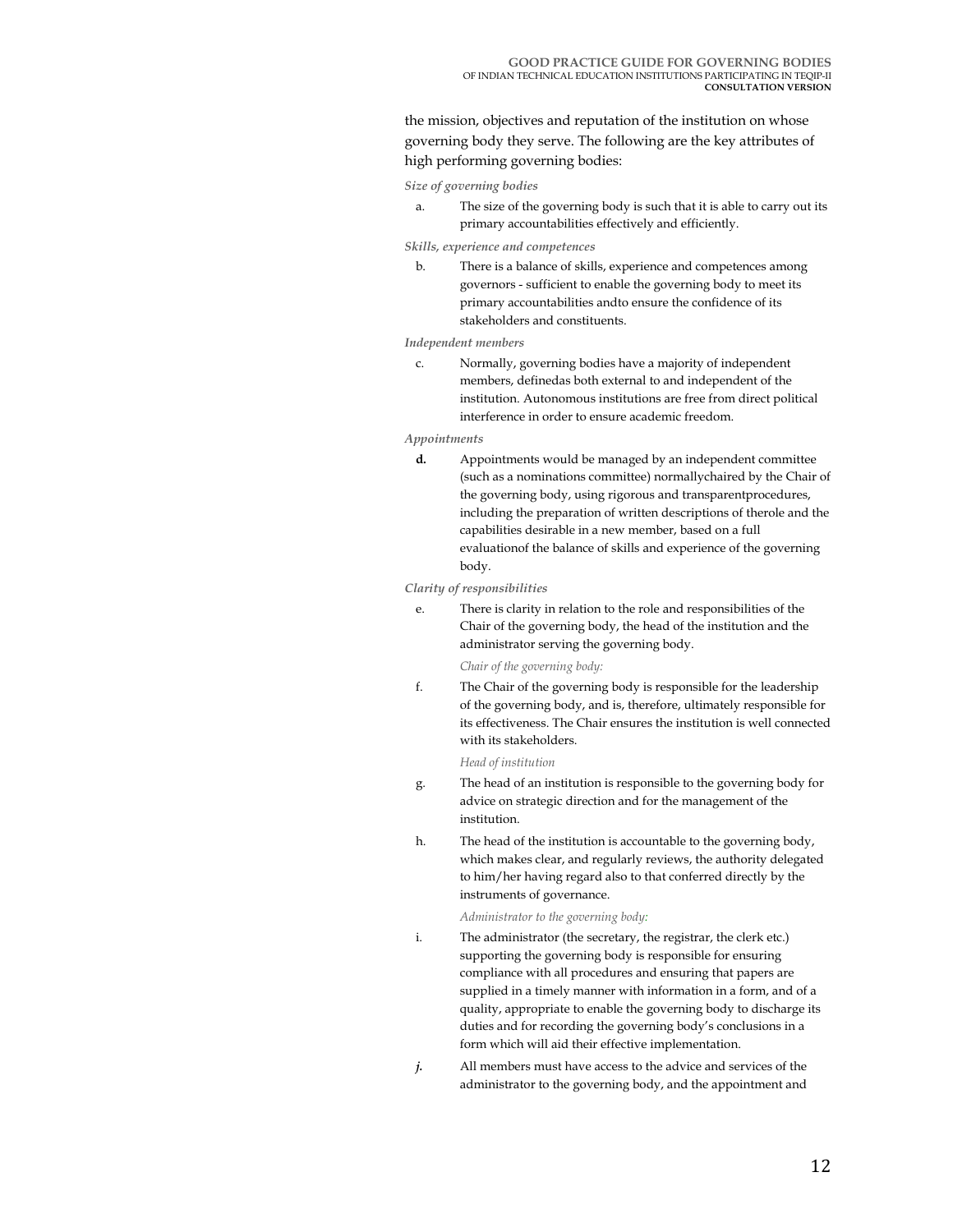removal of the administrator is a decision of the governing body as a whole.

#### *Commitment*

- *k.* Governing bodies must meet sufficiently regularly, and normally not lessthan four times a year, in order to discharge their duties effectively.
- *l.* Effective members ofgoverning bodies attend regularly and participate actively.

#### *Conduct*

- *m.* All educational establishments, whether publicly or privately established, contribute to the public good. Individual members, and governing bodies themselves, should at all timesconduct themselves in accordance with the standards of behaviour that the public should rightfully expect such as: s*elflessness*, *honesty, integrity*, *objectivity*, *accountability*, *opennessand leadership*.
- *n.* Governing bodies, and individual governors, exercise their responsibilities in the interests of theinstitution as a whole, and not as representatives of any constituency, company or organisation.

#### **D. EFFECTIVENESS AND PERFORMANCE REVIEW OF GOVERNING BODIES**

- D.1High performinggoverning bodies keep their effectiveness under regular review and ensure that their members are properly inducted and receive opportunities for further development as deemed necessary.
- D.3 Effectiveness is measured againstboth an institution's statement of primaryaccountabilities and its compliance with these guidelines. Structures and processes will be revised accordingly, as part of the governing body's ongoing regular review processes.
- D.4 In reviewing its performance, a governing body should reflect on theperformance of the institution as a whole in meeting its long-term strategicobjectives and its short-term indicators of performance/success.
- D.5 Where possible, governing bodies should benchmark institutional performance against such indicators of performance and success of other comparableinstitutions.

#### **E. REGULATORY COMPLIANCE**

E.1 Governing bodies ensure compliance with thestatutes, ordinances and provisions regulating their institution, including regulations by Statutory bodies, such as the AICTE and UGC, as well as regulations laid out by the State government and affiliating university (if any); and, subject to these, take all final decisions on matters offundamental concern to the institution. The regulatory compliance includes demonstrating compliance with the 'not-for-profit' purpose of education institutions.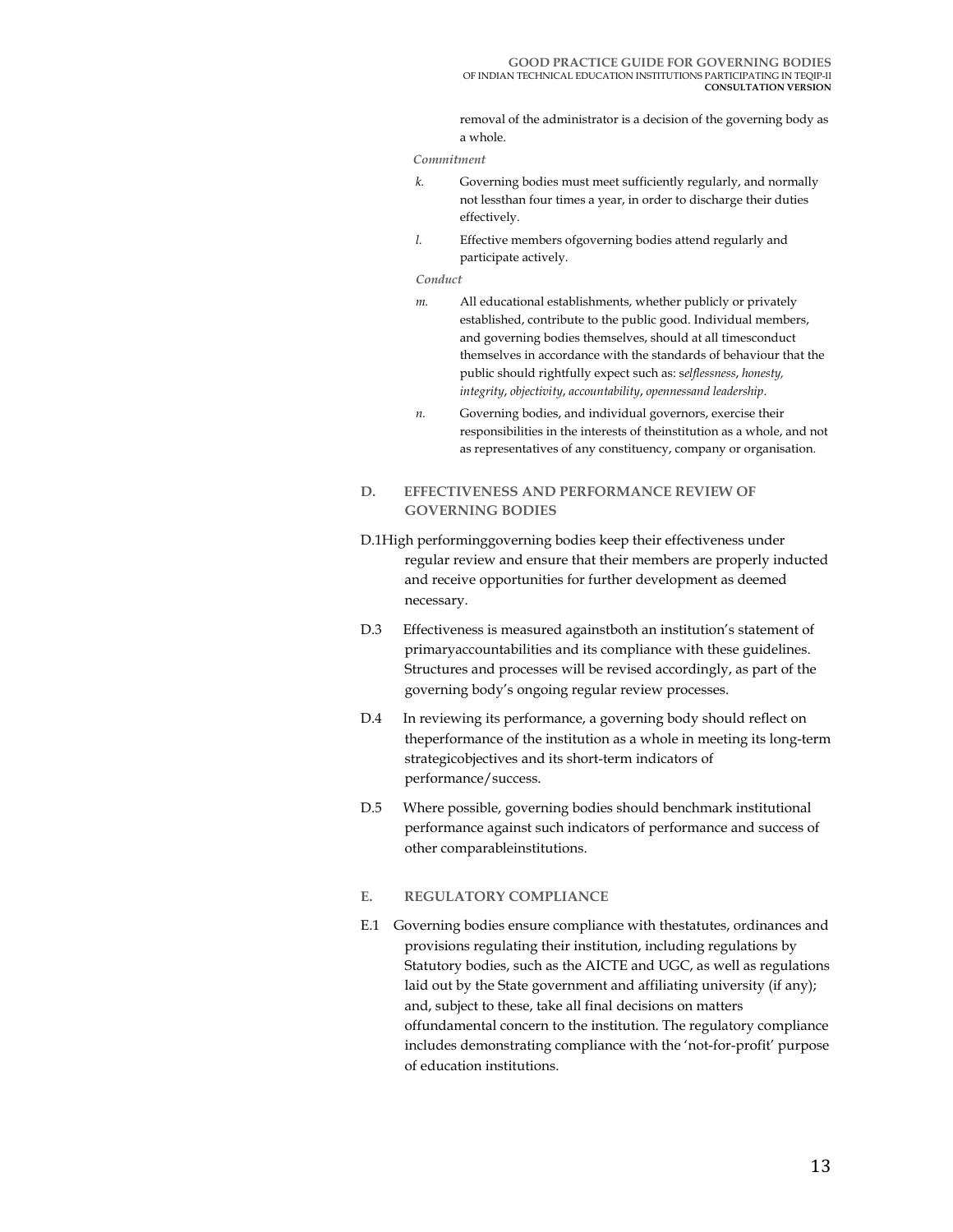E.2 From experience in India, and elsewhere, **effective governance** is most likely to be prevalent when it is **an integral part of the acts and statutes that considers autonomy and accountability.**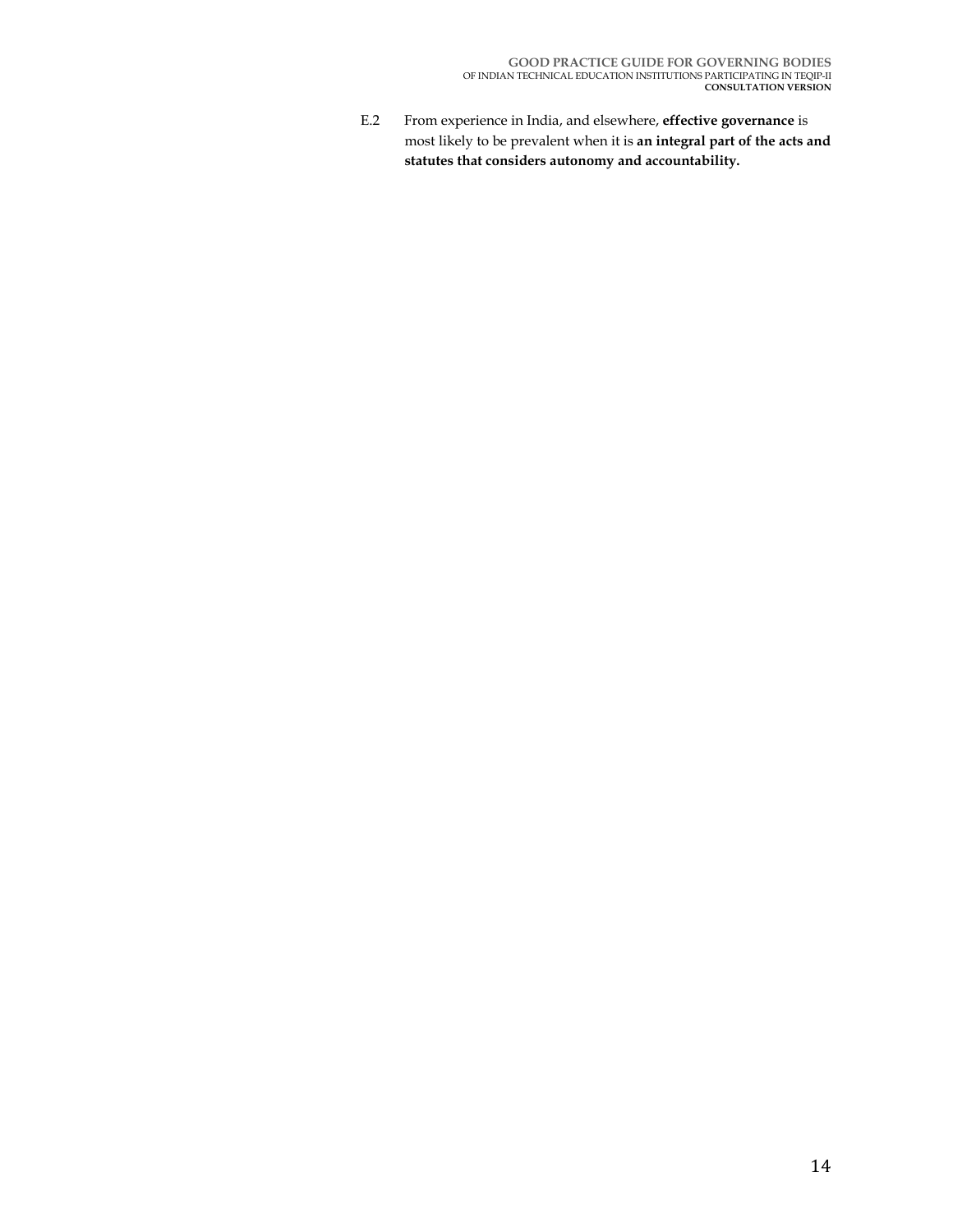#### *Good practice on Development of an Institutional Strategic Plan*

#### *The Board of Governors of IIT Madras decided in 1996 that the Institute needed a first Strategic Plan to guide its future operations and reach its goals. The Governors constituted a Strategic Planning Committee that was*

*headed by a prominent Board Member from Industry, co-chaired by the Director; and included as Members a few other Board Members and senior Faculty of the Institute.* 

*Good practice elements in the design process of the Strategic Plan were the development of a set of shared goals, the use of multiple sources of knowledge including external consultants, involvement of faculty and stakeholders, and the design of coordinated crossdepartmental interventions. Approximately three-fourths of the inputs for the Plan came from IITM leaders, departments, and faculty, and one-fourth from outside.* 

*The Strategic Plan covered all aspects of the Institute: Context; Vision, Mission and Goals; Educational Processes; Human Resources; Physical Resources; Governance; Building Relationships; and Financial Resources. The Strategic Plan aimed at making IITM a worldclass institution – a place that provides intellectual leadership in chosen fields and is administratively and academically autonomous, with sustainable competitive advantage. The Strategic Plan was designed as a series of coordinated interventions to bring about changes in the directions, structure, processes, interfaces and performance of the Institute. The progress of implementation has been continuously monitored by the Board through presentations by the Deans and Heads of Departments at Board Meetings. As the expressed milestones were achieved, new and further aspirational goals have been articulated and adapted into a revised Plan.* 

## **PART TWO:**

## **GUIDELINES FOR GOVERNING BODIES**

#### **These** *Guidelines for Governing Bodies***provide more detailed recommendations under the five themes of** *Core Principles* **outlined in Part One.**

The governing body (Board of Governors, Syndicate, Executive Council, Board of Management, Governing Council and so on)is responsible for ensuring the effectivemanagement of the institution and for planning its strategic future development. **It hasultimate responsibility for overseeing all the work of the institution.** 

#### **The guidelines set out below are generic. They can, and should, be applied to all institutions.**

**The implementation may vary according to the size, mission and type of institution**. Implementation may, in particular, be constrained by a low degree of autonomy of the governing body from the funding government or private trust; especially during times of reform and transition. However, the guidelines are the same for any governing body, institution, private trust and funding government wishing to demonstrate that it is practising good governance.

**If governing bodies do not yet undertake some of primary accountabilities mentioned in this Good Practice Guide for Governing Bodies at present, we recommend that an independent state body/committee undertake such accountabilities in the interim**. Such a body could be the State Council for Higher Education. In such circumstances the body must adhere to the same Guidelines, and involve key members of governing bodies with appropriate skills and experience; of the governing body of the institution concerned.

#### **A. PRIMARY ACCOUNTABILITIES OF GOVERNING BODIES**

#### *Strategic Planning*

- 1. Governing bodies have a duty to enable their institutions to achieve anddevelop their mission and primary objectives for learning and teaching and research.
- 2. This responsibility includes considering and approving the institution's strategicplan, which should set out the academic aims and objectives of the institution and identifythe financial, physical and staffing strategies necessary to achieve these objectives. Institutions should adopt a risk-based approach to strategic planning.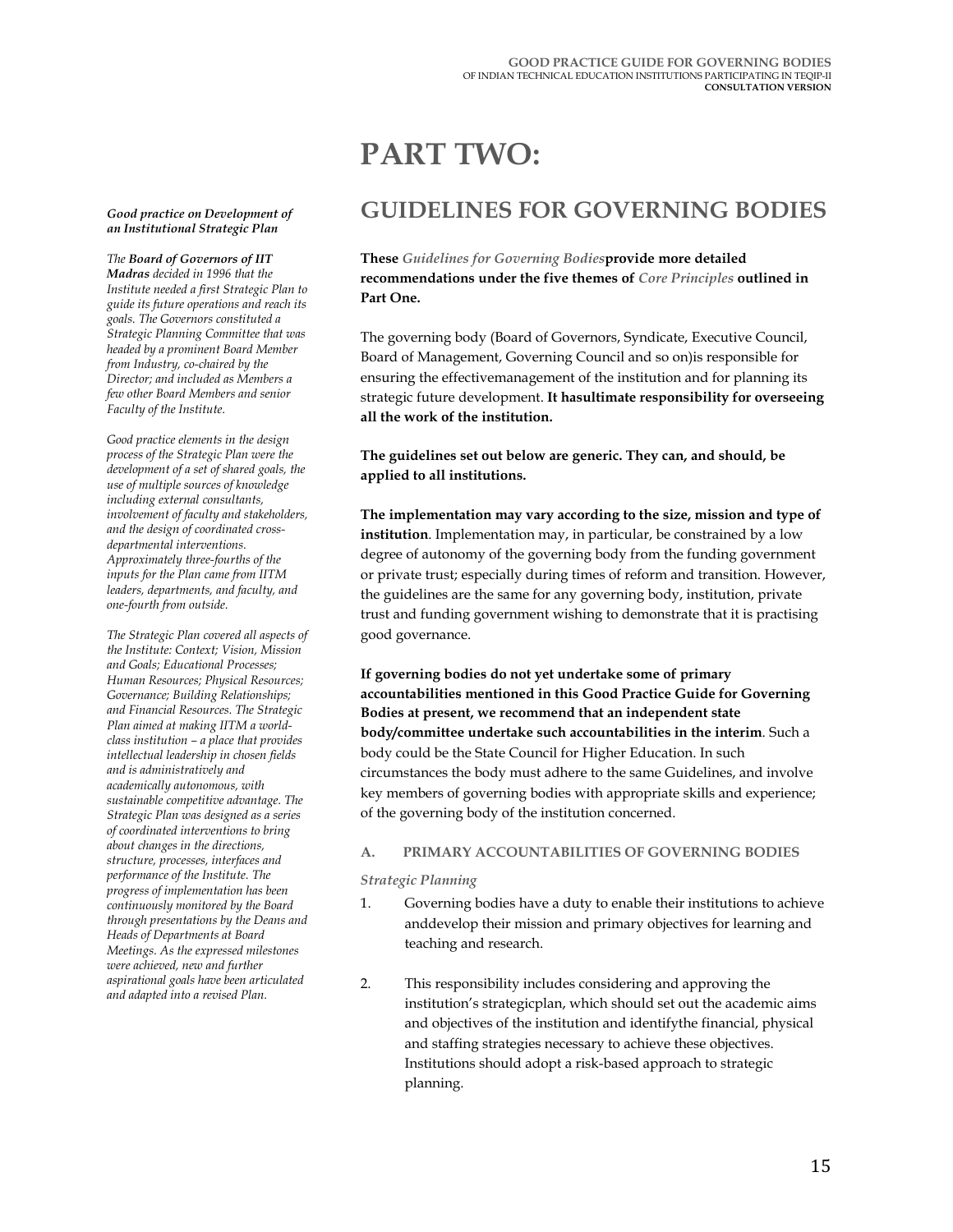3. It is the duty of the governing body to oversee the creation and delivery of the strategic vision and direction of the institution that will of course, encompass is purpose and mission. However, it is the responsibility of the head of the institution and the executive to convert the strategy into detailed business planning that is delivered consistent with the values, purpose and mission of the institution.

#### *Finance*

- 4. The governing body's financial responsibilities include:
	- Ensuring the solvency of the institution and safeguarding its assets
	- Approving thefinancial strategy
	- Approving annual operating plans and budgets which should reflect theinstitution's strategic plan
	- Ensuring that funds provided by funding bodies are used inaccordance with the terms and conditions specified in any funding agreements/contracts /memorandum
	- Ensuring that there is a clear and quantified scheme of financial delegated authority of approval and expenditure to managers at appropriate levels
	- Ensuring the existence and integrity of risk management, control and internal governance systems and monitoring these through the audit committee
	- Receiving and approving annual accounts (audited financialstatements).
- 5. The governing body normally delegates detailed monitoring of the financial position and prospects,together with theappropriate levels of expenditure approval to a **finance committee** or equivalent.
- 6. Regulatory bodies may require institutions toinclude a *statement of internal control*in the corporate governance section ofthe audited financial statements, explaining the risk management arrangementsoperated by the governing body.
- 7. Officers of the institution, underdelegation from the governing body, exercise day-to-day financial control.
- 8. Responsibility for administering the finances and advising on financial matters isdelegated to a professional employee, generally designated as director offinance. That individual must have access to the head of the institutionwhenever he/she deems it appropriate.
- 9. An essential element of financial management is the annual budget. Thisquantifies expected income and plans expenditure in the context of that predicted income. In many institutions the approval of the annual budget is aresponsibility reserved under the constitution to the governing body for itscollective decision, without delegation. The governing bodyshould approvethe annual budget before the start of the financial year.
- 10. In conjunction with the revenue budget, a capital budget must beprepared, aggregating approved capital needs and identifying required fundingsources and strategies.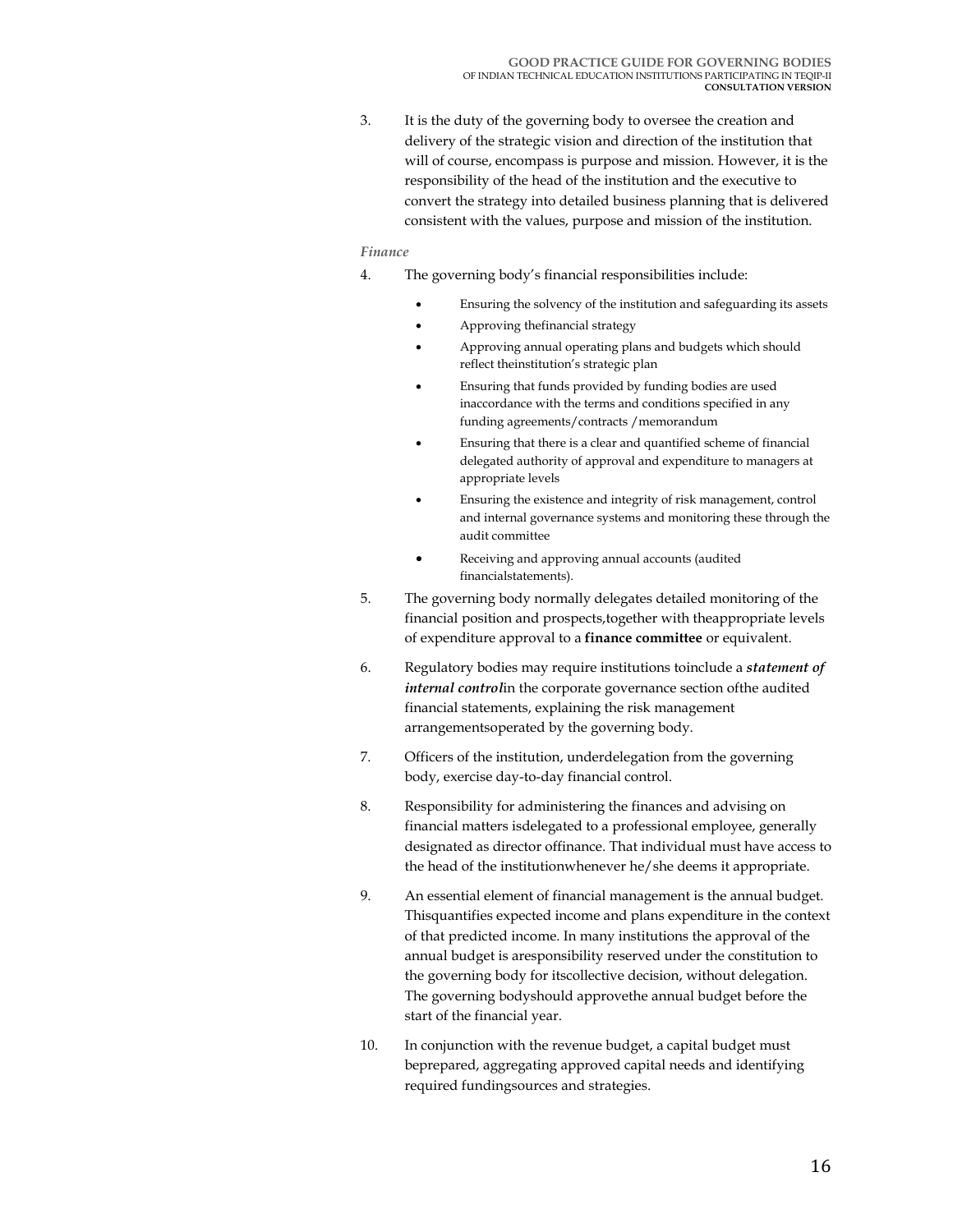- 11. Most institutions devolve the management of clearly identified elementsof the annual budget to specified managers. These arrangements require theprovision of accurate and timely financial information to budget holders, andhence the systems to generate such information, if they are to operateeffectively.
- 12. The governing body and/or its finance committee should receivesummarised performance information at regular points in the year.
- 13. Institutions must have financial regulations and procedures. Financialregulations should specify the financial responsibilities and authority of thegoverning body, its committees, and staff.
- 14. Financial procedures should specifyprocesses to be followed in dayto-day financial transactions. There should beclear policies on a range of systems, including treasury management, investmentmanagement, risk management, debt management, and grants and contracts.These should be periodically reviewed to keep them up-to-date.

#### *Procurement*

- 15. In addition to the requirements under regulatory/financial agreements, governing bodies should ensure that there is a **sound system of internal control, and be responsible for ensuring the delivery of value for money (VFM) from public and institutional funds without compromising quality**, **transparency and fairness to all stakeholders**. Procurement of works, goods and services is an area where VFM considerations are important.
- 16. Public and publiclyaided Indian highereducation institutions are bodies towhich public procurement rules apply, in particular the relevant central and state Financial Management Rules, Stores Purchase Rules and Public Works Code.Contracts must be awarded in accordance with those rules. (For Institutions participating in the TEQIP-II project, all project expenditures must be incurred using the project's specific procurement rules).
- 17. Governing bodies should ensure that VFM in procurement is achievedthrough obtaining assurances that:
	- Adequate internal procurement policies and procedures are in place
	- Policies and procedures are consistently applied, and there is compliance with relevant legislation.
	- Procurement is carried out in an open and transparent manner without any entry barriers and all eligible suppliers, manufacturers and consultants are allowed to participate.
- 18. To obtain these assurances **governing bodies should ensure that their risk management framework and reporting mechanisms give adequate coverage of fairness and transparency of procurement processes; value for money achieved in the outcomes and risks**(see paragraphs 25-28.) The institution's procurement procedures, including procedures governing conflicts of interest relating to procurement matters, should form part of the Financial Regulations,

#### *MIT Audit Committee:*

*Consists of five members, three of whom shall serve for a term of five years and two of whom shall serve for a term of three years.* 

*They are nominated by the Membership Committee from the members of the Corporation, one at eachsucceeding annual meeting, as vacancies occur, or at any stated or special meeting in the call for which notice has been given that a vacancy on the Audit Committee is to be filled.* 

*Subject to the approval of the members of the Corporation, the Audit Committee shall employ public accountants to examine the books of MIT for the next fiscal year, and such other financial and investment records as the Audit Committee deems appropriate from time to time.*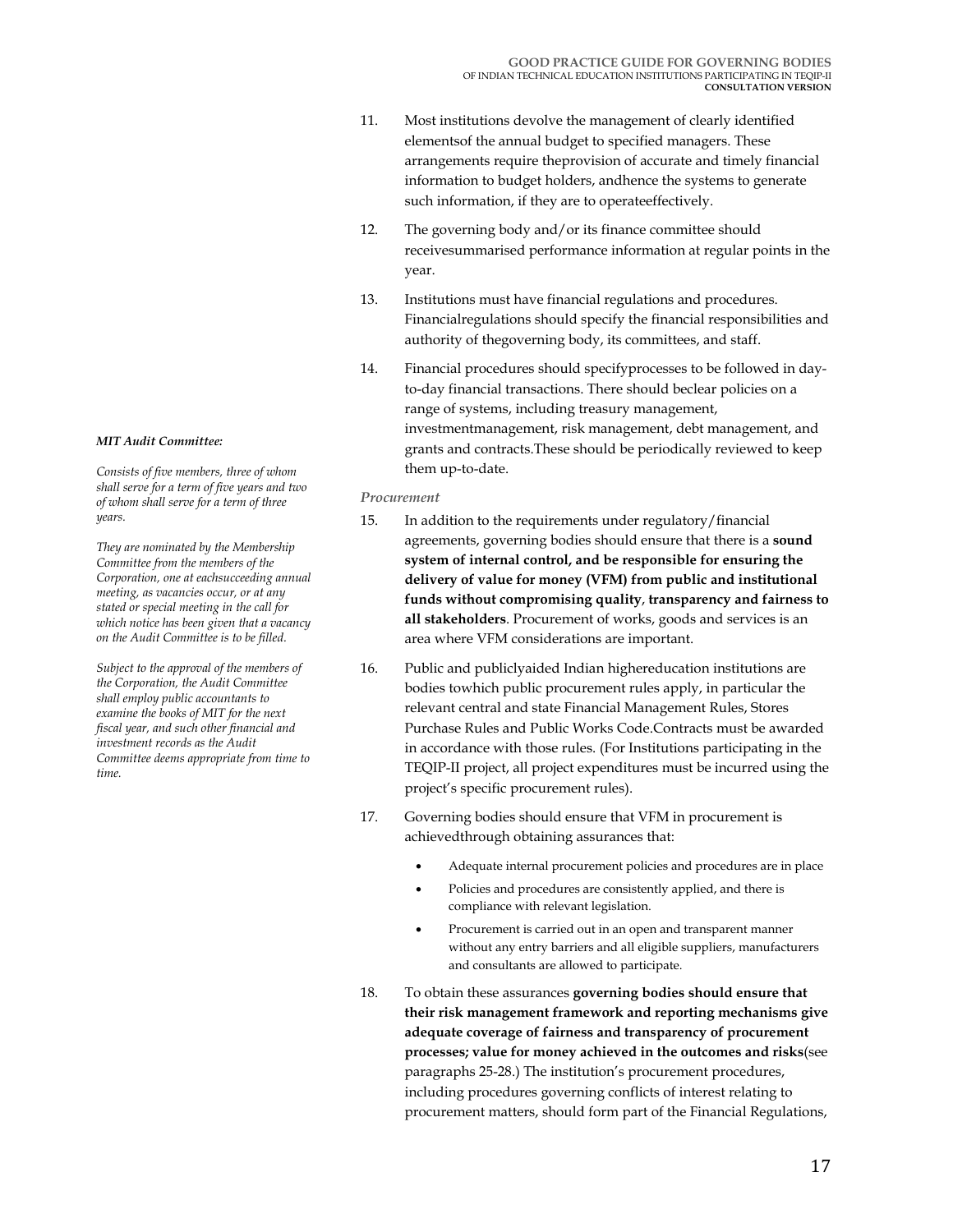which should be approved by the governing body.

*Audit and the Audit Committee* 

- 19. The governing body should be responsible for directing and overseeing theinstitution's arrangements for internal and external audit.
- 20. While the responsibility for devising, developing and maintaining controlsystems lies with management, internal audit provides independent assuranceabout the adequacy and effectiveness of risk management, control andgovernance. The internal audit service should also advise on value for money and should be able to give valuable advice when new systems are being put in place.
- 21. Regulatory and funding bodies may require institutions to appoint an audit committeeand set up internal and external audit arrangements in accordance with appropriate *Audit Codes,* as may be required by such bodies.
- 22. **The audit committeeshould be a small, authoritative body, which has the necessary financial expertiseand the time to examine the institution's risk management control andgovernance under delegation from the governing body. It should not confineitself to financial systems but should examine risk management, control andgovernance independently, and should report areas of concern to the governing body.**
- 23. The committee must produce an annual report for the governing body, includingits opinion on the adequacy and effectiveness of the institution's risk management,control and governance arrangements; and arrangements for promotingeconomy, efficiency and value for money.
- 24. In summary, the specific responsibilities of members of the governingbody in respect of audit are to:
	- Appoint the audit committee
	- Consider, and where necessary, act on an annual report from the auditcommittee
	- Consider the annual report of the internal audit service
	- Appoint external auditors, ensuring a regular rotation of appointment.
	- Receive and approve the audited annual financial statements in a timely fashion (no later than 4 months after the end of the financial year). Thisresponsibility is usually reserved by the institution's constitution to thegoverning body for its collective decision, without delegation.

#### *Risk Management, Control and Governance*

25. Risk can be defined as: *'the threat or possibility that an action or eventwill adversely or beneficially affect an organisation's ability to achieve itsobjectives'*. Higher education institutions should be expected to identify and actively manage risks, havingparticular regard at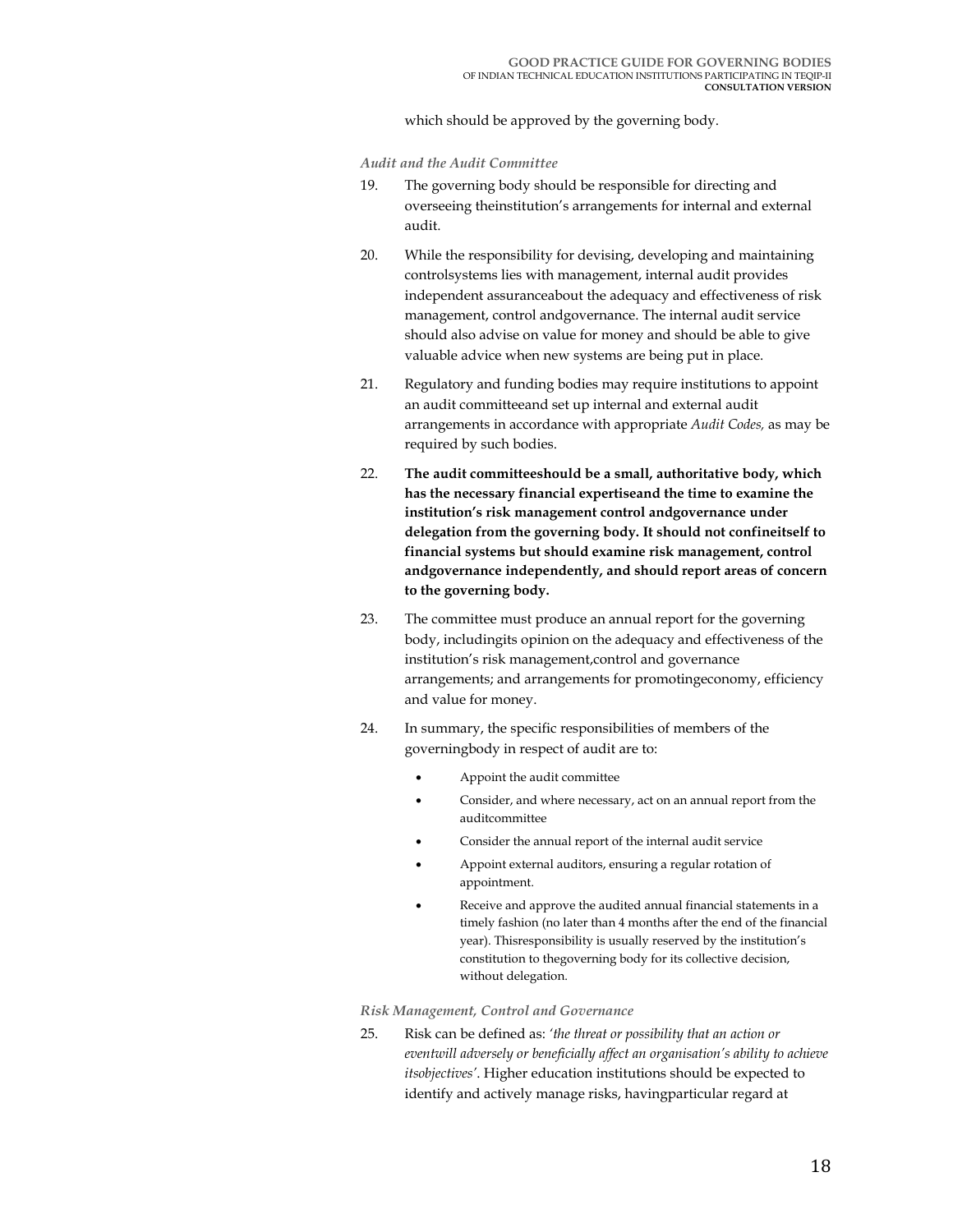governing body level to risks that could threaten thesustainability of the institution. An annual disclosure about risk management should berequired in audited financial statements.

- 26. Each institution's audit committee should be required to provide advice to thegoverning body annually on risk management, control and governance inadvance of the governing body approving the audited financial statements.
- 27. Institutions should have a sound system of risk management, control andgovernance. Essential elements of such a control system are:
	- Effective review by governing bodies, finance and audit committees with an independent majority
	- Control systems which include policies, objectives and plans, managementof key risks and opportunities, monitoring of financial and operationalperformance, including monitoring of investment policy for institutional endowment funds, physical safeguarding of assets, segregation of duties,authorisation and approval procedures, and information systems
	- An effective internal audit function
	- The identification and management of risk embedded in all businesssystems.
- 28. **At the highest level, risk management, control andgovernance is exercisedby the governing body and its committees acting under its explicit delegation.The governing body should have overall responsibility for institutional activities andfinances.** Many institutions internationally have established a planning and resources committeeto consider strategic plans and the allocation of resources to meet such plans.

#### *Human resource management*

- 29. **The governing body should have responsibility for the institution's human resourcesand employment policy.** This includes ensuring that pay and conditions ofemployment are properly determined and implemented for all categories ofemployees. Also, ensuring that there are clear, open and transparent internal grievance and appeal procedures - that may reduce the risk of external intervention in personnel matters by agencies and courts.
- 30. **Normally, a governing body is responsible for appointing and setting theterms and conditions for the head of the institution** and such other senior postsas it may from time to time determine.

#### *Estate management*

31. The governing body should be responsible for oversight of the strategicmanagement of the institution's land and buildings. As part of thisresponsibility it should **consider, approve and keep under review an estatestrategy that identifies the property and space requirements needed to fulfillthe objectives of the institution's**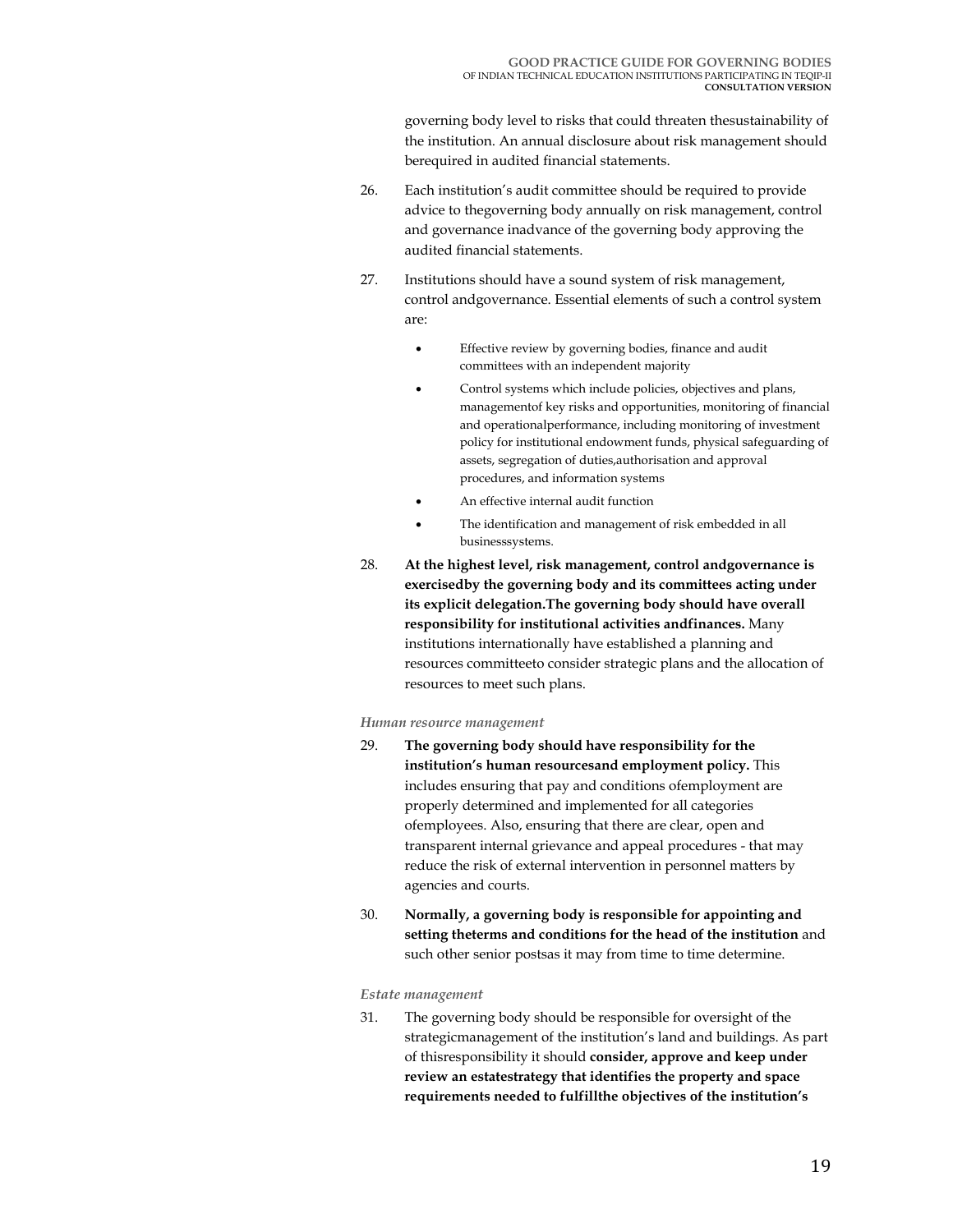#### *Appointment of Vice-Chancellors in the 2009 Maharashtra Universities Act:*

*The state government re-defined in 2009 the selection process and criteria of the Vice-Chancellor in a bid to improve governance.* 

*The new act improves governance by: (i) establishing specific qualifications and experience that the recommended candidate shall possess, as well as a description of the candidate's desirable experience, expected skills and competences.* 

*(ii) requiring the candidates to provide a detailed chronological resume along with a justification for fulfilling the requirements.* 

*(iii) obliging the search committee to describe how the recommended candidates fulfill those criteria in order to judge the suitability of the candidate.* 

*The changes are not aligned with these guidelines on the following recommendations:* 

- *(i) The final appointment is taken by the chancellor (the State governor), not the governing body.*
- *(ii) No members of the governing body can become a member of the search committee (only nominate a member that is not associated with the governing body)*
- *(iii) A panel of five is to be recommended, not one person.*
- *(iv) An open and transparent search for the suitable candidate is not required; it is only permitted.*

#### **strategic plan, and also provides for aplanned programme of maintenance.**

#### *Health and safety*

32. The governing body should carry ultimate responsibility for the health andsafety of employees, students and other individuals while they are on theinstitution's premises and in other places where they may be affected by itsoperations. The governing body's duties include ensuring that **the institution hasa written statement of policy on health and safety, and arrangements for theimplementation of that policy.** 

#### *Equality, diversity, and reservations*

- 33. The governing body should ensure that non-discriminatory systems are inplace to provide equality and diversity of opportunity for staff and students.
- 34. The governing body should actively monitor that the Institution implements the State and/or Government of India requirements for reservations of seats and staff positions to minority groups.
- **B. OPENNESS AND TRANSPARENCY IN THE OPERATIONOF GOVERNING BODIES**
- 35. Strong governing bodies promote **transparency and openness** in support of the high ethical standards expected to ensure public trust and institutional integrity.
- 36. **The general principle applies that students and staff of the institutionshould have appropriate access to information about the proceedings of agoverning body**. Agendas, draft minutes, if cleared by the chair, and thesigned minutes of governing body meetings, together with the papersconsidered at meetings, should generally be available for inspection by staff and students. There may, however, be matters covered in standing orders where it isnecessary to observe confidentiality. Such matters are likely to concernindividuals or have commercial sensitivity.
- 37. Good practice for all institutions might include placing copies of the governing body's agendas and minutes on the institution'sintranet and in its library, reporting on decisions in a newsletter, and ensuringthat the annual report and accounts are circulated to academic departments and any student representatives.
- 38. **The institution's annual report and audited financial statements should bemade widely available outside the institution.**  Institutions shouldalso consider publishing their annual reports on the Internet.
- 39. Institutions should ensure that the machinery exists whereby they maintain adialogue with appropriate organisations in their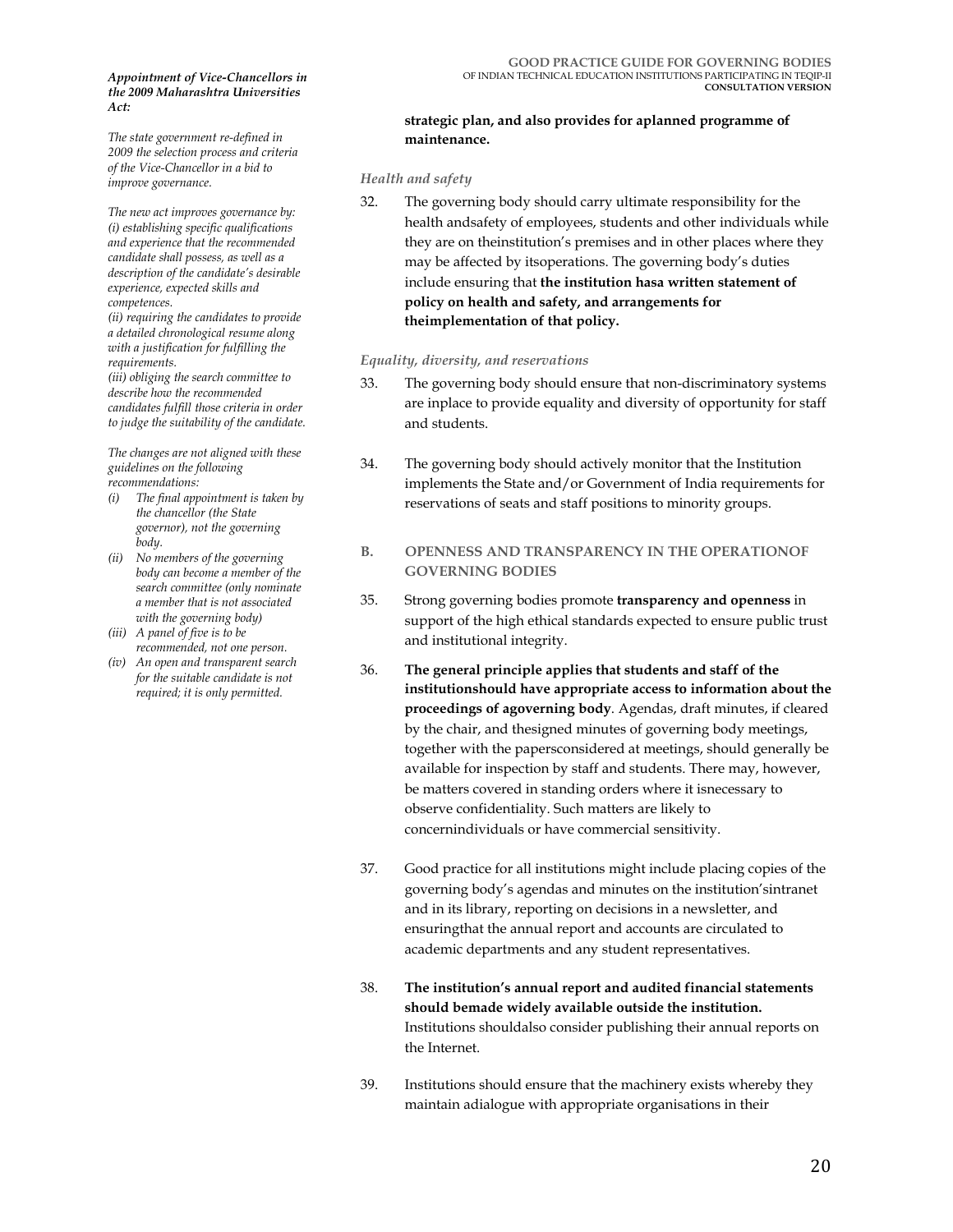communities. Ways should be found for thepublic, andthe local community, to comment on institutional matters thatconcern them.

- 40. Compliance with publication of information as required by governmental and funding agencies is necessary. Additionally, the following goodpractice for publishing key information is recommended:
	- Audited financial statements (annual accounts) should include a statement that covers the responsibilities of the governing body in relation tocorporate governance and internal control.
	- The annual report should include a *corporate governance statement* whichsets out the institution's legal status and broad constitutional arrangements,recognising the general principles of public service and indicating how theyare implemented; taking account of the wide range of constituencies towhich the institution reports.

## **C. KEY ATTRIBUTES OF GOVERNING BODIES**

#### *Size of governing bodies*

41. The size of the governing body should be such that it can carry out its primary accountabilities effectively – too big and it can be unwieldy and at worse, paralysing; too small and it could lack the skills and experience necessary to fulfill its duties competently.

#### *Skills, experience and competences*

- 42. Most importantly, **there should be a balance of skills, experience and competences among memberssufficient to enable a governingbody to meet its primary accountabilities andto ensure stakeholder confidence.**
- 43. Normally, governing bodies have a majority of independent members, definedas both external and independent of the institution.**Autonomous institutions should be free from political interference in order to ensure academic freedom**.

#### *Independent members*

44. **Independent, lay or co-opted governors need to bring particular behavioursto the governing body. They should question intelligently, debate constructively,challenge rigorously and decide dispassionately, and they should listen sensitivelyto the views of others, inside and outside meetings of thegoverning body.** 

#### *Appointments*

- 45. Appointments are managed by a nomination committee normallychaired by the chair of the governing body, either convened by the state independently or by the governing body.
- 46. **To ensure rigorous and transparentprocedures, the nominations**

#### *Singapore: Example of Nomination Committee:*

*Singapore's publicly funded universities were corporatized in 2006to give universities greater autonomy to differentiate themselves, and compete effectively at the global level. This also required greater accountability and ownership, and a higher standard of corporate governance to safeguard the best interests of its stakeholders.* 

*A Nominating Committee (NC) is formed as part of the university's Governing Board (GB). The NC has 5-8 distinguished members of society and industry captains who are usually members of the GB. Non-Board members can be co-opted to provide new perspectives.* 

*Universities have the flexibility to determine the exact terms of reference of their NC. This usually includes:* 

- *Formally assessing the effectiveness of the GB as a whole,*
- *Assessing the contributions and performance of each member as well as undertaking a periodic review of the independence of each member to ensure independence in the GB's*

*decision-making process. University of Warwick, UK:*  • *Developing and maintaining a formal and transparent framework Appointment of Vice-Chancellor:*

- *for the nominations and re- The Council shall appoint, after no* connect that appearing age:<br>
consultation with the Senate, the • *Indentifying the skills mix, Vice-Chancellor at a special meeting expertiseand experience required in called for that purpose*
- *the GB for effective decision making. A VC appointment panel is*  • *Staggering the timing for new and constituted with participation of senior members of both the Council combination of old and new and Senate, most often with student membership. The panel is chaired by the Chair of Council or the sitting*  $Vice-Chancellor.$ 
	- *A Recruitment Consultant Agency will be hired to give the panel advice*
	- *A job-description and job qualifications are prepared*
	- *The position is widely advertized and open for all applicants*

*There is a clear emphasis on openness and transparency of the appointment process.*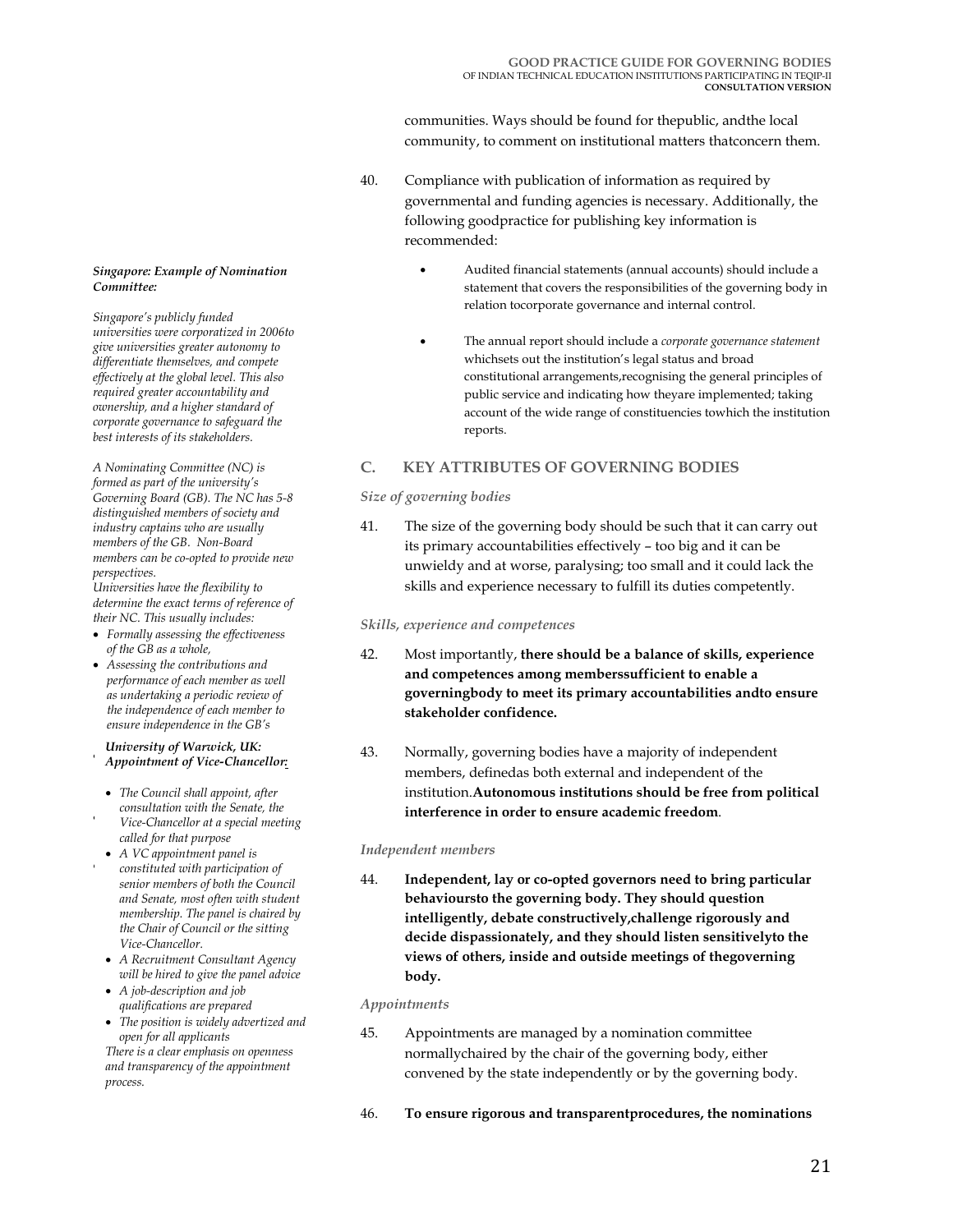**committee prepares written descriptions of therole and the capabilities desirable in a new member, based on a full evaluationof the balance of skills and experience of the governing body.** 

47. When vacanciesarise they should be widely publicised both within and outside the institution.**When selecting a new chair, a full job specification should be produced,including an assessment of the time commitment expected, recognising theneed for availability at unexpected times.**

#### *Rotation and re-appointment of members*

- 48. Continuity of membership is important to an institution, but so is the needfor new blood. Lay/independent members should be appointed for a giventerm, which should be renewable, subject to satisfactory performance. In someinstitutions, the period of the appointment may be laid down in the statutes, or left to the ordinances or not prescribed.
- 49. The renewal ofany appointment should not be automatic, but should be recommended by thenominations committee as part of its report on filling vacancies – again subjectto satisfactory performance. Continuous service beyond three terms of threeyears, or two terms of four years, is not desirable (although exceptions, such asretention of a particular skill or expertise, may be permitted). After this pointmembers should normally retire and be replaced by new members. There shouldbe no bar to a particularly valued member returning to office after a break of at least one year if a vacancy occursin future years. Where a member of the governing body is elected to serve aschair of the governing body or to some other statutory office such as treasurer, he/she would automatically begin a new term ofmembership linked to the office.
- 50. The re-appointment or replacement of the chair of the governing bodyshould be considered carefully and in good time during the term of theappointment. There are variations of practice in the length of term for which thechair is normally appointed. However, the re-appointment of a chair beyond twoterms of four years, or the equivalent, should be regarded as exceptional.

#### *Representation of staff and students on governing bodies*

- 51. The statutes of international institutions normally provide for membership of thegoverning body by representatives of the academic staff and students (and insome cases non-academic staff); this is integral to the nature of governance inthose institutions.
- 52. In some institutions these categories of members can beexcluded by decision of the governing body. However, the representation ofstaff and students on the governing body is important in all institutions,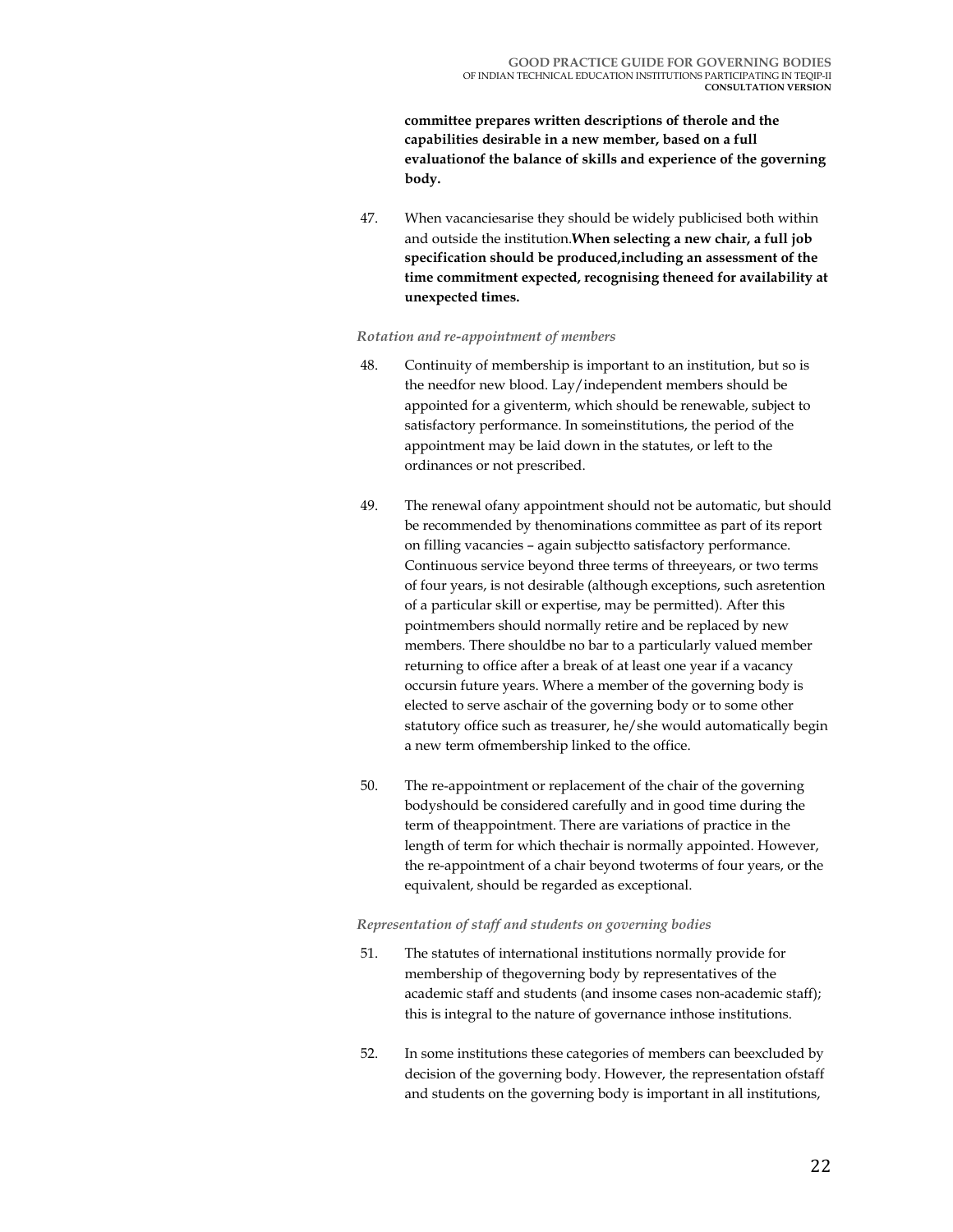and it isstrongly recommended that governing bodies do not exercise their power toexclude such members. If, nevertheless, a governing body does decide toexclude them, it should record formally in its minutes the grounds for itsdecision, and should publish these grounds within the institution.

#### *Commitment*

- 53. The governing body should normally meet not less than four times a year.The agenda and supporting papers should be circulated in advance and thedecisions minuted.
- 54. Members should attend must attend governing body meetings regularly and activelyparticipate. Thegoverning body should establish clearly the number, and if necessary, thecategory of members who constitute a quorum.

#### *Conduct*

55. **Governing bodies are entrusted with funds, both public and private, andtherefore have a particular duty to observe the highest standards of corporategovernance at all times, and to ensure that they are discharging their duties with due regard forthe proper conduct of public business.** This includes ensuring and demonstrating integrity and objectivityin the transaction of their business, and wherever possible **following a policy ofopenness and transparency in the dissemination of their decisions**. Institutions receiving diversefunding sources are also required to adhere to the good practiceappropriate to both public and private sector bodies. These Guidelines seek to indicate how this can best be achieved.

#### *Governors as representatives*

- 56. **Governors nominated by particular constituencies should not act as ifdelegated by the group they represent.** No member may be bound, whenspeaking or voting, by mandates given to him/her by others, except whenacting under approved arrangements as a proxy for another member of thegoverning body.
- 57. Individual members of governing bodies and governing bodies themselvesshould at all times conduct themselves in accordance with the following standards of behaviour that the public should rightfully expect:*selflessness, integrity, objectivity,accountability, openness, honesty and leadership.*
- 58. Certain items discussed at governing body meetings may be declared to be 'reserved'; that is, business that forreasons of confidentiality is not open to discussion by the whole governingbody. Such business should be kept to a minimum because of the general needfor transparency and openness, but would normally include matters relating toan individual member of the higher education institution, or commercially sensitive material.
- 59. **It is central to the proper conduct of public business that chairs**

## *TATA Code of Conduct 2008:*

#### *Ethical Conduct:*

• *Every employee of a Tata company, shall exhibit culturallyappropriate deportment in the countries they operatein, and deal on behalf of the company withprofessionalism, honesty and integrity, whileconforming to high moral and ethical standards.* 

#### *Conflict of Interest*

• *An employee or director of a Tata company shall always actin the interest of the company, and ensure that anybusiness or personalassociation which he / she may havedoes not involve a conflict*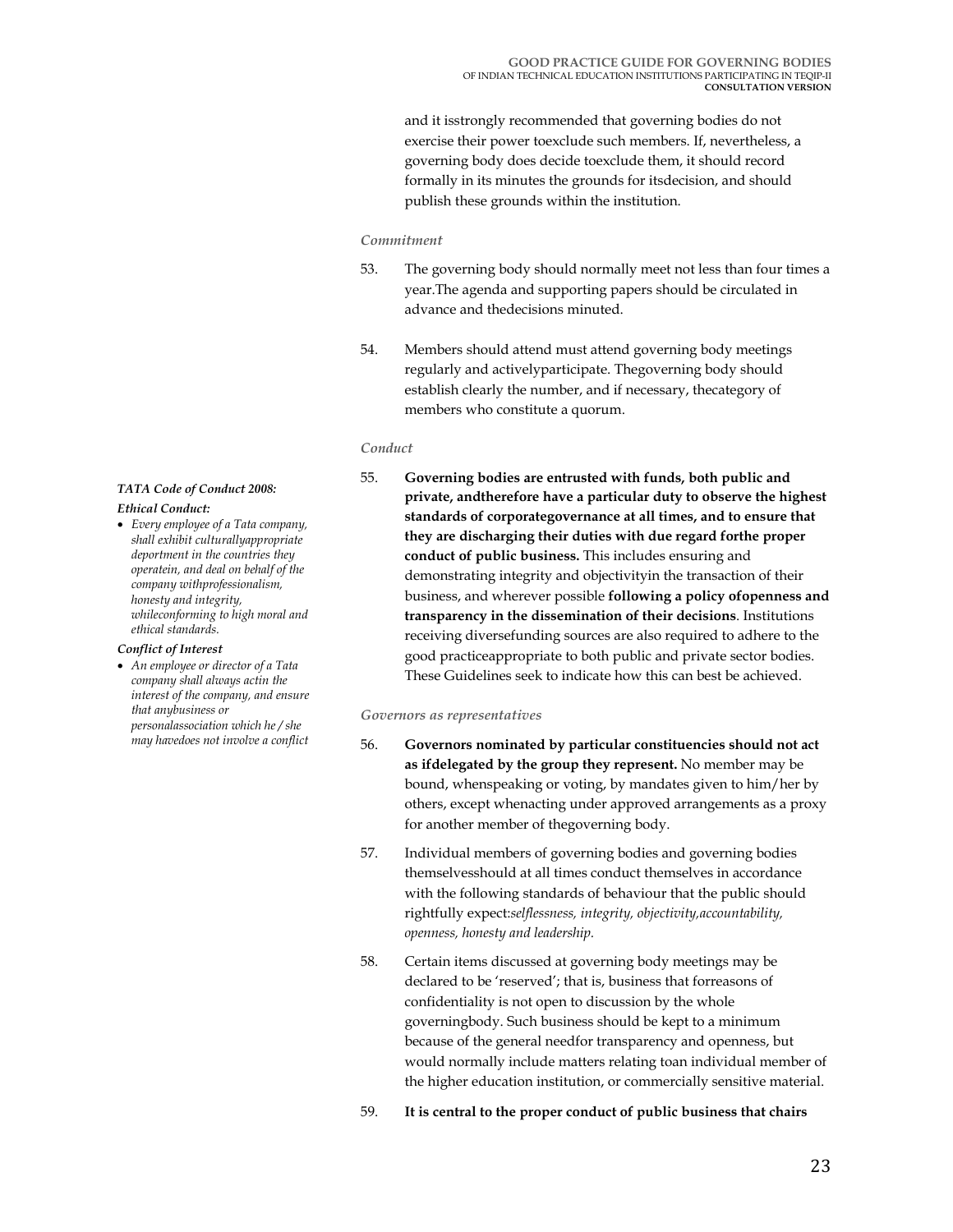**andmembers of governing bodies should act and be perceived to act impartially, andnot be influenced in their role as governors by social, political, or business relationships.**

- 60. Good practice requires that a member of a governing body who has apecuniary, family or other personal interest in any matter under discussion at anymeeting of the governing body or one of its committees at which he/she ispresent shall, as soon as practicable, disclose the fact of his/her interest to themeeting and shall withdraw from that part of the meeting.
- 61. A member of thegoverning body is not, however, considered to have a pecuniary interest inmatters under discussion merely because he/she is a member of staff or astudent of the institution. Nor does the restriction of involvement in matters ofdirect personal or pecuniary interest prevent members of the governing bodyfrom considering and voting on proposals to insure the governing body againstliabilities which it might incur.
- 62. **Institutions should maintain a register of interests of all members of thegoverning body. The administrator to the governing body and any other senior officer closely associatedwith the work of the governing body, for example the finance director, shouldalso submit details of any interests. The register should be publicly available andshould be kept up to date.**
- 63. Details of the terms of appointment should be set out as appropriate inthe letter of appointment, and institutions should seek a signed agreement that governors will act responsibly.
- 64. The governing body should have the power to remove any member ofthe governing body from office, and must do so if the member breaches theconditions of his/her appointment.

#### *Expenses and Remuneration*

- 65. Although a number of sectors now remunerate their nonexecutivedirectors for their services, in the higher education sector internationally common practice is to pay only suchincidental traveling and subsistence expenses or other allowances to laymembers as the governing body may determine. In exceptional circumstances,however, it may be deemed appropriate to remunerate a lay officer. Before anydecision to remunerate is taken, the governing body should consider:
	- The provisions of any Trust laws
	- The implications of the decision for the division of responsibilities andoverall relationship between the governing body and institutional managers
	- A public service ethos which should apply generally to governors
	- The need to be explicit about time commitment and to apply a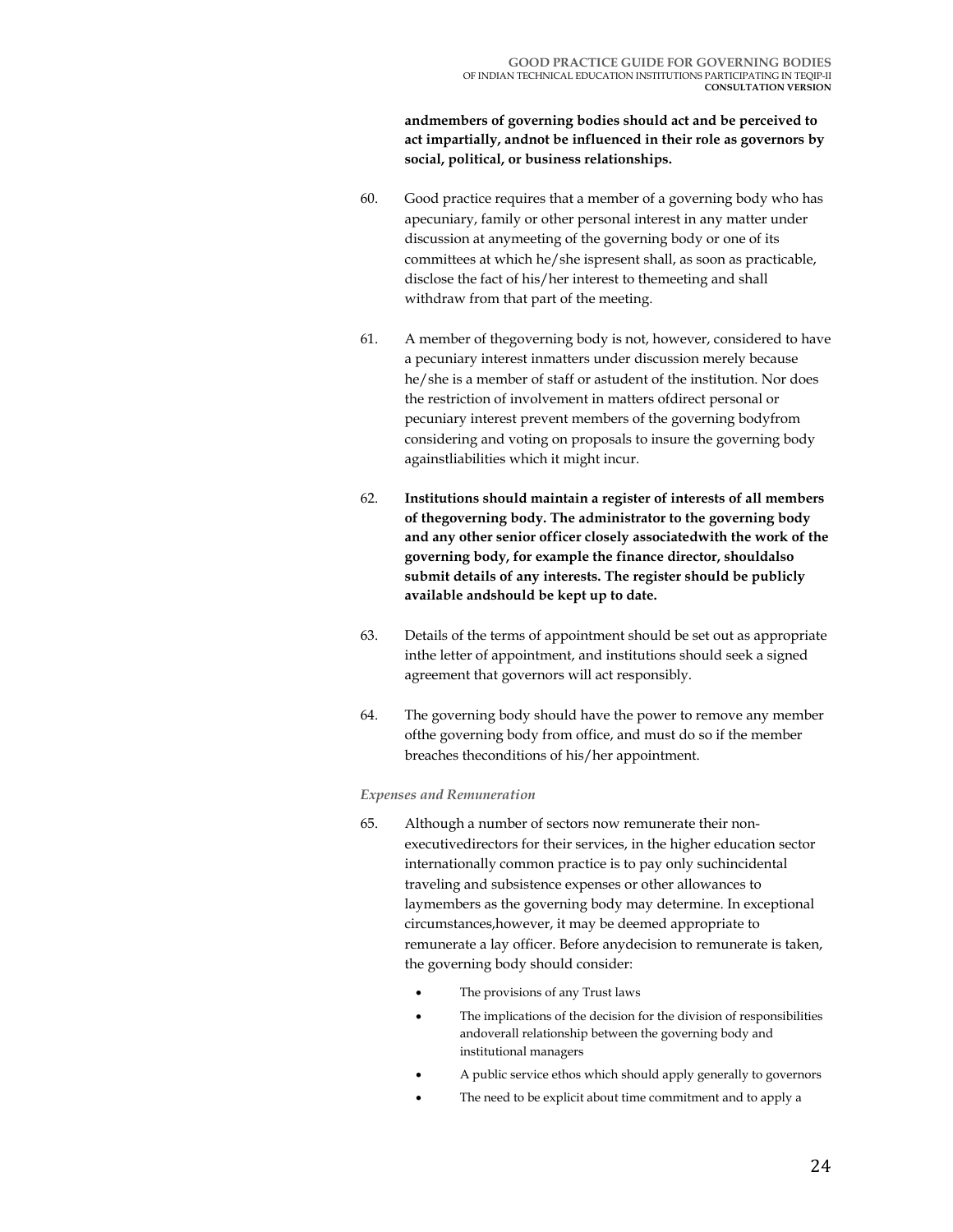formalprocess of appraisal and performance management to the remuneratedgovernor(s).

66. Where a decision to remunerate is taken, payments should becommensurate with the duties carried out and shall be reported in the auditedstatement of accounts.

#### *The proper conduct of public business*

- 67. The main responsibilities of the governing body should be set out in an **institutional statement of** *The Primary Accountabilities of the Governing Body***,** which should be consistent with theinstitution's constitution.
- 68. To function efficiently, **a governing body must have rules for theconduct of its meetings.** Issues for which rules are required include, but are notrestricted to:
	- Procedures for voting, rescinding decisions, calling extraordinary meetings,and declaring business reserved
	- Requirements for a quorum
	- Frequency of meetings.
- 69. The rules governing some of these issues may be specified in the statutes of universities, institutes and colleges. **Institutionsshould draw up standing orders to regulate those aspects of the conduct ofgoverning body business that are not already prescribed by the statutes orarticles.** Additionally, the institution's standing orders can usefully reiterate therelevant provisions of the statutes or articles in order to consolidate all such material for ease of reference.
- 70. Normally, members of governing bodies would refer to the administrator to the governing body for such information about the rules that may apply to their own institutions.

#### *Committees*

- 71. Most institutions will have committees dealing with finance, estates andfacilities, and human resources/staffing. In particular, the *audit committee*and *human resources committee* should play a central role in supporting the proper conduct of agoverning body's business. Should the institution have authority to decide upon remunerations or nominations, a *remuneration* and/or *nomination committee* should be established to ensure adequate attention to these two important aspects.
- 72. Institutions should be are required to have an *audit committee*, the role of which iscovered in above paragraphs 19 to 24 under *primary accountabilities*.
- 73. Governing bodies that have authority to decide upon remunerations should establish a *remuneration committee* todetermine and review the salaries, terms and conditions. Membership of such a committee should include the chair of thegoverning body, a few other independent members and the lay treasurer if such an office exists. The *remuneration committee* should seek comparative information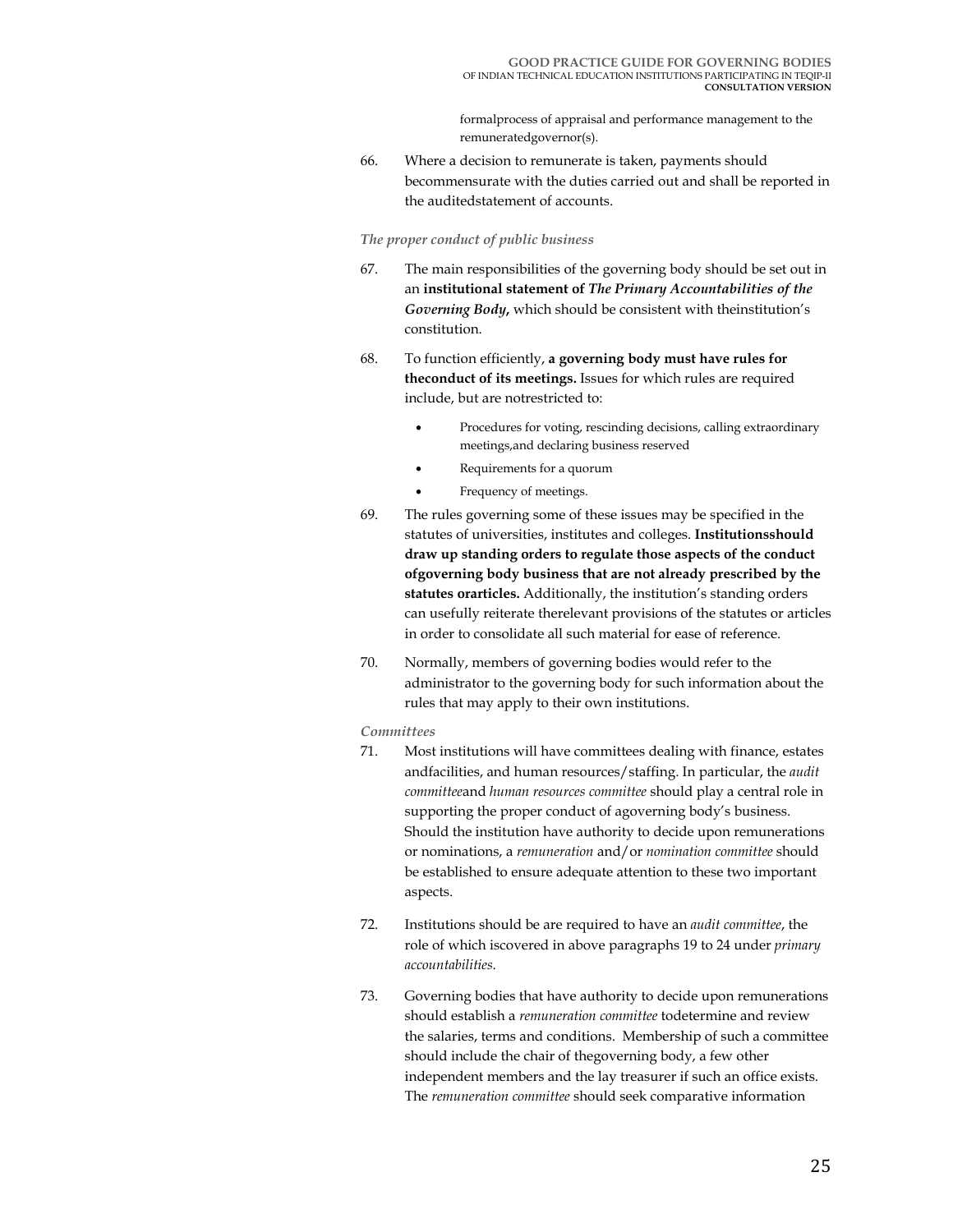onsalaries and other benefits and conditions of service in the higher educationsector. The remunerationcommittee must represent the public interest and avoid any inappropriate use ofpublic or other funds. The remuneration committee's reports to the governing body shouldprovide sufficient detail of the broad criteria and policies against which decisionshave been made.

#### *Clarity of responsibilities*

- 74. **The governing body should exercise its responsibilities in a corporatemanner; that is to say, decisions should be taken collectively by all of themembers acting as a body**. Members should not act individually, or asrepresentatives of a constituency or in informal groupings, to take decisions ongoverning body business on an ad hoc basis outside the constitutionalframework of the meetings of the governing body and its committees.
- 75. The **governing body will rely on the executive head of the institution tobe responsible for the operational management of the institution, and to offerguidance to the governing body on issues coming before it. However, thegoverning body plays a key role in the strategic development of the institution.**
- 76. It should be involved in the development and approval of the institution'sstrategic plan, which influences and guides all decisions coming before thegoverning body. It should also approve an annual operating plan that identifiesthose aspects of the strategic plan being implemented in the year in question.
- 77. Strategic plans play an important role in informing the relationshipbetween institutions and the regulatory and other bodies.

*Role of the Chair* 

- 78. **The chair is responsible for the leadership of the governing body andultimately to the stakeholders for its effectiveness.** As chair of its meetingshe/she should promote its wellbeing and efficient operation, ensuring that itsmembers work together effectively and have confidence in the procedures laiddown for the conduct of business.
- 79. **A chair should take particular care that the governing body observes importantprinciples of public life, and that committees which play a central role in theproper conduct of the governing body's business report back appropriately. Thechair should also ultimately be responsible for ensuring that the governing bodyoperates effectively, discusses those issues which it needs to discuss, anddispatches its responsibilities in a business-like way.**
- 80. **Through leadership of the governing body, the chair plays a key role inthe business of the institution, but should not be drawn into the day-to-dayexecutive management.**
- 81. **For the governing body to be effective, there must be aconstructive and challenging working relationship between the chair and**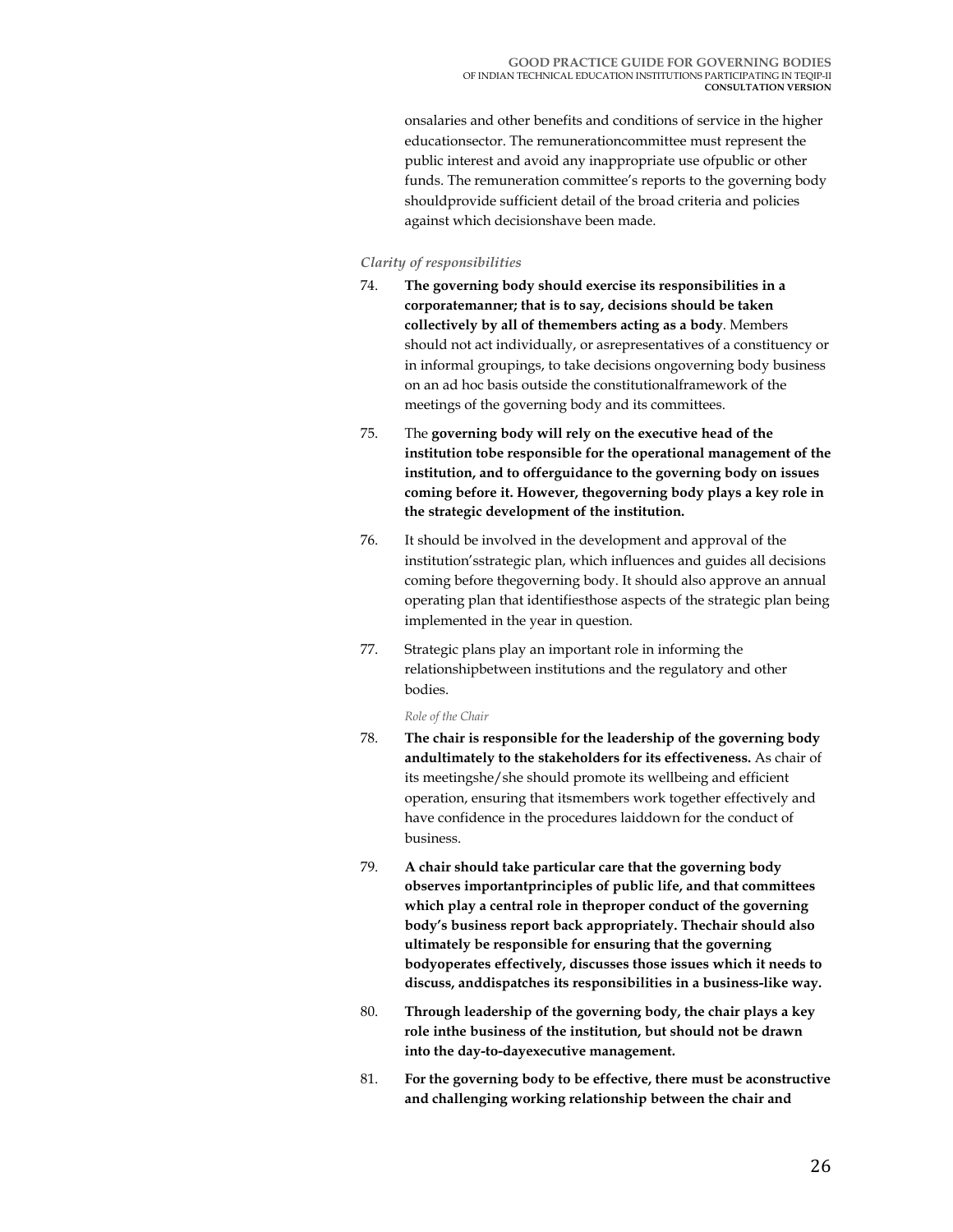**theexecutive head of the institution.** This relationship will depend on thepersonalities involved, but reports nationally and internationally have emphasised the need for both sides to recognise that theroles of chair and executive head are formally distinct. The relationship shouldbe mutually supportive, but must also incorporate the checks and balancesimposed by the different roles each has within an institution's constitution. **Good governance would not be served if the head of the institution also acts as the chair of the governing body.**

82. **Lay or independent members of the governing body should also take carenot to become involved in the day-to-day executive management of theinstitution.** This also applies to the staff and student members of a governingbody, except that in the course of their employment or in their activities asstudents, they may have executive responsibilities within the institution.

#### *Role of the Head of the Institution in relation to the governing body*

- 83. **The head of the institution is responsible for the executive managementof the institution and its day-to-day direction and leadership. The head of the institution should not seek to determine matters reserved for the governing body.**
- 84. The specific responsibilities of the head of the institution in relation togoverning body business include:
	- Implementing the decisions of the governing body or ensuring that theyare implemented through the relevant part of the institution'smanagement structure
	- Initiating discussion and consultation including, where appropriate,consultation with the staff and the academic board/senate on proposalsconcerning the institution's future development, and ensuring that suchproposals are presented to the governing body
	- Fulfilling the duty, as the officer designated by the governing body underthe terms of any regulatory/financial agreement/contract/memorandum with a regulatory or funding body (as 'thedesignated officer'), and to alert the governing body if any actions or policyunder consideration would be incompatible with the terms of such regulatory/financial agreements. If the governing body nevertheless decides to proceed,then the head of institution has a duty to inform either the chief executiveof such regulatory/funding authorities, or other appropriate officer.

#### *Role of the administrator to the governing body:*

- 85. The administrator to the governing body has a key role to play in the operation and conductof the governing body, and in ensuring that appropriate procedures arefollowed:
	- a. The administrator to the governing body should be appointed to thatpost by the governing body.
	- b. Normally the administrator would combine this function with a senior administrativeor managerial role within the institution. The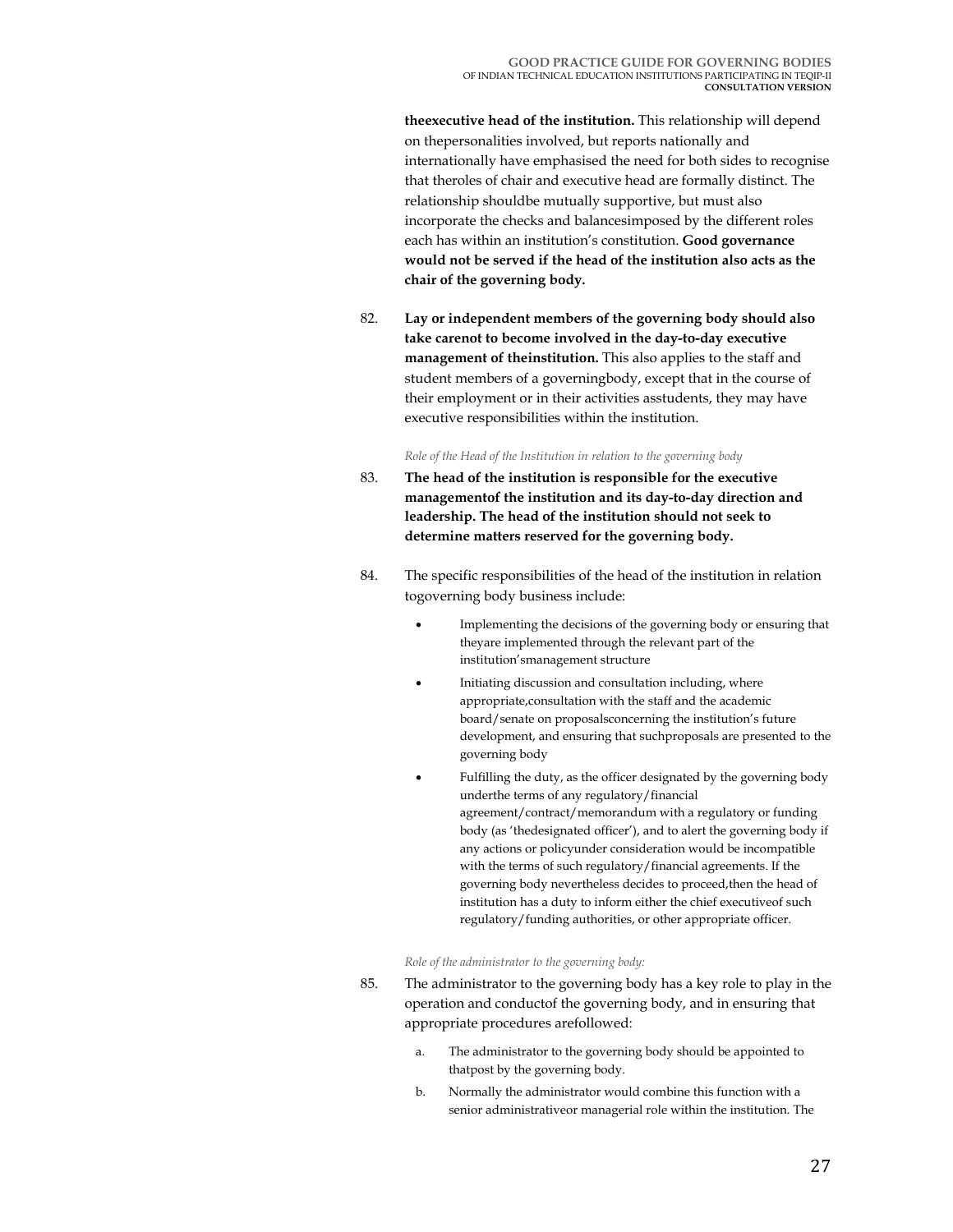institution and the administrator to the governing body must exercise care in maintaining a separation of the two functions.Irrespective of any other duties that the administrator may have within theinstitution, when dealing with governing body business the administrator willact on the instructions of the governing body itself.

- c. In carrying out his/her role as administrator to the governing body, the administrator should be solely responsible to the governing body and should thereforehave a direct reporting link to the chair of the governing body for theconduct of governing body business (i.e. agendas, papers, minutes etc).
- d. The chair and members of the governing body should look to the administrator for guidance about their responsibilities under the charter,statutes, articles, ordinances and regulations to which they are subject,including legislation and the requirements of any funding bodies, and onhow these responsibilities should be discharged. It is the responsibility ofthe administrator to alert the governing body if he/she believes that anyproposed action would exceed the governing body's powers or becontrary to legislation or to the funding body agreements/contracts or memorandum.

*(Note: the head of the institution is formally responsible for alerting thegoverning body if any action or policy is incompatible with the terms ofthe regulatory/ financial agreements/contracts/memoranda but this cannot absolve the administrator fromhaving this responsibility as well.)* 

- e. The administrator should be solely responsible for providing legal advice to, orobtaining it for, the governing body, and advising it on all matters ofprocedure.
- f. The administrator should advise the chair in respect to any matters whereconflict, potential or real, may occur between the governing body and thehead of the institution.
- g. The administrator should ensure that all documentation provided for membersof the governing body is concise and its content appropriate.
- 86. If there is a conflict of interest, actual or potential, on any matter betweenthe administrator's administrative or managerial responsibilities within the institutionand his/her responsibilities as administrator to the governing body, it is theadministrator's responsibility to draw it to the attention of the governing body. If thegoverning body believes that it has identified such a conflict of interest itself thechair should seek advice from the head of the institution, but must offer theadministrator an opportunity to respond to any such question.
- 87. It is incumbent on the governing body to safeguard the administrator's abilityto carry out these responsibilities. It is important that the administrator also bothconsults and keeps the head of the institution fully informed on any matterrelating to governing body business (other than in relation to the remunerationcommittee's consideration of the head of institution's emoluments). **It is goodpractice for the Chair of the governing body, the head of the institution and theadministrator to the governing body to work closely together within the**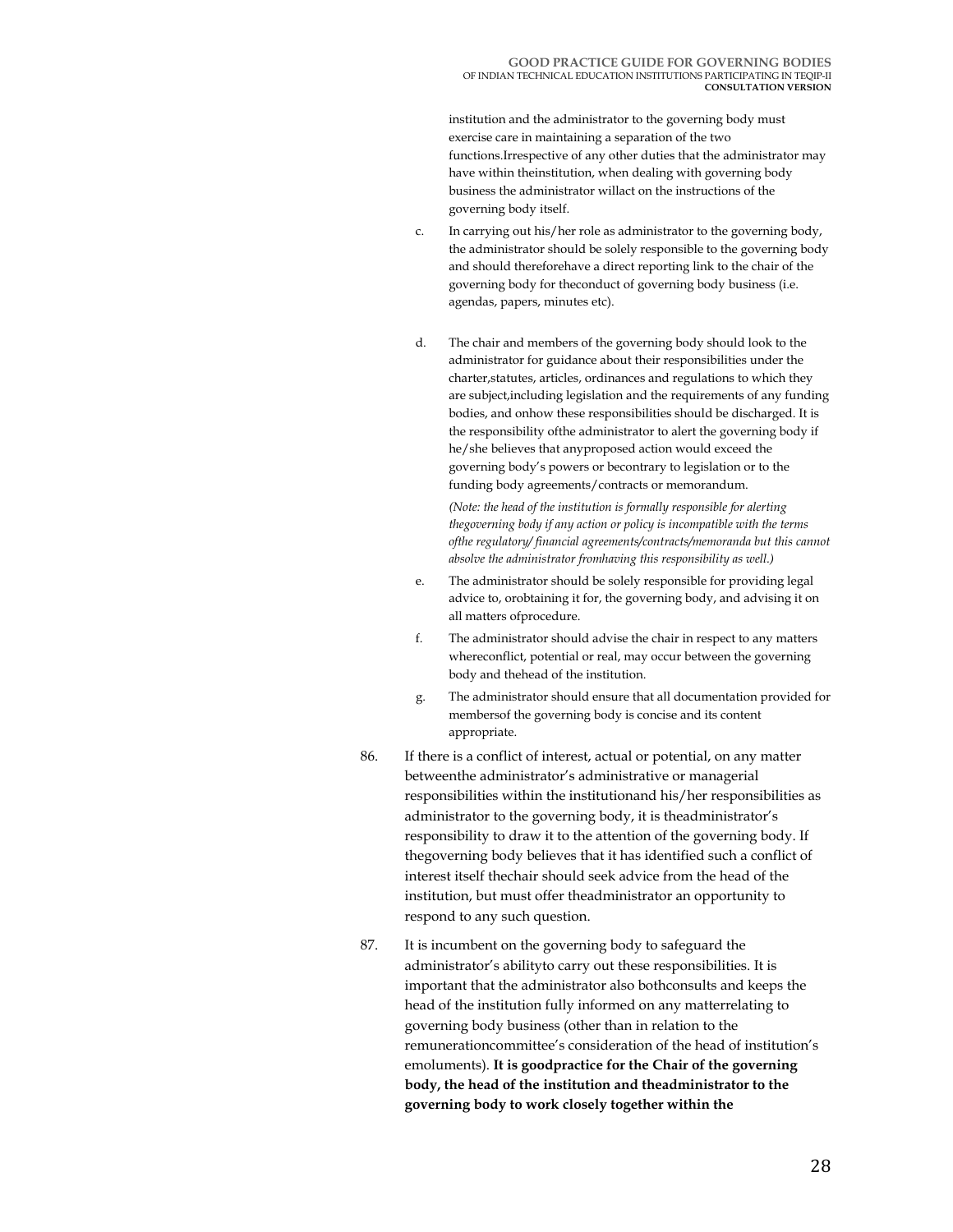**legalframework provided by the charter, statutes or articles of government and theordinances and regulations laid down by the institution and any regulatory/funding body agreements.** If this is not possible because of inappropriateconduct by one of the parties involved, it is the responsibility of the governingbody to take appropriate action.

## *Delegation*

88. Where permissible, the governing body may delegate authority or allocatesome of its work to committees, grant delegated authority to the Chair or acommittee to act on its behalf, and delegate responsibility to the executive headand officers of the institution. Such delegations must be clearly defined inwriting and be formally approved by the governing body. Having delegatedauthority to other bodies or individuals to act on its behalf, the governing bodyis nevertheless still ultimately accountable and has to accept corporateresponsibility for the actions taken.

#### *Delegation to the Chair*

- 89. The governing body may grant delegated authority to the chair to act onits behalf between meetings. Policy on this matter should be defined in thegoverning body's standing orders or equivalent. Action taken under delegatedauthority will normally consist of business that would not have meriteddiscussion at a governing body meeting (such as the signing of routinedocuments, and detailed implementation of matters already agreed by thegoverning body).
- 90. Occasionally, matters may arise which are judged too urgent andimportant to await the next meeting of the governing body. The chair then hasthe option of calling a special meeting, consulting the members of the governingbody by correspondence, or dealing with the matter by chair's action. The chairshould be careful not to take decisions by chair's action where it is inappropriateto do so, and not to exceed the scope of the delegated authority granted by thegoverning body. Chair's action on matters of importance should only be takenwhere delaying a decision would disadvantage the institution.
- 91. The chair is answerable to the governing body for any action taken on itsbehalf. Where chair's action is taken, a report should be made to the nextmeeting of the governing body.

#### *Delegation to Committees and retention of key functions*

92. It is common practice for governing bodies to delegate some of itspowers and to allocate some of its work to committees. In deciding which tasksor responsibilities should be delegated to committees, **governing bodies shouldretain a formal schedule of matters reserved to it for its collective decision.** Suchmatters are likely to include final decisions on issues of corporate strategy; thereview and approval of the institution's annual estimate of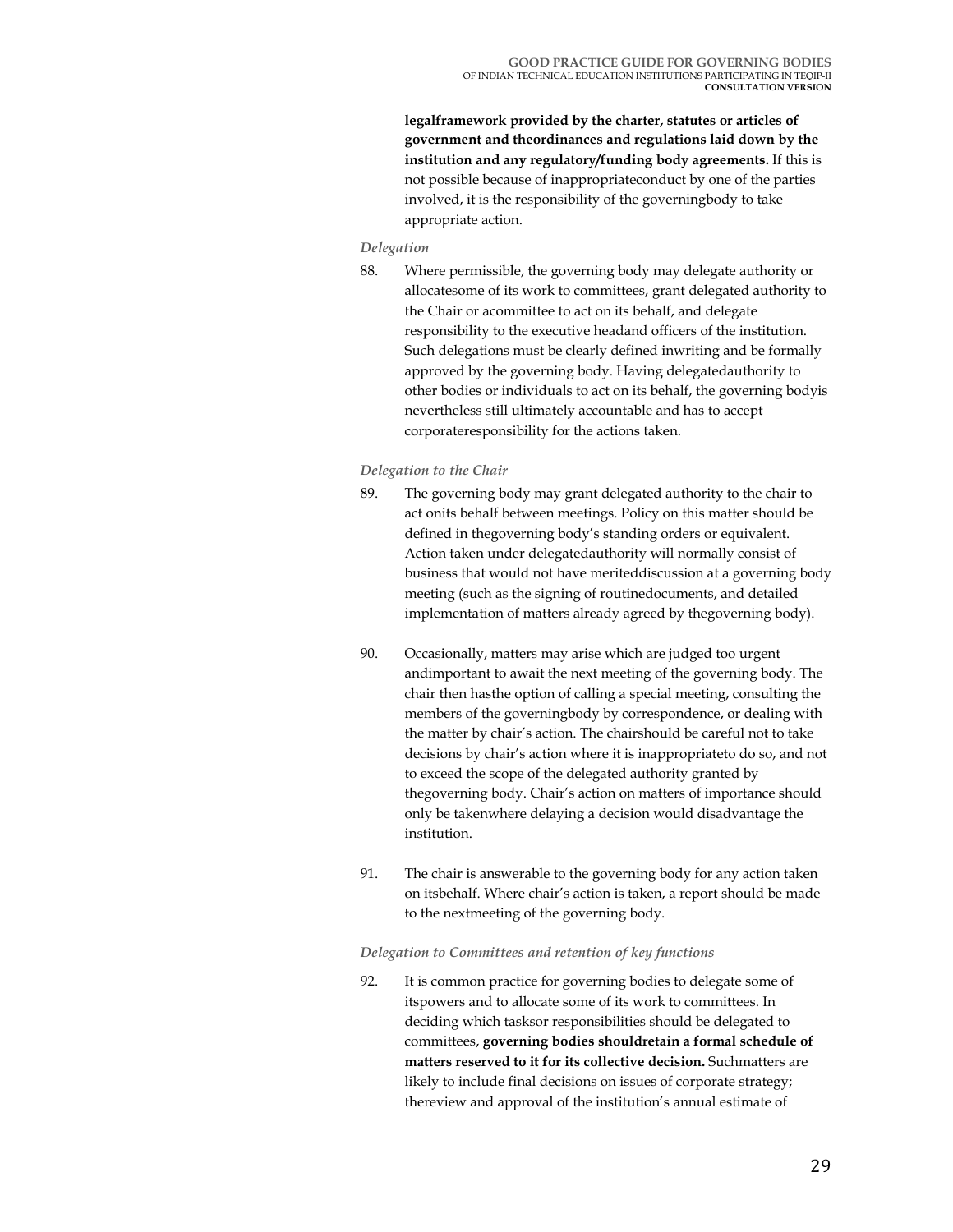income andexpenditure and audited financial statements; and the appointment and dismissalof the head of institution and of the administrator to the governing body.

- 93. The articles of some institutions may list key powers that the governing bodymay not delegate. They may also state that the governing body must establishcommittees on employment policy (without delegating to them the essentialdecision-making functions in this area).
- 94. **All committees must be provided with a clear remit and written terms ofreference that state the extent and limits of the committee's responsibilities andauthority.** Committees must take care not to exceed their terms of reference andshould be so advised by the administrator to the governing body. Committeesshould distinguish between issues on which they are empowered to takedecisions, and issues that they must refer to the governing body for decision.
- 95. **Where a committee is acting under delegated powers it should submit regularwritten reports to the governing body on decisions that it has taken on thegoverning body's behalf.**
- **D. EFFECTIVENESS AND PERFORMANCE REVIEW OF GOVERNING BODIES**
- 96. **Governing bodies should regularly monitor their own effectiveness andthe performance of their institution against its planned strategies andoperational targets and their primary accountabilities.**
- 97. **Governing bodies should further review their effectiveness regularly**. Not less thanevery five years they should undertake a formal and rigorous evaluation of their owneffectiveness, and that of the committees, and ensure that a parallel review isundertaken of other internal boards and committees. Effectiveness shall be measured against the statement of *The Primary Accountabilities of the Governing Body*. The governing body shall revise its structure or processes accordingly.
- 98. **In reviewing its performance, the governing body shall reflect on theperformance of the institution as a whole in meeting long-term strategicobjectives and short-term key performance indicators**.
- 99. **The governing body should also ensure that it is able to discharge itsresponsibilities through a clear and accurate understanding of the institution'soverall performance through a regular process of review**. Any such review ofperformance should take into account the views of the academicboard, and should be reported upon appropriately within the institution andoutside. Where possible, **the governing body should benchmark institutionalperformance**

#### *Resources for Induction and orientation of governors under the TEQIP-II project:*

*With the aim of strengthening governance and management of technical education institutions, TEQIP-II has established an innovation management fund to which participating States can apply for funding to strengthen management. In particular, a state or groups of states can submit a proposal to conduct induction and orientation sessions for governors of technical education institutions. Proposals require state cofinancing of 25% of the costs.* 

*Such orientation sessions for new members of governing bodies are intended to supplement institutions' own induction arrangements. Proposals to offer sessions for more experienced governors on specific topics are also welcome.* 

*Institutions and their governors are encouraged to work with the State government to prepare proposals and nominate members to attend such seminars.*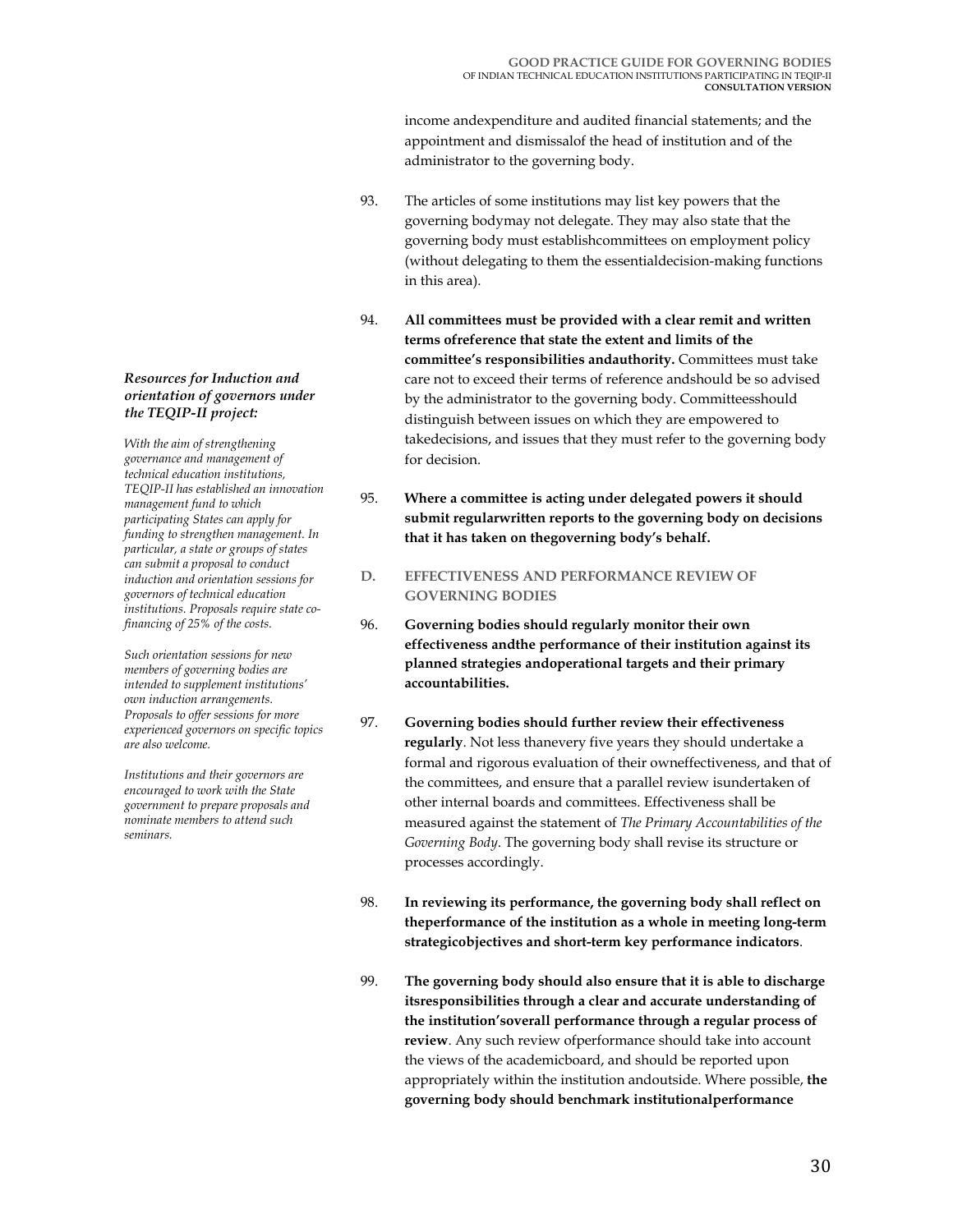#### **against the performance of other institutions (at home and abroad).**

- 100. In considering their own effectiveness, **governing bodies may wish toengage persons independent to the institution to assist in the process**.
- 101. The **results of effectiveness reviews**, as well as of the institution's annualperformance against appropriate indicators of performance, **should be published widely**, including on the Internetand in its annual report.

#### *Induction and Development*

- 102. **It is the responsibility of the chair of the governing body**, working with theadministrator who supports the governing body, as appropriate, **to ensure that all members of the governing body,when taking up office, be fully briefed on the terms of their appointment and bemade aware of the responsibilities placed on them for the proper governance ofthe institution**. They should receive copies of background documents at the timeof their appointment. These could include:
	- A copy of these guidelines
	- The institution's annual report, audited financial statements, and financialforecast
	- The overall strategic plan, and strategy documents covering areas such aslearning and teaching, research, widening participation and estates
	- Notes describing the institution's organisational structure
	- The rules and procedures of the governing body.
- 103. It is **important for governing bodies to provide an induction or briefing sessionfor new members**, to explain their accountabilities, the function of the governingbody and other organisations within higher education sector, and the strategic objectives of theinstitution.
- 104. Following initial induction, **members should regularly receive institutional updates/newsletters and appropriate publicity material about the institution tohelp them stay up-to-date with developments. There is an onus on members tokeep themselves informed.**
- 105. Membership of committees provides a particular opportunity for membersof the governing body to contribute their expertise to the institution and tolearn more about aspects of its operations.
- **E. REGULATORY COMPLIANCE**
- 106. Governing bodies ensure compliance with thestatutes, ordinances and provisions regulating their institution; and, subject to these, takes all final decisions on matters offundamental concern to the institution.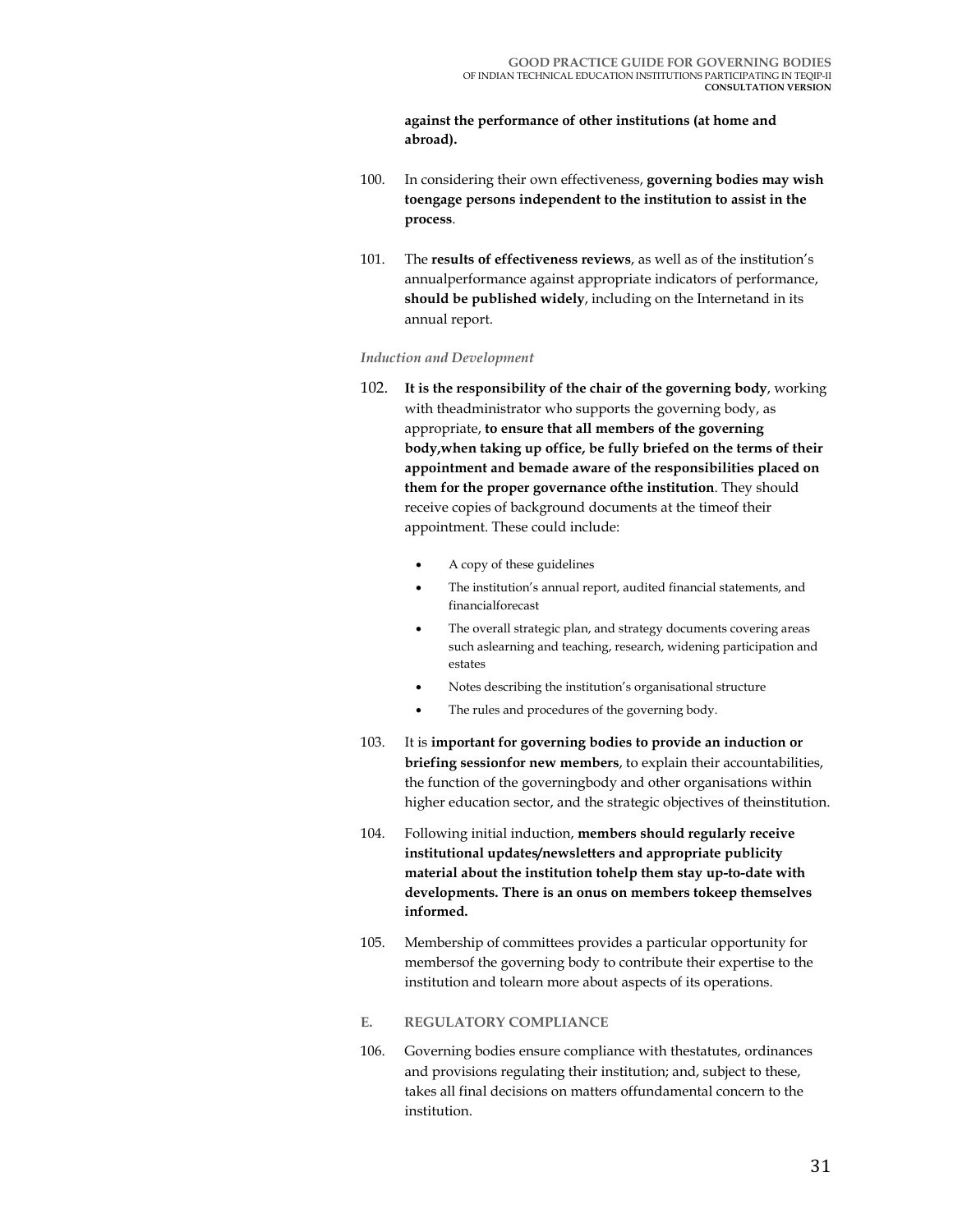107. Governing bodies should ensure that information is provided to regulatory agencies demonstrating that the Institution **complies with their stated purpose.**

### *Requirements of the regulatory/funding/affiliating bodies*

- 108. Conditions of funding are set by appropriate regulatory bodies. These may differ across the country but will includerequirements set out in a regulations/financial agreement/contract/memorandum issued to each institution. The main provisions are likely to include:
	- At least maintain the minimum standards required for official approval set by AICTE (regulatory agency)
	- For affiliated institutions, adhere to the rules for affiliating issued by the affiliating university
	- For Autonomous institutions, comply with the conditions set forward by the UGC and in the case of autonomous affiliated colleges, the university approving of the academic autonomy.
	- The statutory basis on which public funding is provided to the institutionand the purposes for which it is provided. Such statutory basis would come from the funding State Government (Often the Directorate of Technical Education), Ministry of Human Resources in case of centrally funded institutions and/or the UGC.
	- The need for the proper stewardship and effective use of public and other fundingand internal and external accounting systems which enable the fulfillment of these requirementsto be demonstrated
	- The requirement for the institution to have in place sound systems ofgovernance, management; including risk management and internal control
	- The need to safeguard the financial viability of the institution.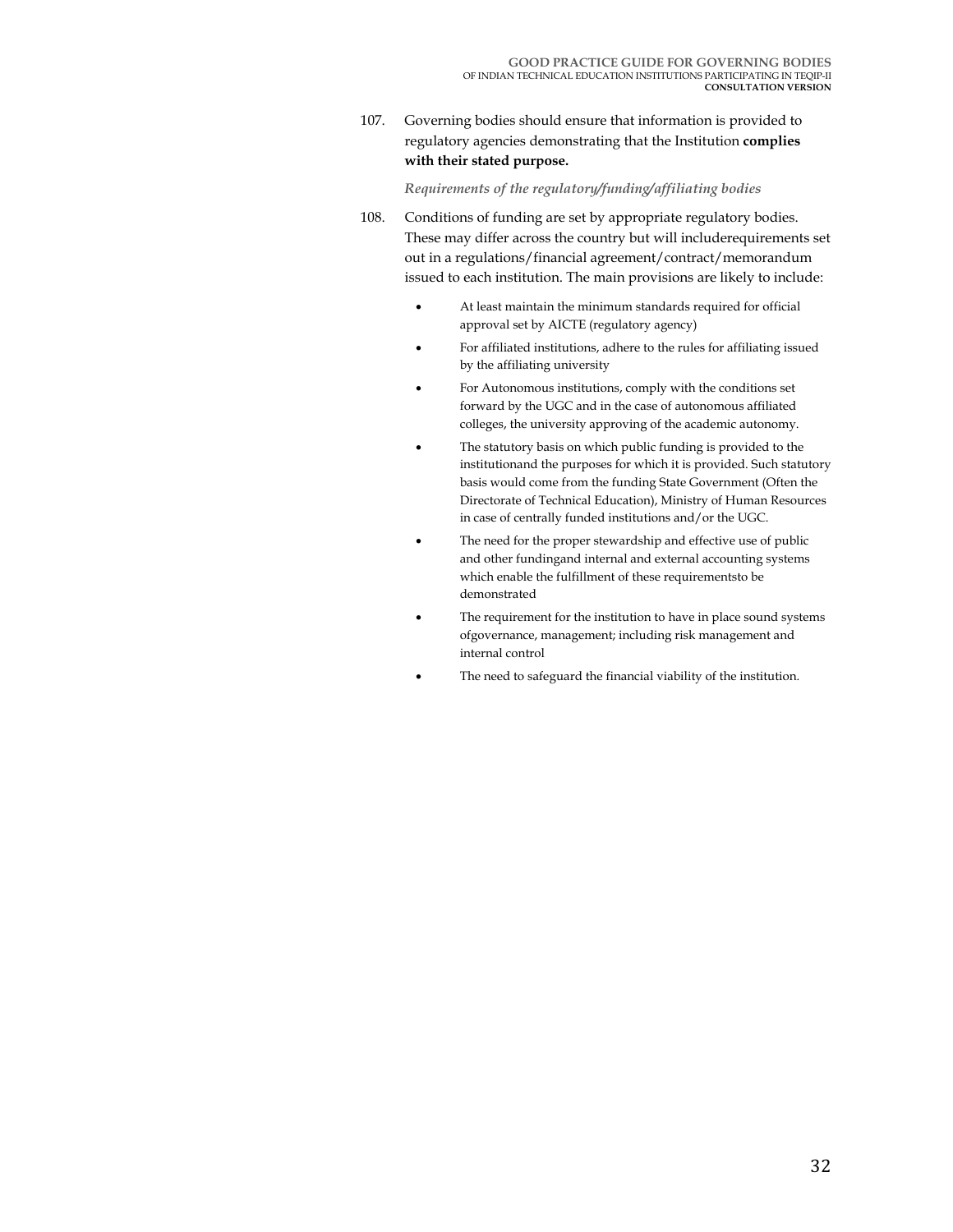## **ANNEXES:**Tools to assist governing body effectiveness

## **Template for the Role Description of Chairsof Governing Bodies**

*NB. This template for a role description for the Chair of a University Governing Body is not intended to be prescriptive, not should it be taken in its entirety as a statement of best practice, although it aims to incorporate current understanding of best practice. The document is best approached as a checklist of points which a University will wish to consider in developing a role description for its Chair, especially perhaps in relation to the appointment of a new Chair. All the points it contains should be reviewed and if necessary amended, and appropriate new material added in accordance with local usage (an outgoing Chair might usefully assist with this process) before a role description is finalised and issued.* 

#### **1. Leadership**

- a. The Chair is responsible for the leadership of the Governing Body. As Chair of its meetings, he/she is responsible for ensuring that the necessary business of the Governing Body is carried on efficiently, effectively, and in a manner appropriate for the proper conduct of public business.
- b. The Chair should ensure, *inter alia* through a good working relationship with the Chairs of the Committees of the Governing Body, that Committee business is carried on in a proper manner, efficiently and effectively, and that regular and satisfactory reports are presented to the Governing Body.
- c. The Chair should ensure that the Governing Body acts in accordance with the instruments of governance of the University and with the University's internal rules and regulations, and should seek advice from the Administrator to the Governing Body in any case of uncertainty.
- d. The Chair should ensure that the Governing Body exercises collective responsibility, that is to say, that decisions are taken corporately by all members acting as a body. The Chair will encourage all members to work together effectively, contributing their skills and expertise as appropriate, and will seek to build consensus among them.
- e. The Chair should ensure that the Governing Body approves and operates a procedure for the regular review of the performance of individual members of the Governing Body, and should participate as reviewer in that process. The Chair should encourage members to participate in appropriate training events.
- f. The Chair will be formally and informally involved in the process for the recruitment of new members of the Governing Body, and should encourage all members to participate in induction events organised by the University
- g. The Chair will be responsible for the appraisal/review of the performance of the Head of the Institution, and will make recommendations to the Remuneration Committee accordingly.
- h. The Chair will be responsible for the appraisal/review of the performance of the Administrator to the Governing Body, taking care to ensure that any other duties the Administrator to the Governing Body may perform for the institution are excluded from consideration, and will make recommendations accordingly.
- **2. Standards** 
	- a. The Chair shall ensure that any conflict of interest is identified, exposed, and managed appropriately, in order that the integrity of Governing Body business shall be, and shall be seen to be, maintained.
	- b. The Chair shall ensure that the Administrator to the Governing Body maintains an up-to-date Register of the Interests of members of the Governing Body, and shall make a full and timely personal disclosure.
	- c. The Chair is responsible for ensuring that the Governing Body conducts itself in accordance with accepted standards of behaviour in public life, embracing selflessness, integrity, objectivity, accountability, openness, honesty and leadership.
	- d. The Chair shall be responsible for ensuring that the Governing Body exercises efficient and effective use of the resources of the University for the furtherance of its purposes, maintains its long-term financial viability, and safeguards its assets, and that proper mechanisms exist to ensure financial control and for the prevention of fraud.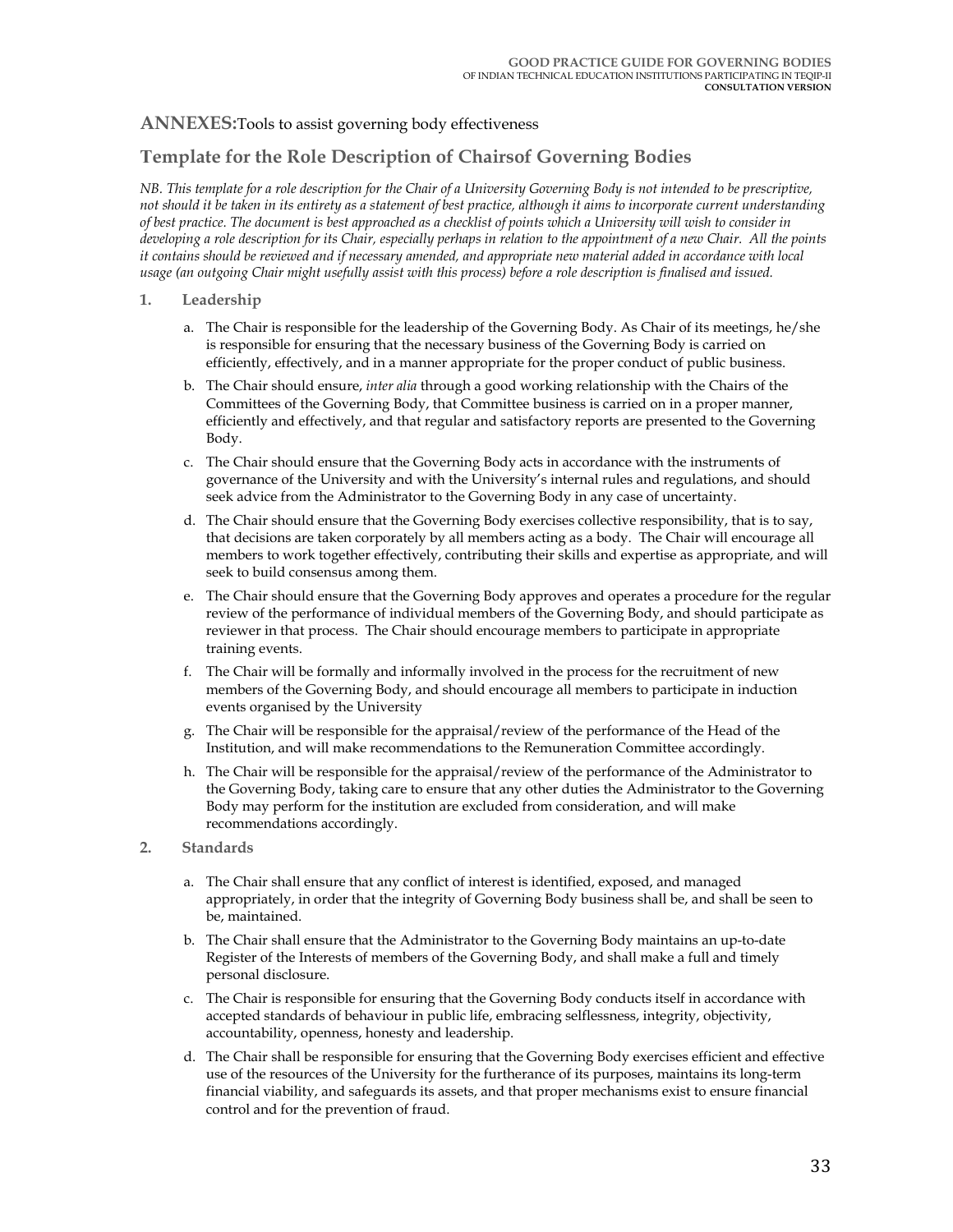- **3. The Business of the University** 
	- a. The Chair is responsible for ensuring that the Governing Body exercises control over the strategic direction of the University, through an effective planning process, and that the performance of the University is adequately assessed against the objectives which the Governing Body has approved.
	- b. The Chair should at all times act in accordance with established protocols for the use of delegated authority or Chair's Action (ensuring that such protocols are drawn up if none exist). All instances of the use of delegated authority or Chair's Action should be reported to the next meeting of the Governing Body.
	- c. The Chair should endeavour to establish a constructive and supportive but challenging working relationship with the Head of the Institution, recognising the proper separation between governance and executive management, and avoiding involvement in the day-to-day executive management of the University.
	- d. All Committees of which the Chair is ex-officio a member should be listed, together with the number of meetings a year. All other events in the University's corporate life, such as Graduation ceremonies, which the Chair is expected to attend, should also be listed.
	- e. Any arrangement for the Chair to act as formal signatory on behalf of the University eg in connection with the use of the Seal or the approval of the Financial Statements should be stipulated.
- **4. The External Role** 
	- a. The Chair will represent the Governing Body and the University externally. (List any Committees or bodies which the Chair may be asked to be a member of or attend in his/her ambassadorial role.)
	- b. The Chair will be asked to play a major role in liaising between key stakeholders and the University, or in fund-raising. This role in particular should be exercised in a carefully co-ordinated fashion with other senior officers and staff of the University.
- **5. Personal** 
	- a. The Chair will have a strong personal commitment to Higher Education and the values, aims and objectives of the University.
	- b. The Chair will at all times act fairly and impartially in the interests of the University as a whole, using independent judgement and maintaining confidentiality as appropriate.
	- c. The Chair is expected to attend all meetings of which he/she is Chair or a member, or give timely apologies if absence is unavoidable.
	- d. The Chair will make him/herself available to attend induction/training events organised by the University or other appropriate bodies.
	- e. The Chair may wish to receive feedback on his/her performance as Chair via the review procedure for ordinary members of the Governing Body.
	- f. The likely overall time commitment required of the Chair for the effective conduct of the duties of the post is XXX (for local determination, and may be expressed as days per week or month rather than an absolute total. Comment on the distribution of the commitmentthrough the year may be helpful, as might a proviso about contact unexpectedly or at short notice.)
	- g. The office of Chair is not remunerated, but the Chair is encouraged to reclaim all travelling and similar expenses incurred in the course of University business, via the Administrator to the Governing Body. Directors and Officers Liability Insurance is in place. (Here stipulate any other support for the Chair which the University offers- use of an office in the University, clerical support, provision of a lap-top computer, etc.)
	- h. The formal start date and duration of appointment, together with any other relevant considerations (eg is there a formal annual election process?) should be set out either in the role description or in an appointment letter. It may be advisable to refer to any conditions under which the Governing Body may remove members from office.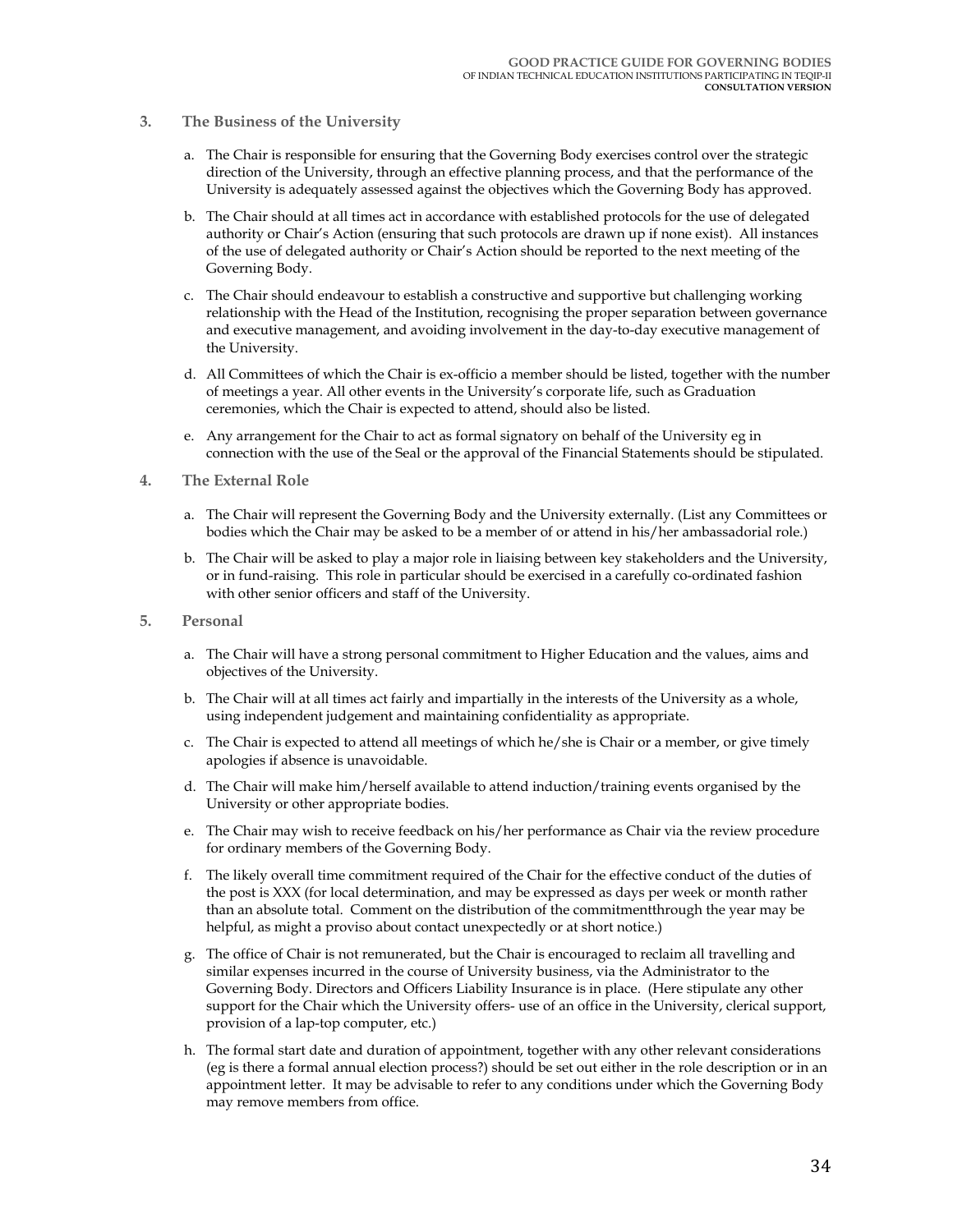| THIS TEMPLATE IS BASED ON THE TEQIP-II GOOD                                                                                                                                                                                                                                                                                                                                                                                              | <b>ASSESSMENT</b>                                                                                                                                                                                                                                                                                                                                                    | <b>SUPPORTING EVIDENCE</b>                                                                                                                                                                                                                                                                                                                                                                                                                                                                                                                    |
|------------------------------------------------------------------------------------------------------------------------------------------------------------------------------------------------------------------------------------------------------------------------------------------------------------------------------------------------------------------------------------------------------------------------------------------|----------------------------------------------------------------------------------------------------------------------------------------------------------------------------------------------------------------------------------------------------------------------------------------------------------------------------------------------------------------------|-----------------------------------------------------------------------------------------------------------------------------------------------------------------------------------------------------------------------------------------------------------------------------------------------------------------------------------------------------------------------------------------------------------------------------------------------------------------------------------------------------------------------------------------------|
| <b>GOVERNANCE GUIDELINES FOR GOVERNING BODIES</b>                                                                                                                                                                                                                                                                                                                                                                                        | <b>SCALE</b>                                                                                                                                                                                                                                                                                                                                                         |                                                                                                                                                                                                                                                                                                                                                                                                                                                                                                                                               |
| The objective of this audit/assessment is to gather evidence that indicates:<br>the level of effectiveness of institutional governance and the governing<br>$body$ (GB);<br>that the conduct of the GB is in accordance with the standards of<br>behaviour that the public should rightfully expect,<br>and that the GB and individual governors are exercising their<br>responsibilities in the interests of theinstitution as a whole. | Circle the number you feel<br>best reflects the quality and<br>standard of governance<br>practiced at the institution.<br>1= Extensive improvements<br>needed (25% or less, clear<br>supporting evidence)<br>4=Annual monitoring shows clear<br>evidence of good governance in all<br>areas, as well as year-on-year<br>development. (75% or more clear<br>evidence) | Give at least two of the STRONGEST EXAMPLES that<br>1.<br>support each grade / question under each section.<br>Give an overall summary assessment grade based on the<br>2.<br>evidence gathered for each section.<br>NB: In addition to reviewing GB and Institutional documentation, Auditors<br>should complete the template following selected interviews with the Chair of<br>the GB, other representatives of the GB, the Head of the Institution and<br>members of the Institution's executive team, staff and student representatives. |
| A. PRIMARY ACCOUNTABILITIES                                                                                                                                                                                                                                                                                                                                                                                                              |                                                                                                                                                                                                                                                                                                                                                                      | (For additional information see pp9, 14-18 of the Good Governance<br>Guidelines)                                                                                                                                                                                                                                                                                                                                                                                                                                                              |
| Has the governing body approved the institutional<br>1.                                                                                                                                                                                                                                                                                                                                                                                  | $1\quad2\quad3$<br>4                                                                                                                                                                                                                                                                                                                                                 | Example of evidence:GB Minutes and/or institutional documentation indicates                                                                                                                                                                                                                                                                                                                                                                                                                                                                   |
| strategicvision, mission and plan - identifying a clear                                                                                                                                                                                                                                                                                                                                                                                  |                                                                                                                                                                                                                                                                                                                                                                      | • When, and to what degree, the strategic vision, mission, and plan (with a                                                                                                                                                                                                                                                                                                                                                                                                                                                                   |
| development path for the institution through its long-                                                                                                                                                                                                                                                                                                                                                                                   |                                                                                                                                                                                                                                                                                                                                                                      | clear development path through long-term business plans and annual<br>budgets), have been discussed.                                                                                                                                                                                                                                                                                                                                                                                                                                          |
| termbusiness plans and annual budgets?                                                                                                                                                                                                                                                                                                                                                                                                   |                                                                                                                                                                                                                                                                                                                                                                      |                                                                                                                                                                                                                                                                                                                                                                                                                                                                                                                                               |
| 2.<br>Has the governing body ensured the establishment and<br>monitoring of proper, effective and efficient systems of control<br>and accountability to ensure financial sustainability(including<br>financial and operational controls, riskassessment and<br>management, clear procedures for managing physical and<br>human resources).                                                                                               | $\mathbf{1}$<br>$\overline{2}$<br>3<br>$\overline{4}$                                                                                                                                                                                                                                                                                                                | Examples of evidence:GB Minutes and/or institutional documentation indicates<br>• Institutional audits have been prepared, discussed and approved by the<br>GB.<br>• GB hasdiscussed and approved the Annual budget.<br>• GB Sub-committees have met (give dates and minute refs) and reported to<br>the main GB - including on financial and procurement risks assessed and<br>discussed.                                                                                                                                                    |
| Is the governing body monitoring institutional performance<br>3.                                                                                                                                                                                                                                                                                                                                                                         | $\mathbf{1}$<br>$\overline{2}$<br>3<br>$\overline{4}$                                                                                                                                                                                                                                                                                                                | Examples of evidence:GB Minutes and/or institutional documentation indicates                                                                                                                                                                                                                                                                                                                                                                                                                                                                  |
| and quality assurancearrangements? Are thesebenchmarked                                                                                                                                                                                                                                                                                                                                                                                  |                                                                                                                                                                                                                                                                                                                                                                      | • Evidence of external scrutiny of course programmes reports to the GB, and<br>actions taken and discussion by the GB.                                                                                                                                                                                                                                                                                                                                                                                                                        |
| againstother institutions (including accreditation and alignment<br>with national and international quality assurance systems) to                                                                                                                                                                                                                                                                                                        |                                                                                                                                                                                                                                                                                                                                                                      | • GB discussion of benchmarking (comparison of performance with similar                                                                                                                                                                                                                                                                                                                                                                                                                                                                       |
| show that they are broadly keeping pace with the institutions                                                                                                                                                                                                                                                                                                                                                                            |                                                                                                                                                                                                                                                                                                                                                                      | institutions)                                                                                                                                                                                                                                                                                                                                                                                                                                                                                                                                 |
| they would regard as their peers or competitors to ensure and                                                                                                                                                                                                                                                                                                                                                                            |                                                                                                                                                                                                                                                                                                                                                                      | • Accreditation alignment and Academic Board reporting to the GB on<br>effectiveness of quality assurance systems - including demonstration of                                                                                                                                                                                                                                                                                                                                                                                                |
| enhance institutional reputation?                                                                                                                                                                                                                                                                                                                                                                                                        |                                                                                                                                                                                                                                                                                                                                                                      | improvements.                                                                                                                                                                                                                                                                                                                                                                                                                                                                                                                                 |
| Has the governing body put in place suitable arrangements<br>4.                                                                                                                                                                                                                                                                                                                                                                          | $\mathbf{1}$<br>$\overline{2}$<br>3<br>$\overline{4}$                                                                                                                                                                                                                                                                                                                | Examples of evidence:GB Minutes and/or institutional documentation indicates                                                                                                                                                                                                                                                                                                                                                                                                                                                                  |
| formonitoring the head of the institution'sperformance?                                                                                                                                                                                                                                                                                                                                                                                  |                                                                                                                                                                                                                                                                                                                                                                      | • Discussion and approval of the arrangements put in place.                                                                                                                                                                                                                                                                                                                                                                                                                                                                                   |
| <b>AVERAGE GRADE</b>                                                                                                                                                                                                                                                                                                                                                                                                                     |                                                                                                                                                                                                                                                                                                                                                                      |                                                                                                                                                                                                                                                                                                                                                                                                                                                                                                                                               |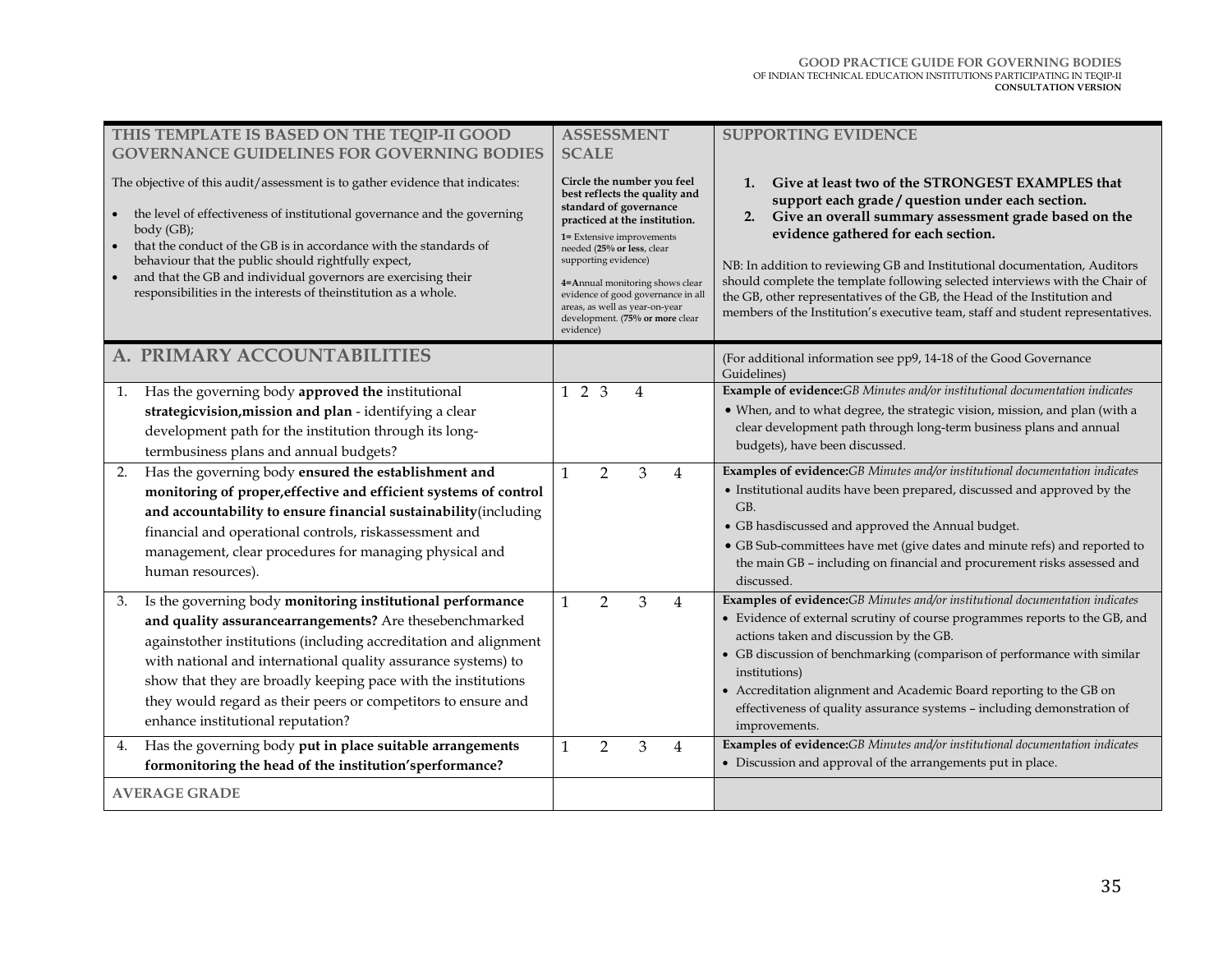| <b>B. OPENNESS AND TRANSPARENCY IN THE</b>                                                                                                                                                                                                                                                   |                 |                |   |   | (For additional information see pp 10, 19 of the Good Governance Guidelines)                                                                                                                                                                                                                                                                                                                                                                                                                                                                                                                                                                                                                                                                                                                                                                                                                                                    |
|----------------------------------------------------------------------------------------------------------------------------------------------------------------------------------------------------------------------------------------------------------------------------------------------|-----------------|----------------|---|---|---------------------------------------------------------------------------------------------------------------------------------------------------------------------------------------------------------------------------------------------------------------------------------------------------------------------------------------------------------------------------------------------------------------------------------------------------------------------------------------------------------------------------------------------------------------------------------------------------------------------------------------------------------------------------------------------------------------------------------------------------------------------------------------------------------------------------------------------------------------------------------------------------------------------------------|
| <b>OPERATION OF GOVERNING BODIES</b><br>Does the governing body publish an annual report on<br>institutional performance?                                                                                                                                                                    | $1\quad2\quad3$ |                | 4 |   | Examples of evidence:GB Minutes and/or institutional documentation indicates<br>• Annual reports (past and present) which include: key areas of performance                                                                                                                                                                                                                                                                                                                                                                                                                                                                                                                                                                                                                                                                                                                                                                     |
|                                                                                                                                                                                                                                                                                              |                 |                |   |   | linked to strategic mission/plan, and the institution's annual accounts, plus<br>the identification of key individuals and a broadsummary of the<br>responsibilities and accountabilities that the GB delegates tomanagement,<br>(or those that are derived directly from the instruments ofgovernance).<br>• Evidence of GB discussion, approval and publication of annual report.                                                                                                                                                                                                                                                                                                                                                                                                                                                                                                                                             |
| Does the governing body maintain, and publicly disclose, a<br>2.<br>register of interests of members f its governing body?                                                                                                                                                                   | $\mathbf{1}$    | $\overline{2}$ | 3 | 4 | Examples of evidence:GB Minutes and/or institutional documentation indicates<br>• The Register of Interests indicates whether the conduct of the GB is<br>evidence of the good practice highlighted in the Good Governance<br>Guidelines (see P12, C1m)<br>• GB members have completed the register of interests as part of the<br>recruitment process (plus updating as appropriate).                                                                                                                                                                                                                                                                                                                                                                                                                                                                                                                                          |
| Is the governing body conducted in as open amanner, and<br>3.<br>does it provide as much information as possible to students,<br>faculty, the general public and potential employers on all<br>aspects of institutional activity related to academic<br>performance, finance and management? | $\mathbf{1}$    | $\overline{2}$ | 3 | 4 | Examples of evidence:GB Minutes and/or institutional documentation indicates<br>• All matters concerning the governance of the institution, including minutes<br>of meetings, are available publicly, and on the institutional website<br>• GB discussion to ensure that marketing and reported information is<br>truthful.<br>• Detailed student admission information, including the use of any<br>management quota, uses clear and transparent criteria, procedures and<br>processes that are shared on the institutional website - to ensure public trust<br>and confidence in the integrity of the processes regarding the selection and<br>admission of students.<br>• (Discussions with students and staff should indicate) they have appropriate<br>access to information about the proceedings of their governing body<br>• Discussion and outcomes from reviews of the GB are shared on the<br>institutional website. |
| <b>AVERAGE GRADE</b>                                                                                                                                                                                                                                                                         |                 |                |   |   |                                                                                                                                                                                                                                                                                                                                                                                                                                                                                                                                                                                                                                                                                                                                                                                                                                                                                                                                 |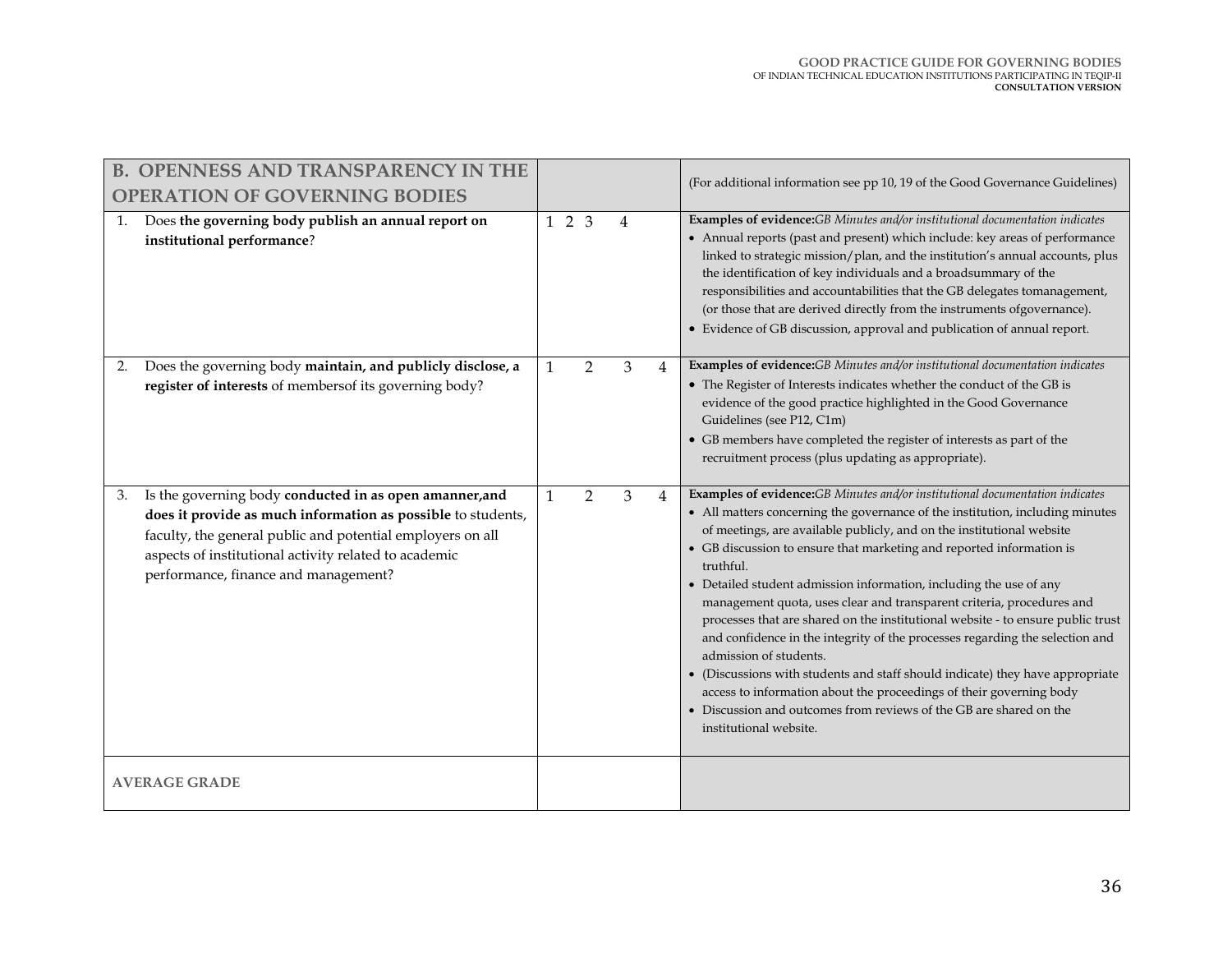| 1. | C. KEY ATTRIBUTES OF GOVERNING BODY<br>Are the size, skills, competences and experiences of the<br>governing body, such that it is able to carry out its primary<br>accountabilities effectively and efficiently, andensure the<br>confidence of its stakeholders and constituents?                             | $1\quad2\quad3$ |                | $\overline{4}$ |                | (For additional information see pp 10-12, 19-28 of the Good Governance<br>Guidelines)<br><b>Examples of evidence:</b><br>GB Minutes and/or institutional documentation indicates<br>• The size of a governing body is between 14 - 20 members.<br>• The balance of skills, experience and competences among governors, and<br>serving on the governing body sub-committees, match the written job<br>descriptions and person specifications for GB members. |
|----|-----------------------------------------------------------------------------------------------------------------------------------------------------------------------------------------------------------------------------------------------------------------------------------------------------------------|-----------------|----------------|----------------|----------------|-------------------------------------------------------------------------------------------------------------------------------------------------------------------------------------------------------------------------------------------------------------------------------------------------------------------------------------------------------------------------------------------------------------------------------------------------------------|
| 2. | Are the recruitment processes and procedures for<br>governing body members rigorous and transparent? Does<br>the GB have actively involved independent members and is the<br>institution free from direct political interferenceto ensure<br>academic freedom and focus on long-term educational<br>objectives? |                 | $\overline{2}$ | 3              | $\overline{4}$ | Examples of evidence:<br>GB Minutes and/orinstitutional documentation indicates<br>• Anindependent committee manages appointments(chaired by the Chair of<br>the governing body).<br>• Independent members are external to, and independent of, the institution.                                                                                                                                                                                            |
| 3. | Are the role and responsibilities of the Chair of the<br>Governing Body, the Head of the Institution and the Member<br>Secretary serving the governing body clearly stated?                                                                                                                                     |                 | $\overline{2}$ | 3              | $\overline{4}$ | Examples of evidence:<br>GB Minutes and/or institutional documentation indicates<br>• Roles and responsibilities for these posts are clearly stated in job<br>descriptions, person specifications and institutional governance<br>documentation.                                                                                                                                                                                                            |
| 4. | Does the governing body meet regularly? Is there clear<br>evidence that members of the governing body attend<br>regularly and participate actively?                                                                                                                                                             |                 | $\overline{2}$ | 3              | $\overline{4}$ | Examples of evidence:<br>GB Minutes and/or institutional documentation indicates<br>• The governing body meets at least 4 or 5 times a year with each member<br>attending 3-4 meetings (no delegates or substitutes).<br>• GB members allocated to serve on sub-committees attend most meetings<br>and are actively involved in the work of these committees - reporting back<br>regularly to the main GB.                                                  |
|    | <b>AVERAGE GRADE</b>                                                                                                                                                                                                                                                                                            |                 |                |                |                |                                                                                                                                                                                                                                                                                                                                                                                                                                                             |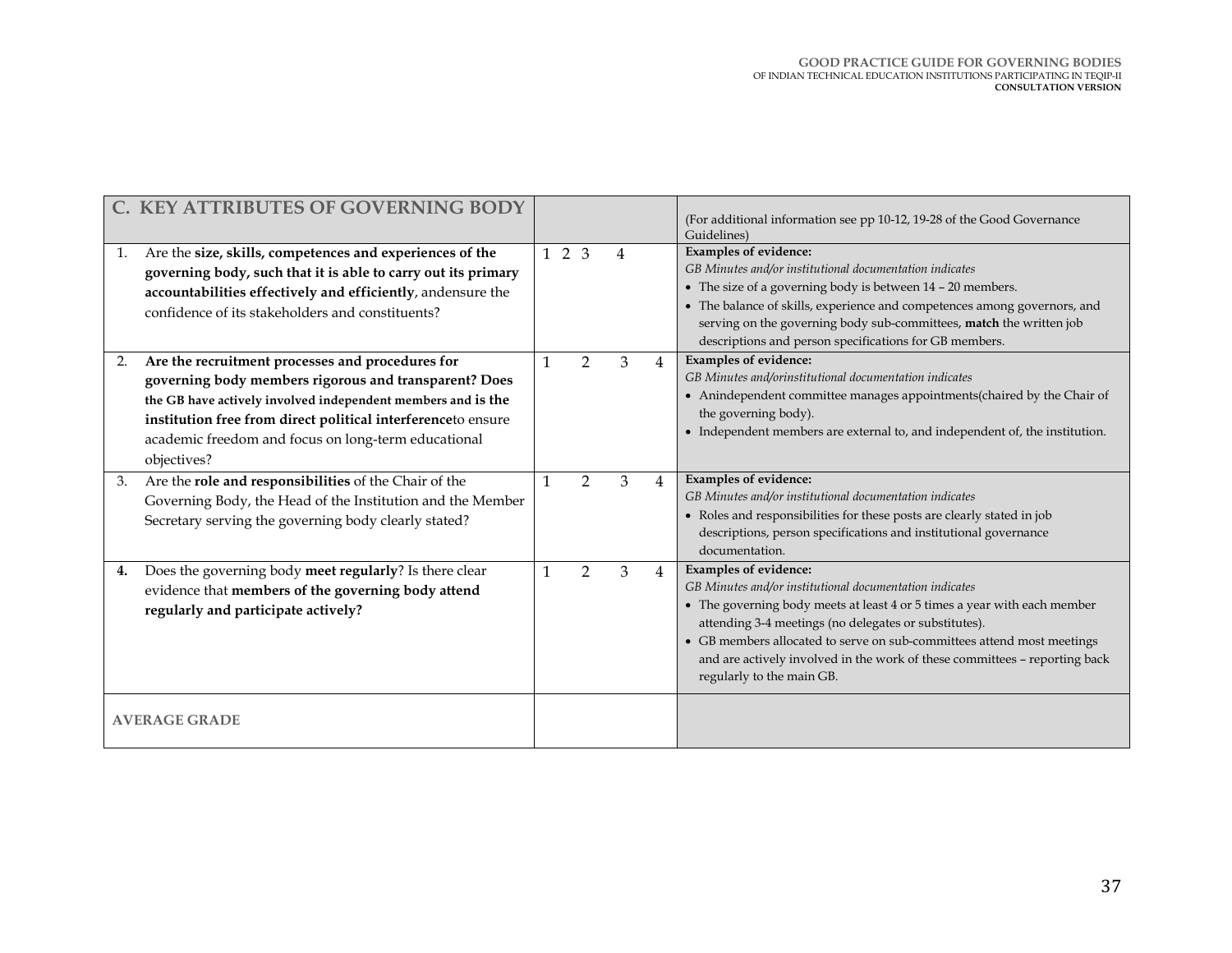## **GOOD PRACTICE GUIDE FOR GOVERNING BODIES** OF INDIAN TECHNICAL EDUCATION INSTITUTIONS PARTICIPATING IN TEQIP-II **CONSULTATION VERSION**

| D. EFFECTIVENESS AND PERFORMANCE<br><b>REVIEW OF GOVERNING BODIES</b>                                                                                                                                                                                                           |                |               |               |   | (For additional information see pp 12, 28-29 of the Good Governance<br>Guidelines)                                                                                                                                                                                                                                                                                                                                      |
|---------------------------------------------------------------------------------------------------------------------------------------------------------------------------------------------------------------------------------------------------------------------------------|----------------|---------------|---------------|---|-------------------------------------------------------------------------------------------------------------------------------------------------------------------------------------------------------------------------------------------------------------------------------------------------------------------------------------------------------------------------------------------------------------------------|
| Does the governing body keep their effectiveness under<br>regular review and in reviewing its performance, reflect on<br>the performance of the institution as a whole in meeting its<br>long-term strategicobjectives and its short-term indicators of<br>performance/success? | 1 <sub>2</sub> | $\mathcal{R}$ |               |   | <b>Examples of evidence:</b> GB Minutes and/or institutional documentation indicates<br>• Governing body effectiveness is measured against the institution's<br>statement of primaryaccountabilities, the institution's strategicobjectives and<br>compliance with the Good Governance Guidelines.<br>• Structures and processes have been revised as part of the governing body's<br>ongoing regular review processes. |
| Does the governing body ensure that new members are<br>properly inducted, and existing members receive<br>opportunities for further development as deemed<br>necessary?<br><b>AVERAGE GRADE</b>                                                                                 |                |               | $\mathcal{R}$ | 4 | Examples of evidence:GB Minutes and/or institutional documentation indicates<br>• There is a record of induction and development activities undertaken for all<br>GB members (including dates/type of activity/costs and funding source if<br>appropriate.)                                                                                                                                                             |

| <b>REGULATORY COMPLIANCE</b><br>F.                                                                                                                                                                                                                                                                     |       | (For additional information see pp12-13, 29-30 of the Good Governance<br>Guidelines)                                                                                                                                                                                                                                                                                                                                                                                                                                                                                                                                                                                                                                                                                                                                                                                                                                                                   |
|--------------------------------------------------------------------------------------------------------------------------------------------------------------------------------------------------------------------------------------------------------------------------------------------------------|-------|--------------------------------------------------------------------------------------------------------------------------------------------------------------------------------------------------------------------------------------------------------------------------------------------------------------------------------------------------------------------------------------------------------------------------------------------------------------------------------------------------------------------------------------------------------------------------------------------------------------------------------------------------------------------------------------------------------------------------------------------------------------------------------------------------------------------------------------------------------------------------------------------------------------------------------------------------------|
| Does the governing body ensure regulatory compliance*<br>and, subject to this, take all final decisions on matters of<br>fundamental concern to the institution.<br>Does the regulatory compliance include demonstrating<br>compliance with the 'not-for-profit' purpose of education<br>institutions? | 2 3 4 | Examples of evidence:GB Minutes and/or institutional documentation indicates<br>(List regulations with which compliance is expected:)<br>* Compliance with the statutes, ordinances and provisions regulating their<br>institution, including compliance with the regulations by Statutory bodies,<br>such as the AICTE and UGC, as well as regulations laid out by the State<br>government and affiliating university (if any);<br>• Current AICTE approval for all the UG and PG programs being conducted<br>(institutions should not be conducting any unapproved programs)<br>• Current affiliation / academic autonomy / degree granting authority<br>• Sending in the mandatory disclosure to AICTE<br>• Ensuring the fee structure is within the permissible limits set by the Fee Fixation<br>Committee of the State/UT<br>• Respecting the admission rules for that state<br>• Progress in compliance with any strictures passed by the AICTE |
| <b>GOVERNANCE: OVERALL ASSESSMENT</b>                                                                                                                                                                                                                                                                  |       | This overall assessment is an average of the grades given for<br>sections (A-E) above.                                                                                                                                                                                                                                                                                                                                                                                                                                                                                                                                                                                                                                                                                                                                                                                                                                                                 |

**DATE COMPLETED:**

**SIGNED BY AUDITOR:**